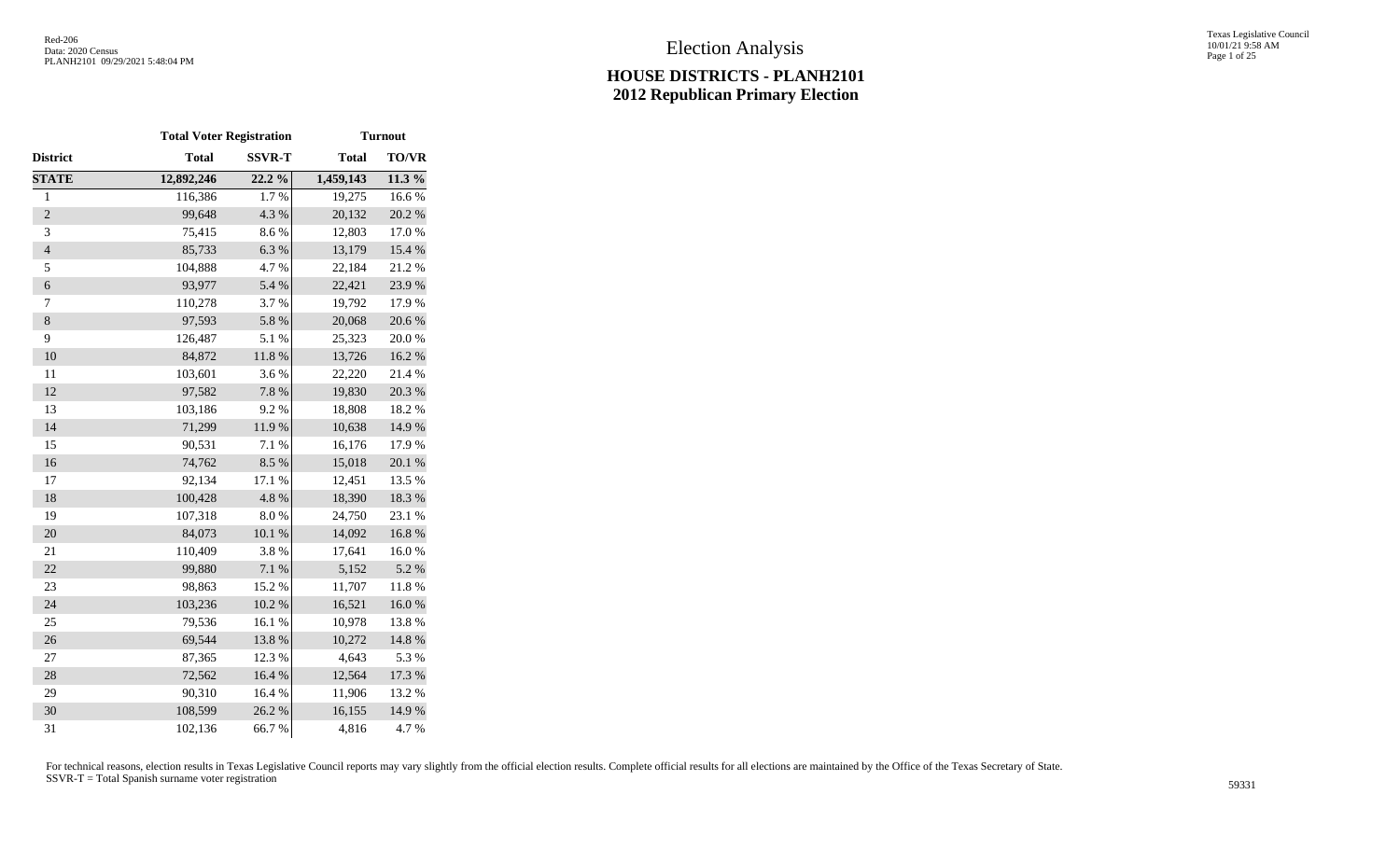|                 | <b>Total Voter Registration</b> |               |              | <b>Turnout</b> |
|-----------------|---------------------------------|---------------|--------------|----------------|
| <b>District</b> | <b>Total</b>                    | <b>SSVR-T</b> | <b>Total</b> | <b>TO/VR</b>   |
| 32              | 95,476                          | 28.7%         | 11,918       | 12.5 %         |
| 33              | 80,358                          | 7.0%          | 11,853       | 14.8%          |
| 34              | 103,336                         | 64.1 %        | 4,927        | 4.8 %          |
| 35              | 56,589                          | 77.8%         | 1,801        | 3.2 %          |
| 36              | 65,161                          | 84.5 %        | 1,168        | $1.8\ \%$      |
| 37              | 84,521                          | 80.6%         | 2,126        | 2.5 %          |
| 38              | 69,165                          | 79.5 %        | 1,966        | $2.8\ \%$      |
| 39              | 62,196                          | 83.4%         | 1,088        | 1.7%           |
| 40              | 56,633                          | 86.2%         | 1,097        | 1.9%           |
| 41              | 64,499                          | 70.7%         | 2,641        | 4.1 %          |
| 42              | 76,508                          | 87.2 %        | 1,032        | 1.3 %          |
| 43              | 113,992                         | 54.5 %        | 8,510        | 7.5 %          |
| 44              | 87,203                          | 24.5 %        | 12,981       | 14.9%          |
| 45              | 74,016                          | 26.5 %        | 6,346        | 8.6%           |
| 46              | 72,378                          | 16.5 %        | 2,854        | 3.9%           |
| 47              | 118,155                         | 13.1 %        | 11,897       | 10.1 %         |
| 48              | 107,558                         | 7.3 %         | 11,970       | 11.1%          |
| 49              | 112,915                         | 11.5 %        | 4,994        | 4.4 %          |
| 50              | 69,622                          | 18.6%         | 3,236        | 4.6 %          |
| 51              | 74,659                          | 38.7%         | 1,731        | 2.3 %          |
| 52              | 69,661                          | 12.9%         | 9,407        | 13.5 %         |
| 53              | 121,000                         | 23.2 %        | 28,306       | 23.4 %         |
| 54              | 74,247                          | 12.6%         | 8,869        | 11.9%          |
| 55              | 77,905                          | 12.2 %        | 8,039        | 10.3 %         |
| 56              | 97,228                          | $10.2~\%$     | 19,638       | 20.2 %         |
| 57              | 67,494                          | 7.8 %         | 7,407        | $11.0\ \%$     |
| 58              | 83,820                          | 8.3 %         | 12,140       | 14.5 %         |
| 59              | 92,871                          | $6.6\;\%$     | 18,143       | 19.5 %         |
| 60              | 62,213                          | 8.3 %         | 6,885        | $11.1\ \%$     |
| 61              | 95,342                          | 5.4 %         | 18,113       | 19.0%          |
| 62              | 99,891                          | 3.5 %         | 17,353       | 17.4 %         |
| 63              | 94,315                          | 7.8 %         | 8,051        | 8.5%           |
| 64              | 86,269                          | 7.6 %         | 10,380       | 12.0 %         |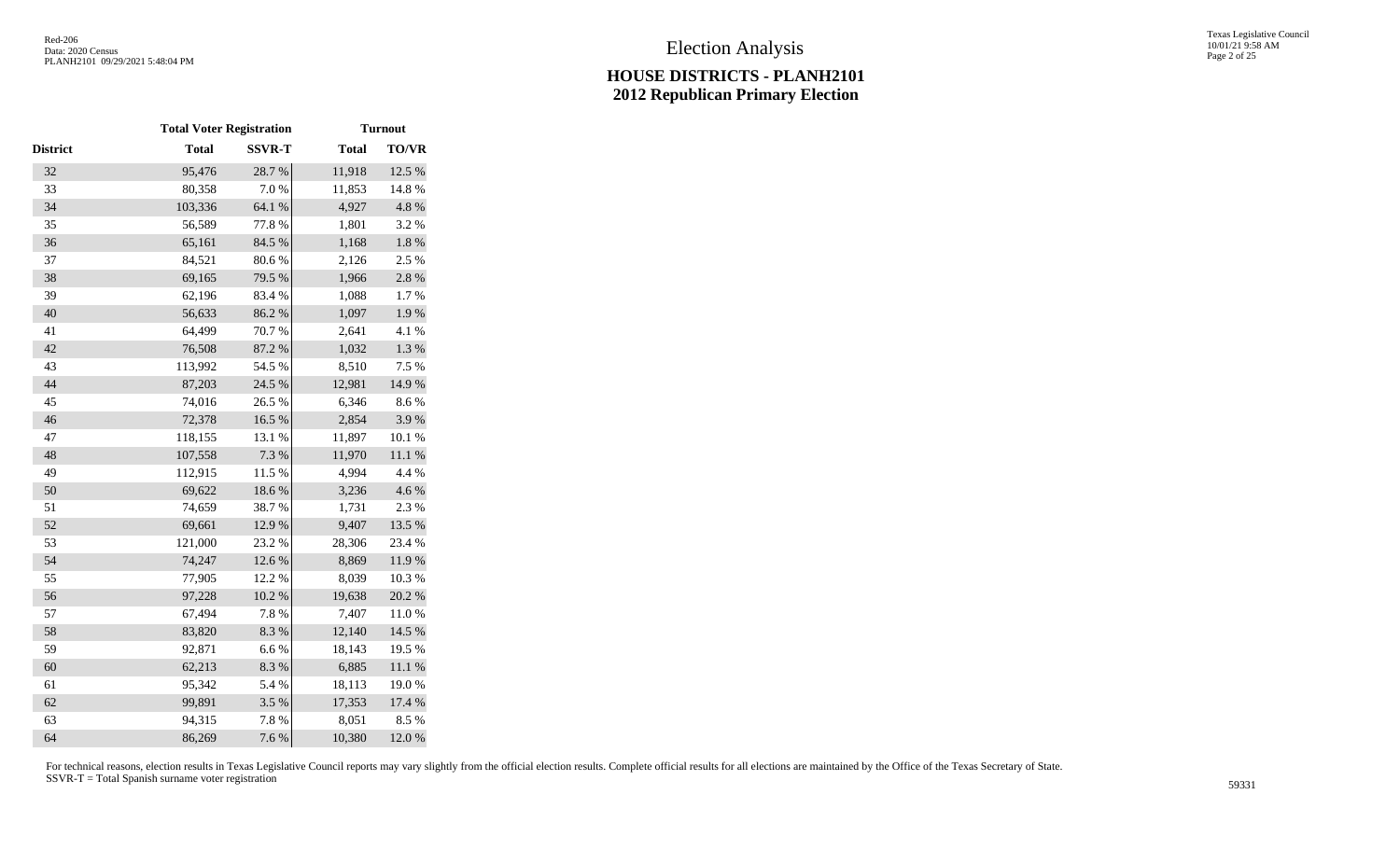|          | <b>Total Voter Registration</b> |               |              | <b>Turnout</b> |
|----------|---------------------------------|---------------|--------------|----------------|
| District | <b>Total</b>                    | <b>SSVR-T</b> | <b>Total</b> | <b>TO/VR</b>   |
| 65       | 83,810                          | 7.5 %         | 8,784        | 10.5 %         |
| 66       | 81,152                          | 5.1 %         | 7,941        | 9.8%           |
| 67       | 103,466                         | 5.1 %         | 13,800       | 13.3 %         |
| 68       | 114,639                         | 7.6 %         | 27,206       | 23.7%          |
| 69       | 110,693                         | 9.6%          | 13,191       | 11.9%          |
| 70       | 64,016                          | $6.0~\%$      | 8,051        | 12.6 %         |
| 71       | 99,072                          | 13.8%         | 14,964       | 15.1 %         |
| 72       | 96,559                          | 23.2 %        | 15,636       | 16.2%          |
| 73       | 96,046                          | 13.1 %        | 17,772       | 18.5 %         |
| 74       | 92,246                          | 66.9%         | 2,653        | 2.9%           |
| 75       | 47,717                          | 84.6%         | 787          | 1.6%           |
| 76       | 78,824                          | 14.8 %        | 7,599        | 9.6%           |
| $77 \,$  | 100,146                         | $80.8~\%$     | 1,720        | 1.7%           |
| 78       | 93,039                          | 52.7 %        | 5,298        | 5.7 %          |
| 79       | 94,653                          | 71.1 %        | 3,331        | 3.5%           |
| 80       | 90,075                          | 73.4 %        | 4,249        | 4.7%           |
| 81       | 73,591                          | 37.0%         | 12,188       | 16.6%          |
| 82       | 79,868                          | 24.9%         | 13,278       | 16.6%          |
| 83       | 94,645                          | 22.6%         | 19,284       | 20.4 %         |
| 84       | 91,511                          | $27.0\;\%$    | 11,948       | 13.1 %         |
| 85       | 109,102                         | 13.2 %        | 20,722       | 19.0%          |
| 86       | 97,031                          | 14.4 %        | 15,957       | 16.4 %         |
| 87       | 88,367                          | 18.7%         | 13,981       | 15.8%          |
| 88       | 103,026                         | 29.6%         | 21,241       | 20.6 %         |
| 89       | 84,348                          | 7.3 %         | 8,186        | 9.7%           |
| 90       | 65,451                          | 37.2 %        | 3,369        | 5.1 %          |
| 91       | 87,020                          | 11.2%         | 10,332       | 11.9%          |
| 92       | 60,826                          | 14.4 %        | 4,493        | 7.4 %          |
| 93       | 59,652                          | 12.3 %        | 4,765        | 8.0%           |
| 94       | 100,592                         | 7.3 %         | 15,300       | 15.2 %         |
| 95       | 76,127                          | 10.3%         | 2,994        | 3.9%           |
| 96       | 92,743                          | 8.2 %         | 9,814        | $10.6~\%$      |
| 97       | 84,740                          | 8.9%          | 11,583       | 13.7 %         |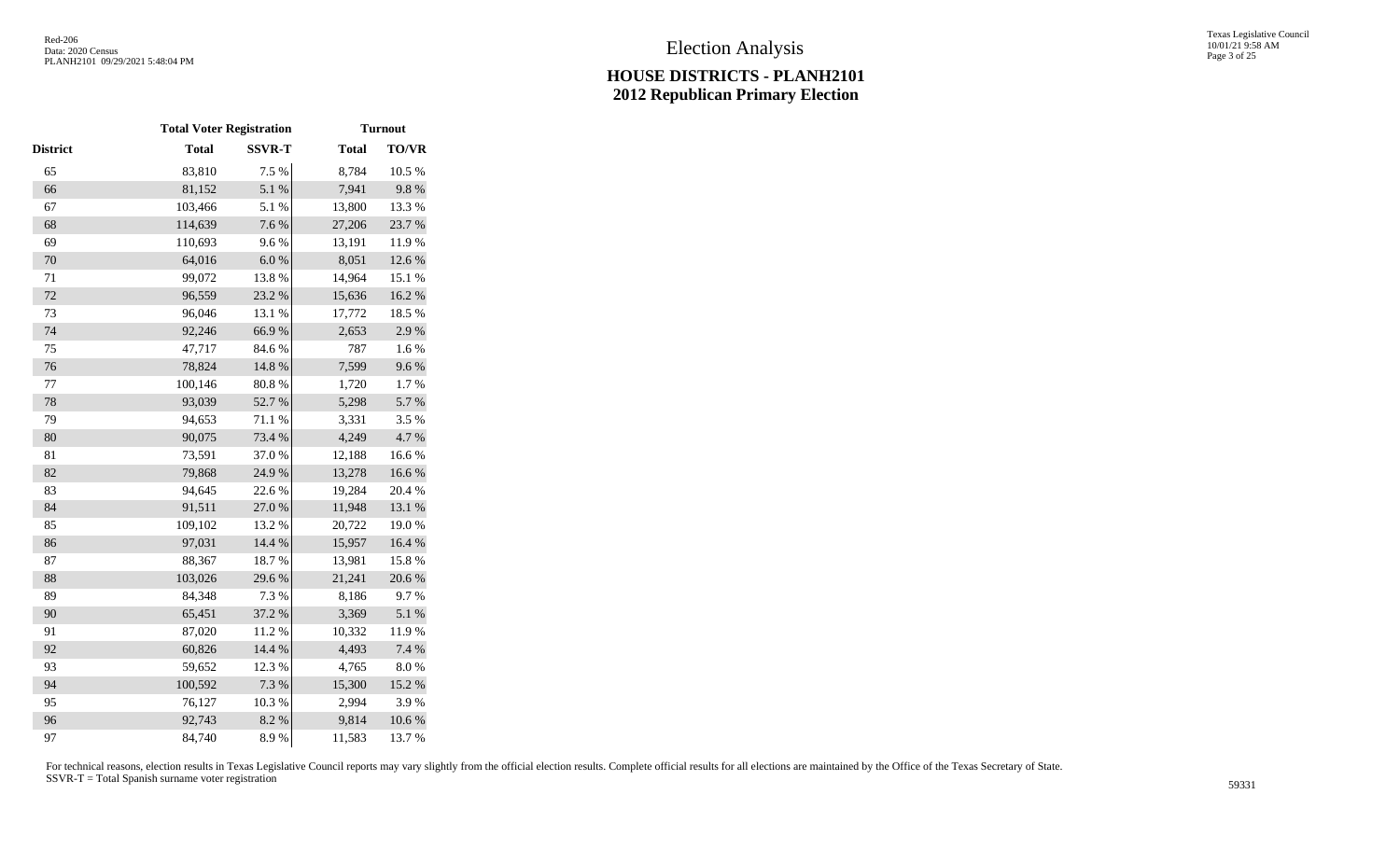|          | <b>Total Voter Registration</b> |                  |              | <b>Turnout</b> |
|----------|---------------------------------|------------------|--------------|----------------|
| District | <b>Total</b>                    | <b>SSVR-T</b>    | <b>Total</b> | <b>TO/VR</b>   |
| 98       | 101,678                         | 5.2 %            | 14,982       | 14.7%          |
| 99       | 78,678                          | 13.8%            | 7,397        | 9.4%           |
| 100      | 82,271                          | 13.5 %           | 2,627        | 3.2 %          |
| 101      | 74,703                          | 14.0%            | 3,124        | 4.2 %          |
| 102      | 74,084                          | 9.2%             | 5,601        | 7.6 %          |
| 103      | 64,779                          | 33.2 %           | 3,193        | 4.9%           |
| 104      | 70,353                          | 38.5 %           | 1,382        | 2.0%           |
| 105      | 59,563                          | 19.6%            | 4,498        | 7.6%           |
| 106      | 64,744                          | 7.3 %            | 6,913        | $10.7~\%$      |
| 107      | 74,934                          | 14.0 %           | 6,007        | $8.0\ \%$      |
| 108      | 113,513                         | 4.2 %            | 17,488       | 15.4 %         |
| 109      | 87,229                          | 7.0%             | 2,117        | 2.4 %          |
| 110      | 60,440                          | 22.8 %           | 901          | $1.5~\%$       |
| 111      | 98,136                          | 9.7%             | 3,837        | 3.9%           |
| 112      | 99,834                          | 6.7%             | 11,220       | $11.2\ \%$     |
| 113      | 80,144                          | 15.4 %           | 4,834        | 6.0%           |
| 114      | 69,967                          | 26.9%            | 3,858        | 5.5 %          |
| 115      | 81,938                          | 8.5%             | 9,076        | $11.1\ \%$     |
| 116      | 89,462                          | 48.6%            | 5,253        | 5.9%           |
| 117      | 57,391                          | 61.9%            | 2,454        | 4.3 %          |
| 118      | 89,273                          | 53.7%            | 5,257        | 5.9%           |
| 119      | 84,620                          | $51.1\text{ }\%$ | 3,954        | 4.7%           |
| 120      | 85,832                          | 30.6%            | 4,253        | $5.0\ \%$      |
| 121      | 104,399                         | 19.4 %           | 17,119       | 16.4 %         |
| 122      | 82,815                          | 20.3 %           | 11,290       | 13.6 %         |
| 123      | 101,685                         | 49.5 %           | 8,086        | 8.0%           |
| 124      | 73,954                          | 62.0%            | 2,339        | 3.2%           |
| 125      | 99,986                          | 53.7%            | 5,476        | 5.5 %          |
| 126      | 97,279                          | $10.4~\%$        | 14,257       | 14.7 %         |
| 127      | 93,468                          | 11.5 %           | 13,037       | 13.9%          |
| 128      | 86,977                          | 16.8%            | 9,840        | 11.3 %         |
| 129      | 100,203                         | 12.4 %           | 13,606       | 13.6%          |
| 130      | 78,942                          | 10.0%            | 10,564       | 13.4 %         |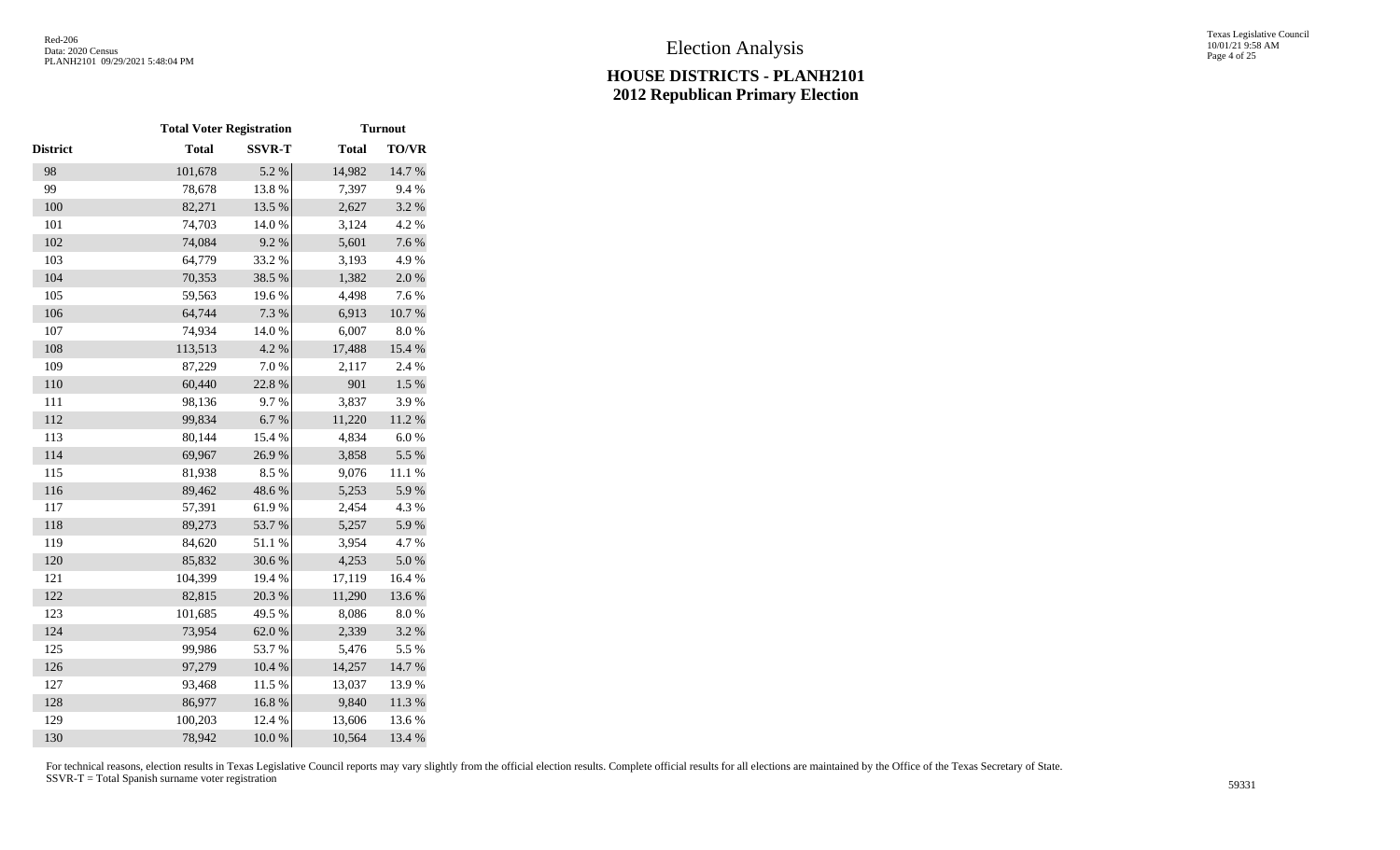Texas Legislative Council 10/01/21 9:58 AM Page 5 of 25

|          | <b>Total Voter Registration</b> |               |              | <b>Turnout</b> |
|----------|---------------------------------|---------------|--------------|----------------|
| District | <b>Total</b>                    | <b>SSVR-T</b> | <b>Total</b> | <b>TO/VR</b>   |
| 131      | 68,541                          | 21.7%         | 2,082        | 3.0%           |
| 132      | 63,395                          | 13.3 %        | 7,167        | 11.3 %         |
| 133      | 96,648                          | 7.4 %         | 18,172       | 18.8%          |
| 134      | 109,664                         | 8.4 %         | 12,814       | 11.7 %         |
| 135      | 63,524                          | 22.2%         | 4,409        | 6.9%           |
| 136      | 83,599                          | 13.1 %        | 8,244        | 9.9%           |
| 137      | 50,622                          | 19.7%         | 3,197        | 6.3%           |
| 138      | 91,774                          | 16.3%         | 12,889       | 14.0 %         |
| 139      | 84,434                          | 16.4 %        | 3,501        | 4.1 %          |
| 140      | 57,792                          | 54.6 %        | 1,277        | 2.2 %          |
| 141      | 70,189                          | 14.9 %        | 1,346        | 1.9%           |
| 142      | 64,963                          | 18.1 %        | 1,657        | 2.6 %          |
| 143      | 72,076                          | 51.3%         | 2,232        | 3.1 %          |
| 144      | 68,742                          | 49.6%         | 4,212        | $6.1~\%$       |
| 145      | 81,095                          | 49.4 %        | 2,582        | 3.2%           |
| 146      | 94,459                          | 9.0%          | 3,610        | 3.8%           |
| 147      | 91,018                          | 16.1%         | 2,119        | 2.3 %          |
| 148      | 70,958                          | 27.3 %        | 4,837        | 6.8%           |
| 149      | 71,604                          | 19.0%         | 3,386        | 4.7 %          |
| 150      | 69,255                          | 12.6 %        | 8,655        | 12.5 %         |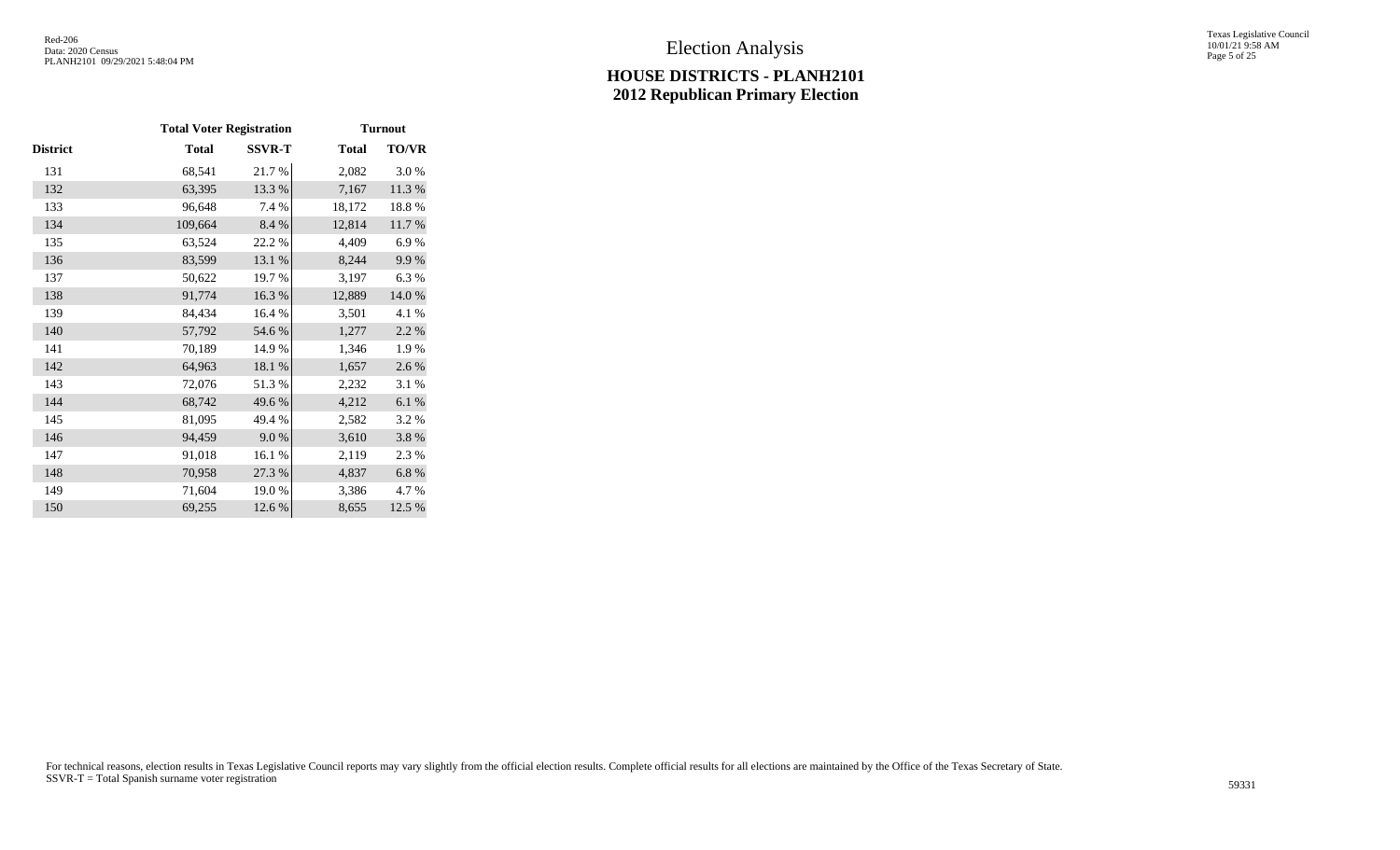|                 |                   |         |         |         | <b>PRESIDENT</b> |         |            |         |                |          |          |          |                    |               |            |         |                      | <b>U.S. SEN</b> |                  |         |
|-----------------|-------------------|---------|---------|---------|------------------|---------|------------|---------|----------------|----------|----------|----------|--------------------|---------------|------------|---------|----------------------|-----------------|------------------|---------|
| <b>District</b> | <b>Bachmann-R</b> |         | Davis-R |         | Gingrich-R       |         | Huntsman-R |         | Paul-R         |          | Roemer-R |          | <b>Romney-R</b>    |               | Santorum-R |         | <b>Uncommitted-R</b> |                 | <b>Addison-R</b> |         |
| <b>STATE</b>    | 12.093            | $0.8\%$ | 3,856   | $0.3\%$ | 68,239           | $4.7\%$ | 8,628      | $0.6\%$ | 174,142 12.0 % |          | 4,713    | $0.3\%$  | $1,001,020$ 69.1 % |               | 115,554    | $8.0\%$ | 60,697               | $4.2\%$         | 22,962           | $1.6\%$ |
|                 | 133               | $0.7\%$ | 65      | 0.3%    | 990              | 5.3 %   | 71         | 0.4%    | 1,650          | 8.8%     | 203      | 1.1%     | 13,084             | 69.5 %        | 1,628      | 8.6%    | 1,010                | 5.4 %           | 634              | 3.7%    |
| 2               | 138               | 0.7 %   | 68      | 0.3 %   | 989              | 5.0 %   | 75         | 0.4%    | 2,560          | 12.9 %   | 45       | $0.2 \%$ | 13,137             | 66.4 %        | 1,765      | 8.9%    | 1,018                | 5.1 %           | 173              | 0.9%    |
| 3               | 94                | $0.7\%$ | 14      | 0.1%    | 832              | 6.5%    | 37         | 0.3 %   | 1,629          | 12.7 %   | 20       | 0.2 %    | 8,600              | 67.2 %        | 1,021      | 8.0%    | 551                  | 4.3 %           | 1,287            | 10.3%   |
| $\overline{4}$  | 99                | 0.8 %   | 23      | 0.2 %   | 646              | 4.9 %   | 19         | 0.1%    | 1,433          | 10.9%    | 39       | 0.3 %    | 8,557              | 65.1 %        | 1,401      | 10.7 %  | 924                  | 7.0 %           | 108              | 0.8%    |
| 5               | 145               | $0.7\%$ | 53      | $0.2\%$ | 990              | 4.6 %   | 80         | 0.4%    | 2,255          | 10.4%    | 76       | 0.4%     | 15,196             | 70.2 %        | 1,815      | 8.4%    | 1,051                | 4.9%            | 269              | 1.3%    |
| 6               | 174               | 0.8 %   | 26      | 0.1%    | 812              | 3.8 %   | 88         | 0.4%    | 2,172          | 10.1%    | 47       | 0.2 %    | 15,644             | 72.7 %        | 1,626      | 7.6 %   | 940                  | 4.4 %           | 218              | 1.1 %   |
| 7               | 182               | $0.9\%$ | 65      | 0.3 %   | 1,010            | 5.2 %   | 121        | $0.6\%$ | 2,065          | $10.6\%$ | 313      | 1.6 %    | 13,327             | 68.4 %        | 1,911      | 9.8%    | 498                  | 2.6 %           | 368              | 2.0 %   |
| 8               | 146               | 0.7%    | 66      | 0.3%    | 943              | 4.8%    | 55         | 0.3%    | 2,099          | $10.6\%$ | 72       | 0.4%     | 13,720             | 69.4 %        | 1,566      | 7.9 %   | 1,091                | 5.5 %           | 257              | 1.3%    |
| 9               | 231               | 1.0%    | 105     | 0.4%    | 1,072            | 4.4 %   | 114        | 0.5%    | 2,468          | 10.2%    | 141      | 0.6 %    | 16,871             | 69.7%         | 1,822      | 7.5 %   | 1,374                | 5.7 %           | 533              | 2.4 %   |
| 10              | 124               | 0.9%    | 32      | 0.2 %   | 557              | 4.2 %   | 41         | 0.3%    | 1,580          | 11.8%    | 17       | 0.1%     | 9,092              | 67.9 %        | 1,378      | 10.3%   | 563                  | 4.2 %           | 294              | 2.2 %   |
| -11             | 147               | $0.7\%$ | 63      | $0.3\%$ | 1,021            | 4.6 %   | 88         | $0.4\%$ | 2,257          | 10.3 %   | 243      | 1.1 %    | 14,968             | 68.0%         | 1,843      | 8.4 %   | 1,366                | 6.2 %           | 418              | 2.0 %   |
| 12              | 134               | 0.7%    | 56      | 0.3 %   | 866              | 4.5 %   | 91         | 0.5%    | 2,415          | 12.4 %   | 68       | 0.4%     | 13,628             | 70.2 %        | 1,334      | 6.9%    | 810                  | 4.2 %           | 326              | 1.7 %   |
| 13              | 160               | $0.9\%$ | 92      | $0.5\%$ | 864              | 4.7 %   | 68         | 0.4%    | 2,054          | 11.1 %   | 76       | 0.4%     | 12,668             | 68.5%         | 1,435      | 7.8%    | 1,064                | 5.8%            | 308              | 1.7%    |
| 14              | 140               | 1.3 %   | 33      | 0.3 %   | 538              | 5.0%    | 129        | 1.2%    | 1,556          | 14.4 %   | 43       | 0.4%     | 6,953              | 64.5 %        | 897        | 8.3%    | 484                  | 4.5 %           | 145              | 1.4 %   |
| 15              | 89                | $0.6\%$ | -8      | 0.0 %   | 774              | 4.8%    | 161        | 1.0%    | 1,829          | 11.3 %   | 35       | 0.2 %    |                    | 11,636 71.9 % | 1,082      | 6.7%    | 563                  | 3.5 %           | 279              | 1.8%    |
| 16              | 123               | 0.8%    | 13      | 0.1%    | 970              | 6.5%    | 60         | 0.4%    | 1,703          | 11.3 %   | 17       | 0.1%     | 10,547             | 70.2 %        | 1,024      | 6.8%    | 558                  | 3.7 %           | 266              | 1.8%    |
| 17              | 126               | 1.0%    | 30      | $0.2\%$ | 591              | 4.8%    | 53         | $0.4\%$ | 2,332          | 18.9%    | 39       | 0.3 %    | 7,780              | 63.2 %        | 790        | 6.4 %   | 571                  | 4.6 %           | 223              | 1.9%    |
| 18              | 153               | 0.8%    | 88      | 0.5%    | 1,024            | 5.6 %   | 95         | 0.5%    | 2,376          | 13.0 %   | 103      | 0.6%     | 11,915             | 65.2 %        | 1,342      | 7.3 %   | 1,175                | 6.4 %           | 380              | 2.1 %   |
| 19              | 164               | $0.7\%$ | 27      | 0.1%    | 1,029            | 4.2 %   | 158        | $0.6\%$ | 3,561          | 14.4 %   | 72       | 0.3%     | 17,285             | 69.9%         | 1,468      | 5.9%    | 979                  | 4.0%            | 412              | 1.7%    |
| 20              | 84                | $0.6\%$ | 15      | 0.1%    | 489              | 3.5 %   | 138        | 1.0 %   | 2,169          | 15.4 %   | 51       | 0.4%     | 9,918              | 70.4 %        | 703        | 5.0 %   | 525                  | 3.7 %           | 436              | 3.2 %   |
| 21              | 104               | $0.6\%$ | 27      | $0.2\%$ | 866              | 4.9 %   | 122        | 0.7%    | 1,499          | 8.5 %    | 31       | 0.2 %    | 13,058             | 74.1 %        | 1,352      | 7.7 %   | 568                  | 3.2 %           | 306              | 1.8%    |
| 22              | 34                | 0.7%    | 22      | 0.4%    | 284              | 5.5 %   | 44         | 0.9%    | 444            | 8.6%     | 12       | $0.2 \%$ | 3,729              | 72.5 %        | 430        | 8.4 %   | 146                  | 2.8 %           | 52               | 1.0%    |
| 23              | 149               | 1.3 %   | 28      | $0.2\%$ | 554              | 4.7%    | 67         | 0.6%    | 2.200          | 18.8%    | 40       | 0.3%     | 7,293              | 62.3%         | 728        | 6.2%    | 639                  | 5.5 %           | 144              | 1.3%    |
| 24              | 219               | 1.3 %   | 16      | 0.1%    | 756              | 4.6 %   | 62         | 0.4%    | 2,734          | 16.5 %   | 29       | 0.2 %    | 10,712             | 64.8%         | 1,206      | 7.3 %   | 788                  | 4.8%            | 248              | $1.6\%$ |
| 25              | 61                | $0.6\%$ | 12      | 0.1%    | 315              | 2.9 %   | 57         | $0.5\%$ | 3,404          | 31.0 %   | 19       | 0.2 %    | 6,160              | 56.1 %        | 679        | 6.2%    | 265                  | 2.4 %           | 186              | 1.7 %   |
| 26              | 75                | 0.7%    | 11      | 0.1%    | 561              | 5.5 %   | 43         | 0.4%    | 1,386          | 13.5 %   | 15       | 0.1%     | 6,957              | 67.8%         | 761        | 7.4 %   | 459                  | 4.5 %           | 137              | 1.4 %   |
| 27              | 33                | $0.7\%$ | 10      | 0.2 %   | 241              | 5.2 %   | 28         | 0.6%    | 593            | 12.8%    | 10       | 0.2 %    | 3,204              | 69.1 %        | 348        | 7.5 %   | 170                  | 3.7 %           | 35               | 0.8%    |
| 28              | 109               | 0.9%    | 15      | 0.1%    | 688              | 5.5 %   | 77         | $0.6\%$ | 1,707          | 13.6 %   | 45       | 0.4%     | 8,265              | 65.9%         | 866        | 6.9%    | 767                  | 6.1 %           | 139              | 1.2%    |
| 29              | 101               | $0.8\%$ | 16      | 0.1%    | 514              | 4.3 %   | 41         | $0.3\%$ | 2,335          | 19.6 %   | 14       | 0.1%     | 7,554              | 63.5 %        | 995        | 8.4 %   | 334                  | 2.8 %           | 184              | 1.6 %   |
| 30              | 79                | $0.5\%$ | 24      | 0.1%    | 712              | 4.4 %   | 46         | 0.3 %   | 2,885          | 17.9 %   | 21       | 0.1%     | 10,942             | 68.0%         | 937        | 5.8 %   | 442                  | 2.7 %           | 201              | 1.3 %   |
| 31              | 54                | $1.1\%$ | 17      | 0.4%    | 211              | 4.4 %   | 9          | $0.2\%$ | 485            | 10.1 %   | 15       | 0.3%     | 3,424              | 71.2 %        | 413        | 8.6 %   | 178                  | 3.7 %           | 75               | 1.6 %   |
| 32              | 91                | 0.8%    | 9       | 0.1%    | 436              | 3.7 %   | 63         | $0.5\%$ | 1,254          | $10.5\%$ | 29       | 0.2 %    |                    | 8,928 75.0 %  | 674        | 5.7 %   | 420                  | 3.5 %           | 206              | 1.8%    |
|                 |                   |         |         |         |                  |         |            |         |                |          |          |          |                    |               |            |         |                      |                 |                  |         |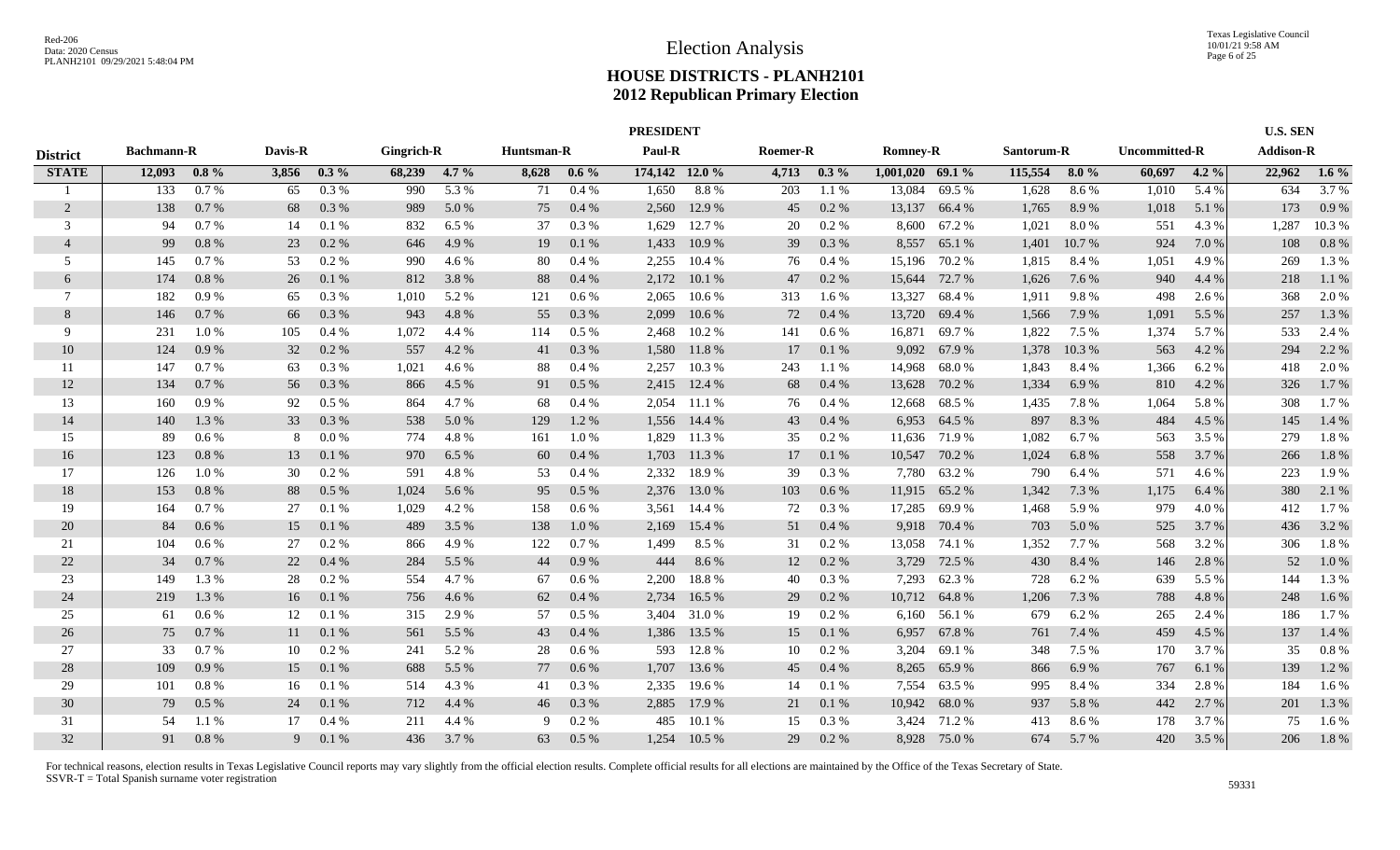|                 |                |         |                  |         | <b>U.S. SEN</b> |                |                   |              |                  |         |                |         |           |                |             |         |                 | <b>RR COMM1</b> |                  |         |
|-----------------|----------------|---------|------------------|---------|-----------------|----------------|-------------------|--------------|------------------|---------|----------------|---------|-----------|----------------|-------------|---------|-----------------|-----------------|------------------|---------|
| <b>District</b> | <b>Agris-R</b> |         | <b>Cleaver-R</b> |         | <b>Cruz-R</b>   |                | <b>Dewhurst-R</b> |              | <b>Gambini-R</b> |         | <b>James-R</b> |         | Leppert-R |                | Pittenger-R |         | <b>Berger-R</b> |                 | <b>Burgess-R</b> |         |
| <b>STATE</b>    | 4,590          | $0.3\%$ | 6,669            | $0.5\%$ |                 | 480,791 34.2 % | 627,561 44.6 %    |              | 7,225            | $0.5\%$ | 50,567         | $3.6\%$ |           | 187,872 13.4 % | 18,139      | $1.3\%$ | 140,976 12.0 %  |                 | 53,306           | $4.5\%$ |
|                 | 148            | 0.9%    | 141              | 0.8%    | 3.949           | 22.8%          |                   | 8,855 51.0 % | 336              | 1.9%    | 1,104          | 6.4%    | 1,818     | 10.5 %         | 372         | 2.1 %   | 2,342           | 16.1%           | 1,374            | 9.5%    |
| 2               | 49             | 0.3%    | 56               | 0.3 %   | 4,736           | 24.6 %         | 8,678             | 45.1 %       | 126              | 0.7%    | 1,088          | 5.7 %   | 4,171     | 21.7%          | 163         | 0.8%    | 2,223           | 14.7 %          | 567              | 3.7 %   |
| 3               | 20             | 0.2 %   | 46               | $0.4\%$ | 5.760           | 45.9%          | 4,285             | 34.1 %       | 52               | 0.4%    | 406            | 3.2 %   | 605       | 4.8%           | 91          | 0.7%    | 922             | 8.4%            | 302              | 2.8%    |
| $\overline{4}$  | 50             | 0.4%    | 45               | 0.3%    | 3,575           | 27.8%          | 5,140             | 39.9 %       | 48               | 0.4%    | 628            | 4.9%    | 3,178     | 24.7 %         | 107         | 0.8%    | 991             | 9.4 %           | 593              | 5.6 %   |
| 5               | 61             | 0.3 %   | 99               | 0.5%    | 6,203           | 29.6 %         | 10,144            | 48.4%        | 115              | 0.5%    | 1,087          | 5.2 %   | 2,691     | 12.8 %         | 280         | 1.3 %   | 3,102           | 18.1 %          | 818              | 4.8%    |
| 6               | 31             | 0.2 %   | 68               | 0.3 %   | 7,312           | 35.6 %         | 8,818             | 42.9 %       | 69               | 0.3 %   | 864            | 4.2 %   | 2,938     | 14.3 %         | 227         | 1.1 %   | 2,651           | 16.0%           | 686              | 4.1 %   |
| 7               | 70             | 0.4%    | 100              | $0.5\%$ | 5,725           | 31.0 %         | 9,249             | 50.0 %       | 147              | $0.8\%$ | 1,266          | 6.8%    | 1,329     | 7.2 %          | 232         | 1.3 %   | 2,180           | 14.9 %          | 922              | 6.3%    |
| 8               | 45             | 0.2 %   | 88               | 0.5%    | 4,493           | 23.5 %         | 9,547             | 49.8%        | 74               | 0.4%    | 1,238          | 6.5%    | 3,206     | 16.7%          | 211         | 1.1 %   | 2,041           | 12.9 %          | 855              | 5.4 %   |
| 9               | 80             | 0.4%    | 147              | 0.7%    | 5,623           | 24.9 %         | 12,595            | 55.7 %       | 205              | 0.9%    | 1,538          | 6.8%    | 1,374     | 6.1 %          | 517         | 2.3 %   | 3,120           | 16.8%           | 1,090            | 5.9%    |
| 10              | 27             | 0.2 %   | 43               | 0.3%    | 3,635           | 27.6 %         | 4,766             | 36.2 %       | 38               | 0.3 %   | 656            | 5.0 %   | 3,547     | 26.9%          | 157         | 1.2%    | 1,561           | 14.5 %          | 659              | 6.1 %   |
| 11              | 83             | $0.4\%$ | 157              | 0.8%    | 5.550           | 27.1 %         | 11,538            | 56.3%        | 116              | 0.6 %   | 1,207          | 5.9%    | 1,146     | 5.6 %          | 283         | 1.4 %   | 2.027           | 12.3 %          | 838              | 5.1 %   |
| 12              | 64             | 0.3 %   | 109              | $0.6\%$ | 5,741           | 30.6 %         | 10,400            | 55.5 %       | 89               | $0.5\%$ | 572            | 3.1 %   | 1,251     | 6.7 %          | 194         | 1.0 %   | 2,097           | 13.7 %          | 639              | 4.2 %   |
| 13              | 92             | 0.5%    | 93               | 0.5%    | 4,915           | 27.6 %         | 8,678             | 48.7 %       | 105              | 0.6 %   | 764            | 4.3 %   | 2,553     | 14.3 %         | 305         | 1.7 %   | 2,659           | 18.0%           | 873              | 5.9%    |
| 14              | 25             | 0.2 %   | 33               | 0.3%    | 4,097           | 39.6 %         | 4,726             | 45.6 %       | 47               | 0.5%    | 368            | 3.6 %   | 771       | 7.4 %          | 144         | 1.4 %   | 998             | 12.4 %          | 241              | 3.0 %   |
| 15              | 26             | 0.2 %   | 38               | 0.2 %   |                 | 8,395 53.4 %   | 5,591             | 35.5 %       | 50               | 0.3%    | 430            | 2.7 %   | 824       | 5.2 %          | 101         | 0.6%    | 883             | 6.4 %           | 245              | 1.8%    |
| 16              | 30             | 0.2 %   | 43               | 0.3%    | 6,049           | 41.0 %         | 6,562             | 44.5 %       | 50               | 0.3 %   | 541            | 3.7%    | 1,109     | 7.5 %          | 105         | 0.7%    | 1,166           | 9.1 %           | 355              | 2.8 %   |
| 17              | 34             | 0.3%    | -54              | 0.5%    | 3.205           | 26.9 %         | 6.009             | 50.5 %       | 59               | $0.5\%$ | 386            | 3.2 %   | 1,740     | 14.6 %         | 200         | 1.7 %   | 1,518           | 15.3 %          | 611              | 6.1%    |
| 18              | 57             | 0.3%    | 127              | 0.7%    | 5,664           | 32.0 %         | 9,681             | 54.7 %       | 134              | 0.8%    | 696            | 3.9 %   | 695       | 3.9 %          | 250         | 1.4 %   | 2,001           | 13.2 %          | 904              | 6.0%    |
| 19              | 58             | 0.2 %   | 93               | $0.4\%$ | 7,095           | 29.6 %         | 11,301            | 47.2 %       | 81               | 0.3 %   | 759            | 3.2 %   | 3,700     | 15.4 %         | 466         | 1.9%    | 2,769           | 14.5 %          | 740              | 3.9%    |
| 20              | 78             | 0.6 %   | 40               | 0.3 %   | 3,706           | 27.2 %         | 6,077             | 44.7 %       | 48               | 0.4%    | 419            | 3.1%    | 2,565     | 18.8%          | 241         | 1.8%    | 1,509           | 14.2 %          | 572              | 5.4 %   |
| 21              | 113            | 0.7%    | 111              | 0.7%    | 4,794           | 28.6 %         | 10,100            | 60.4%        | 105              | 0.6 %   | 657            | 3.9 %   | 287       | 1.7 %          | 262         | 1.6 %   | 2,009           | 14.9 %          | 740              | 5.5 %   |
| 22              | 21             | 0.4%    | 11               | 0.2 %   | 1,880           | 37.9 %         | 2,547             | 51.4 %       | 54               | 1.1%    | 194            | 3.9%    | 129       | 2.6 %          | 72          | 1.5 %   | 595             | 15.6 %          | 251              | 6.6 %   |
| 23              | 37             | 0.3%    | 65               | 0.6%    | 4,076           | 36.4 %         | 5,392             | 48.1%        | 163              | 1.5 %   | 522            | 4.7%    | 654       | 5.8%           | 147         | 1.3%    | 979             | 10.6 %          | 386              | 4.2%    |
| 24              | 44             | 0.3%    | 63               | 0.4%    | 6,466           | 40.7 %         | 7,331             | 46.2 %       | 122              | 0.8%    | 503            | 3.2%    | 893       | 5.6 %          | 198         | 1.2%    | 1,152           | 8.4 %           | 420              | 3.1 %   |
| 25              | 46             | 0.4%    | 167              | 1.6 %   | 3.996           | 37.4 %         | 4.954             | 46.4 %       | 61               | 0.6 %   | 339            | 3.2 %   | 790       | 7.4 %          | 141         | 1.3 %   | 1,048           | 11.5 %          | 611              | 6.7%    |
| 26              | 19             | $0.2\%$ | 25               | 0.3 %   | 4,384           | 44.3 %         | 4,195             | 42.4 %       | 43               | 0.4%    | 411            | 4.2 %   | 600       | 6.1 %          | 78          | 0.8%    | 750             | 8.9%            | 293              | 3.5 %   |
| 27              | 10             | 0.2 %   | 10               | 0.2%    | 2,097           | 46.4 %         | 1,941             | 42.9 %       | 20               | 0.4%    | 144            | 3.2 %   | 233       | 5.2 %          | 34          | 0.8%    | 424             | 11.0%           | 129              | 3.3 %   |
| 28              | 36             | 0.3 %   | 38               | 0.3%    | 4,879           | 40.8%          | 5,483             | 45.9 %       | 60               | $0.5\%$ | 484            | 4.0 %   | 704       | 5.9 %          | 133         | 1.1 %   | 1,058           | 10.5 %          | 366              | 3.6 %   |
| 29              | 39             | 0.3%    | 139              | 1.2 %   | 4,747           | 40.7%          | 5,249             | 45.0%        | 70               | 0.6 %   | 315            | 2.7 %   | 790       | 6.8%           | 132         | 1.1 %   | 998             | 9.9 %           | 660              | 6.5%    |
| 30              | 43             | 0.3%    | 71               | $0.5\%$ | 4,527           | 29.0 %         | 9,148             | 58.7%        | 68               | 0.4%    | 610            | 3.9%    | 735       | 4.7 %          | 181         | 1.2%    | 2,211           | 17.4 %          | 1,235            | 9.7%    |
| 31              | 12             | 0.3%    | 29               | 0.6%    | 1,817           | 38.6%          | 1,957             | 41.6%        | 43               | 0.9%    | 117            | 2.5 %   | 588       | 12.5 %         | 68          | 1.4 %   | 695             | 17.1 %          | 275              | 6.8%    |
| 32              | 33             | 0.3%    | 56               | $0.5\%$ |                 | 4,343 37.8 %   |                   | 5,908 51.5 % | 76               | 0.7%    | 359            | 3.1 %   | 326       | 2.8%           | 173         | 1.5 %   | 1,364           | 14.9 %          | 413              | 4.5 %   |
|                 |                |         |                  |         |                 |                |                   |              |                  |         |                |         |           |                |             |         |                 |                 |                  |         |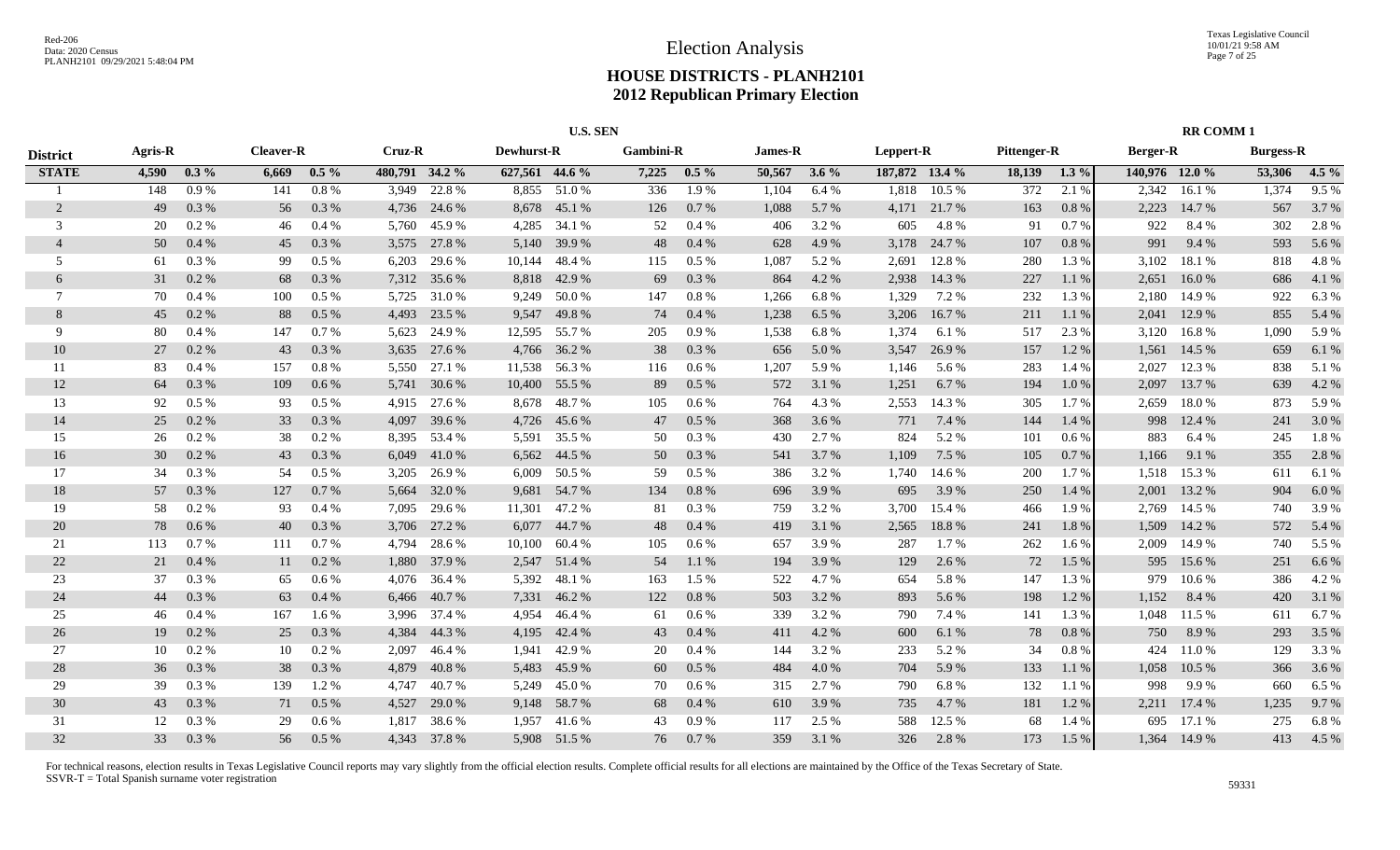Texas Legislative Council 10/01/21 9:58 AM Page 8 of 25

# **HOUSE DISTRICTS - PLANH2101 2012 Republican Primary Election**

|                 | <b>RR COMM1</b> |              |                    |        |                   |                |          |         |        |         | <b>RR COMM 2</b> |                |                |              |                     |              | SUP CT 2       |              |                  |               |
|-----------------|-----------------|--------------|--------------------|--------|-------------------|----------------|----------|---------|--------|---------|------------------|----------------|----------------|--------------|---------------------|--------------|----------------|--------------|------------------|---------------|
| <b>District</b> | <b>Chisum-R</b> |              | <b>Cotten-R</b>    |        | <b>Craddick-R</b> |                | Sledge-R |         | Lee-R  |         | Murray-Kolb-R    |                | Parker-R       |              | <b>Smitherman-R</b> |              | <b>Smith-R</b> |              | <b>Willett-R</b> |               |
| <b>STATE</b>    | 319,988 27.2 %  |              | $123,109$ $10.5\%$ |        |                   | 421,753 35.9 % | 116,071  | $9.9\%$ | 72,857 | $6.5\%$ |                  | 242,263 21.6 % | 311,985 27.8 % |              | 497,048 44.2 %      |              | 490,011 43.2 % |              |                  | 644,678 56.8% |
|                 | 3.188           | 21.9%        | 3,411              | 23.5 % | 3,413             | 23.5 %         | 808      | 5.6%    | 1,411  | 10.1%   | 3,137            | 22.4 %         | 5,463          | 39.1 %       | 3,967               | 28.4 %       | 7,485          | 53.4 %       | 6,539            | 46.6%         |
| $\overline{2}$  | 3,064           | 20.2 %       | 2,153              | 14.2 % | 5,863             | 38.7%          | 1,292    | 8.5 %   | 1,380  | 9.8%    | 3,292            | 23.3 %         | 4,659          | 32.9%        | 4,820               | 34.1 %       | 6,491          | 43.5 %       | 8,431            | 56.5 %        |
| 3               | 3,220           | 29.5 %       | 729                | 6.7 %  | 4,375             | 40.1 %         | 1,367    | 12.5 %  | 467    | 4.4 %   | 1,522            | 14.3 %         | 4,098          | 38.4 %       | 4,579               | 42.9%        | 4.704          | 43.8%        | 6,028            | 56.2%         |
| $\overline{4}$  | 2,307           | 21.9%        | 1,386              | 13.2 % | 4,081             | 38.8%          | 1,166    | 11.1 %  | 691    | 6.8%    | 2,268            | 22.4 %         | 2,855          | 28.2 %       | 4,298               | 42.5 %       |                | 3,546 33.2 % | 7,145            | 66.8%         |
| 5               | 3,485           | 20.3 %       | 1,943              | 11.3 % | 5,991             | 34.9%          | 1,829    | 10.7 %  | 1,325  | 8.2%    | 3,757            | 23.3 %         | 5,838          | 36.2%        | 5,209               | 32.3 %       | 6,726          | 40.2%        | 10,017           | 59.8%         |
| 6               | 2,131           | 12.9%        | 1,653              | 10.0%  | 7,993             | 48.2%          | 1,460    | 8.8%    | 1,015  | 6.6 %   | 2,949            | 19.3%          | 6,305          | 41.2%        | 5,030               | 32.9 %       |                | 8,056 50.4 % | 7,922            | 49.6%         |
| 7               | 3,169           | 21.6 %       | 2,339              | 16.0%  | 4,746             | 32.4 %         | 1,288    | 8.8 %   | 1,031  | 7.4 %   | 3,190            | 22.8%          | 5,013          | 35.9%        | 4,737               | 33.9 %       | 6,050          | 41.1 %       | 8,672            | 58.9%         |
| 8               | 3,192           | 20.1 %       | 2,868              | 18.1 % | 5,680             | 35.8%          | 1,216    | 7.7 %   | 1,119  | 7.4 %   | 3,390            | 22.5 %         | 5,694          | 37.7 %       | 4,881               | 32.4 %       | 6,929          | 44.9 %       | 8,495            | 55.1 %        |
| 9               | 4,260           | 22.9 %       | 2,751              | 14.8%  | 5,988             | 32.2 %         | 1,407    | 7.6 %   | 1,162  | 6.5%    | 4,643            | 26.1 %         | 6,566          | 36.9%        | 5,421               | 30.5 %       | 8,172          | 45.1 %       | 9,944            | 54.9%         |
| 10              | 2,770           | 25.7 %       | 1,633              | 15.1 % | 3,244             | 30.1 %         | 916      | 8.5 %   | 682    | 6.5%    | 2,157            | 20.6 %         | 3,655          | 34.8%        | 3,998               | 38.1 %       | 4,242          | 39.2 %       | 6,587            | 60.8%         |
| 11              | 4,006           | 24.3 %       | 2,454              | 14.9%  | 5,488             | 33.3 %         | 1,686    | 10.2 %  | 1,378  | 8.9%    | 4,707            | 30.4 %         | 5,246          | 33.9%        | 4,133               | 26.7%        |                | 7,276 46.4 % | 8,395            | 53.6 %        |
| 12              | 2,979           | 19.4 %       | 1,724              | 11.2 % | 6,634             | 43.2 %         | 1,276    | 8.3%    | 931    | 6.4%    | 3,382            | 23.1 %         | 4,402          | 30.1 %       | 5,905               | 40.4 %       | 7,905          | 50.6 %       | 7,720            | 49.4 %        |
| 13              | 2.644           | 17.9 %       | 2,180              | 14.8%  | 4,829             | 32.8%          | 1,551    | 10.5 %  | 1,080  | 7.6 %   | 3,644            | 25.7%          | 4,789          | 33.8%        | 4,653               | 32.8%        |                | 7,118 47.6 % | 7,834            | 52.4 %        |
| 14              | 1,845           | 22.9 %       | 772                | 9.6 %  | 3,462             | 43.0%          | 734      | 9.1 %   | 518    | 6.6%    | 2,248            | 28.7%          | 1,826          | 23.3 %       | 3,251               | 41.5%        | 6,018          | 63.6 %       | 3,443            | 36.4 %        |
| 15              | 2,969           | 21.6 %       | 659                | 4.8%   |                   | 7,505 54.7 %   | 1,468    | 10.7 %  | 531    | 4.0%    | 1,526            | 11.4 %         | 6,609          | 49.3%        | 4,730               | 35.3 %       | 4,067          | 30.1 %       | 9,460            | 69.9%         |
| 16              | 4,301           | 33.7 %       | 875                | 6.8%   | 4,486             | 35.1 %         | 1,596    | 12.5 %  | 571    | 4.6 %   | 1,797            | 14.5 %         | 3,988          | 32.2 %       | 6,047               | 48.8%        |                | 5,666 45.1 % |                  | 6,901 54.9 %  |
| 17              | 2,226           | 22.4 %       | 1,338              | 13.4 % | 3,301             | 33.2 %         | 955      | 9.6 %   | 581    | 5.9%    | 2,191            | 22.4 %         | 3,000          | 30.7 %       | 4,001               | 40.9%        |                | 4,586 47.2 % |                  | 5,133 52.8 %  |
| 18              | 3,883           | 25.7 %       | 2,552              | 16.9%  | 4,166             | 27.5 %         | 1,631    | 10.8%   | 1,160  | 7.9 %   | 3,004            | 20.5 %         | 5,661          | 38.6%        | 4,859               | 33.1 %       | 6,943          | 47.5 %       | 7,667            | 52.5 %        |
| 19              | 4,792           | 25.1 %       | 2,136              | 11.2%  | 6,481             | 34.0%          | 2,159    | 11.3 %  | 1,385  | 7.4 %   | 4,277            | 22.9%          | 4,546          | 24.4 %       | 8,447               | 45.3%        | 8,303          | 44.9%        | 10,190           | 55.1 %        |
| 20              | 4,021           | 37.8%        | 914                | 8.6%   | 2,847             | 26.7 %         | 788      | 7.4 %   | 597    | 6.0%    | 2,026            | 20.5 %         | 2,393          | 24.2 %       | 4,863               | 49.2 %       | 4,377          | 43.0 %       | 5,810            | 57.0 %        |
| 21              | 2.592           | 19.3 %       | 1,994              | 14.8%  | 4,531             | 33.7 %         | 1,580    | 11.8 %  | 686    | 5.2 %   | 2,579            | 19.5 %         | 5,576          | 42.2 %       | 4,365               | 33.1 %       | 6,290          | 47.6 %       | 6,932            | 52.4 %        |
| 22              | 848             | 22.2 %       | 489                | 12.8%  | 941               | 24.7 %         | 691      | 18.1 %  | 264    | 7.2 %   | 712              | 19.5 %         | 1,376          | 37.6 %       | 1,303               | 35.6%        | 1,919          | 52.3 %       | 1,747            | 47.7 %        |
| 23              | 2.297           | 24.9 %       | 1,131              | 12.2 % | 3,138             | 34.0 %         | 1,306    | 14.1 %  | 440    | 5.2%    | 1.920            | 22.8%          | 2,171          | 25.8%        | 3,873               | 46.1 %       | 4.996          | 56.1 %       | 3,915            | 43.9%         |
| 24              | 4,133           | 30.3%        | 1,320              | 9.7%   | 4,588             | 33.6 %         | 2,047    | 15.0 %  | 604    | 4.5 %   | 2,343            | 17.6 %         | 2,947          | 22.2 %       | 7,386               | 55.6%        |                | 7,326 54.7 % | 6,058            | 45.3%         |
| 25              | 2,380           | 26.0%        | 988                | 10.8%  | 2,933             | 32.1 %         | 1,180    | 12.9 %  | 997    | 11.2%   | 2,082            | 23.5 %         | 2,373          | 26.8%        | 3,412               | 38.5 %       | 3,879          | 44.1 %       | 4,926            | 55.9%         |
| 26              | 2,033           | 24.2 %       | 1,040              | 12.4 % | 3,221             | 38.4 %         | 1,057    | 12.6 %  | 433    | 5.5 %   | 1,302            | 16.5 %         | 2,524          | 32.0 %       | 3,624               | 46.0%        | 2,681          | 33.9%        | 5,225            | 66.1%         |
| 27              | 1,002           | 25.9%        | 378                | 9.8%   | 1,454             | 37.6 %         | 485      | 12.5 %  | 230    | 6.3%    | 624              | 17.1 %         | 1,066          | 29.2 %       | 1,731               | 47.4 %       | 1,345          | 36.3 %       | 2,359            | 63.7%         |
| 28              | 2,341           | 23.3 %       | 1,209              | 12.1 % | 3,830             | 38.2 %         | 1,229    | 12.2 %  | 575    | 6.1 %   | 1,711            | 18.1 %         | 3,132          | 33.1 %       | 4,039               | 42.7 %       | 3,319          | 34.7 %       | 6,251            | 65.3%         |
| 29              | 2,294           | 22.7 %       | 866                | 8.6%   | 3,913             | 38.8%          | 1,365    | 13.5 %  | 975    | 9.9%    | 1,897            | 19.3 %         | 2,351          | 24.0%        | 4,593               | 46.8%        |                | 3,674 37.4 % | 6,146            | 62.6 %        |
| 30              | 2,419           | 19.0%        | 2,065              | 16.3%  | 3,515             | 27.7 %         | 1,262    | 9.9%    | 681    | 5.5 %   | 3,862            | 31.3%          | 3,615          | 29.3 %       | 4,186               | 33.9%        | 5,653          | 46.3%        | 6,549            | 53.7%         |
| 31              | 647             | 16.0%        | 625                | 15.4 % | 1,199             | 29.6 %         | 613      | 15.1 %  | 255    | 6.4%    | 1.172            | 29.2 %         | 872            | 21.7 %       | 1,711               | 42.7 %       | 1,932          | 50.8%        | 1,870            | 49.2 %        |
| 32              |                 | 1,338 14.7 % | 2.604              | 28.5 % | 2.679             | 29.4 %         | 727      | 8.0%    | 641    | 7.3 %   | 2,427            | 27.8%          |                | 2,586 29.6 % |                     | 3,074 35.2 % |                | 3,499 39.4 % |                  | 5,380 60.6%   |
|                 |                 |              |                    |        |                   |                |          |         |        |         |                  |                |                |              |                     |              |                |              |                  |               |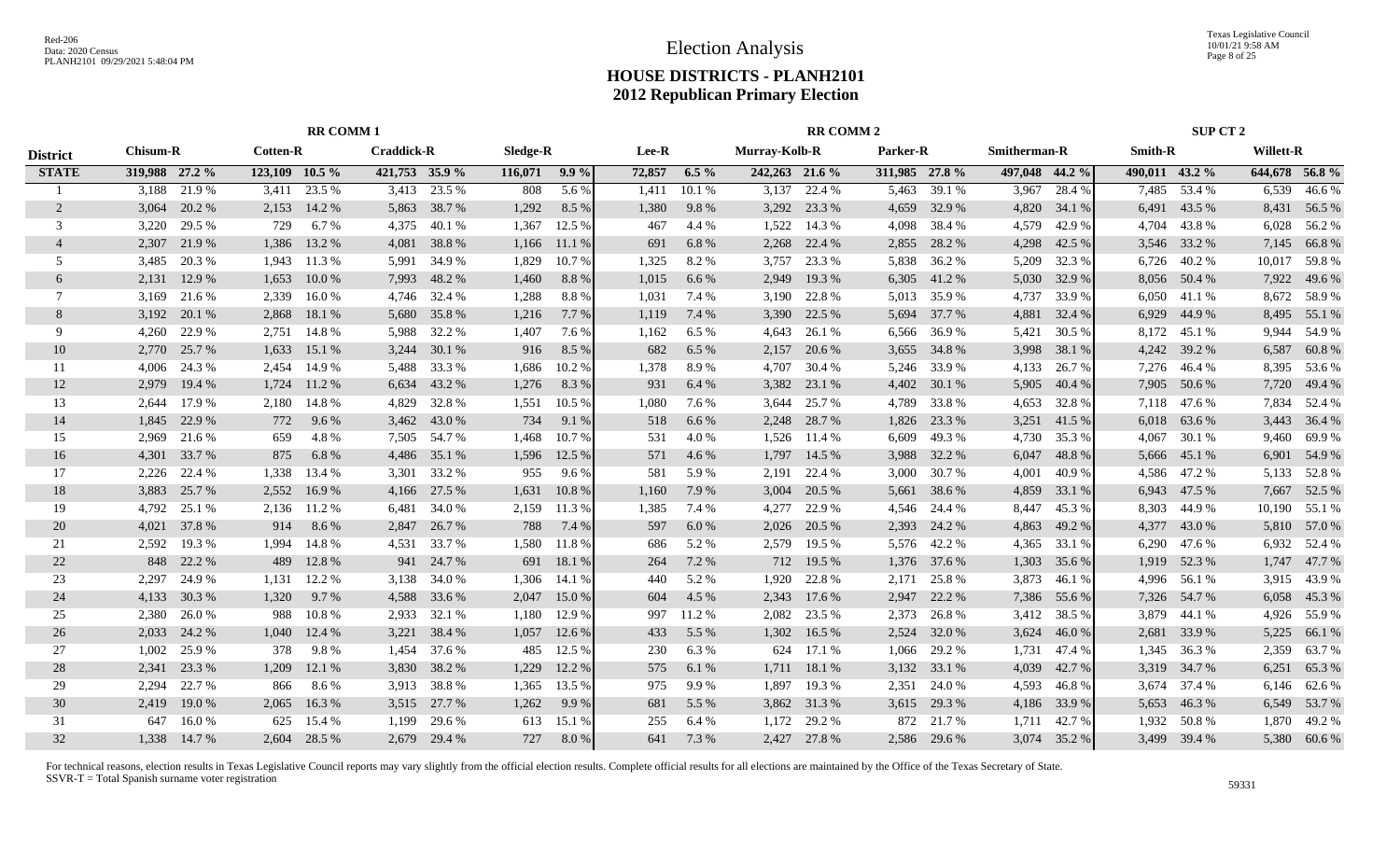|                         |                 |            | <b>SUP CT 4</b> |        |         |            |
|-------------------------|-----------------|------------|-----------------|--------|---------|------------|
| <b>District</b>         | <b>Devine-R</b> |            | Medina-R        |        | Pool-R  |            |
| <b>STATE</b>            | 358,072         | 32.2 %     | 433,340         | 39.0 % | 319,984 | 28.8%      |
| $\overline{1}$          | 3,137           | 22.6 %     | 4,983           | 35.9%  | 5,768   | 41.5%      |
| $\overline{c}$          | 3,154           | 21.9%      | 5,219           | 36.2%  | 6,051   | 42.0%      |
| $\overline{\mathbf{3}}$ | 5,819           | 54.2 %     | 3,358           | 31.3%  | 1,554   | 14.5 %     |
| $\overline{4}$          | 2,318           | 22.5 %     | 4,175           | 40.4 % | 3,832   | 37.1 %     |
| 5                       | 3,484           | 21.2%      | 6,057           | 36.8%  | 6,915   | 42.0%      |
| $\boldsymbol{6}$        | 3,070           | 20.2 %     | 6,136           | 40.3%  | 6,011   | 39.5 %     |
| 7                       | 2,708           | 18.7%      | 6,922           | 47.7%  | 4,889   | 33.7%      |
| 8                       | 4,285           | 28.3 %     | 5,272           | 34.8 % | 5,572   | $36.8\;\%$ |
| 9                       | 5,688           | 32.1 %     | 6,086           | 34.4 % | 5,931   | 33.5 %     |
| $10\,$                  | 2,076           | 19.7%      | 3,511           | 33.3 % | 4,943   | 46.9%      |
| 11                      | 3,714           | 23.8%      | 5,390           | 34.5 % | 6,522   | 41.7%      |
| 12                      | 4,179           | 28.7 %     | 6,682           | 45.9%  | 3,688   | 25.3 %     |
| 13                      | 4,031           | 28.2%      | 5,251           | 36.8%  | 5,002   | 35.0%      |
| 14                      | 2,154           | 28.6 %     | 3,255           | 43.2 % | 2,120   | 28.2 %     |
| 15                      | 8,334           | 62.1 %     | 3,767           | 28.1 % | 1,315   | 9.8%       |
| 16                      | 6,505           | 52.3 %     | 4,025           | 32.4 % | 1,903   | 15.3 %     |
| $17\,$                  | 2,849           | 30.0%      | 4,038           | 42.5 % | 2,608   | 27.5 %     |
| 18                      | 4,390           | $30.6\,\%$ | 5,317           | 37.0 % | 4,659   | 32.4 %     |
| 19                      | 5,761           | 32.0%      | 6,877           | 38.2%  | 5,363   | 29.8%      |
| 20                      | 3,147           | 32.2 %     | 4,172           | 42.6%  | 2,467   | 25.2 %     |
| 21                      | 4,489           | 33.9%      | 5,016           | 37.8%  | 3,750   | 28.3%      |
| 22                      | 979             | 26.5 %     | 1,469           | 39.8%  | 1,245   | 33.7%      |
| 23                      | 2,987           | 33.6%      | 3,609           | 40.6%  | 2,284   | 25.7%      |
| 24                      | 5,081           | 39.3%      | 4,761           | 36.9%  | 3,076   | 23.8%      |
| 25                      | 2,625           | 30.4 %     | 3,515           | 40.7%  | 2,498   | 28.9%      |
| 26                      | 2,953           | 38.2%      | 3,162           | 40.9%  | 1,616   | 20.9 %     |
| $27\,$                  | 1,230           | 34.0%      | 1,633           | 45.2%  | 753     | 20.8 %     |
| 28                      | 3,470           | 37.2 %     | 3,957           | 42.4 % | 1,904   | 20.4 %     |
| 29                      | 3,129           | 32.5 %     | 3,845           | 39.9%  | 2,660   | 27.6 %     |
| 30                      | 3,913           | 32.1 %     | 3,949           | 32.3 % | 4,346   | 35.6 %     |
| 31                      | 1,456           | 37.8%      | 1,117           | 29.0%  | 1,276   | 33.2 %     |
| 32                      | 3,397           | 39.1 %     | 3,203           | 36.9%  | 2,080   | 24.0 %     |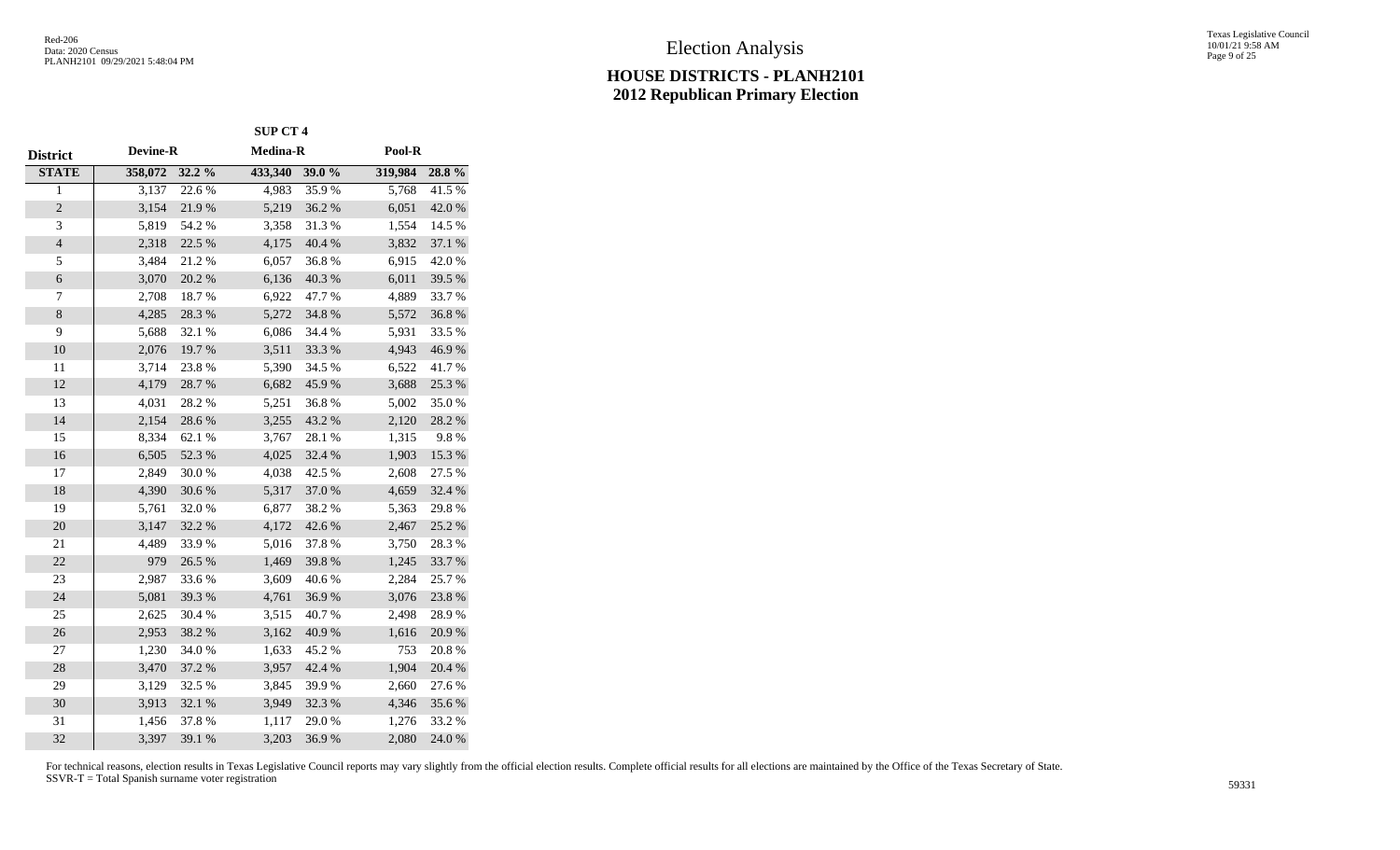|     |                        |                                                                                                                          |         |                                                                                                            |                                                 |                                                                                             |                 |                                                                                                                        |                                                |                                                                                                                                                                                                                                                  |           |                                                                                                                                                              |                           |                                                                                                                                                                                                                                                                                                                                                                                                                                       |                                                       |                                                                                                                                       |                                                                                     | <b>U.S. SEN</b>                                                                            |                                                           |
|-----|------------------------|--------------------------------------------------------------------------------------------------------------------------|---------|------------------------------------------------------------------------------------------------------------|-------------------------------------------------|---------------------------------------------------------------------------------------------|-----------------|------------------------------------------------------------------------------------------------------------------------|------------------------------------------------|--------------------------------------------------------------------------------------------------------------------------------------------------------------------------------------------------------------------------------------------------|-----------|--------------------------------------------------------------------------------------------------------------------------------------------------------------|---------------------------|---------------------------------------------------------------------------------------------------------------------------------------------------------------------------------------------------------------------------------------------------------------------------------------------------------------------------------------------------------------------------------------------------------------------------------------|-------------------------------------------------------|---------------------------------------------------------------------------------------------------------------------------------------|-------------------------------------------------------------------------------------|--------------------------------------------------------------------------------------------|-----------------------------------------------------------|
|     |                        |                                                                                                                          |         |                                                                                                            |                                                 |                                                                                             |                 |                                                                                                                        |                                                |                                                                                                                                                                                                                                                  |           |                                                                                                                                                              |                           |                                                                                                                                                                                                                                                                                                                                                                                                                                       |                                                       |                                                                                                                                       |                                                                                     |                                                                                            |                                                           |
| 69  | $0.6\%$                | 11                                                                                                                       | 0.1%    | 471                                                                                                        | 4.0 %                                           | 70                                                                                          | $0.6\%$         | 1,293                                                                                                                  | 10.9%                                          | 27                                                                                                                                                                                                                                               | 0.2 %     |                                                                                                                                                              |                           | 1,116                                                                                                                                                                                                                                                                                                                                                                                                                                 | 9.4 %                                                 |                                                                                                                                       | 3.1%                                                                                | 76                                                                                         | 0.7%                                                      |
| 45  | 0.9%                   | 10                                                                                                                       | 0.2 %   | 229                                                                                                        | 4.7%                                            | 10                                                                                          | 0.2 %           | 423                                                                                                                    | 8.6%                                           | 14                                                                                                                                                                                                                                               | 0.3 %     |                                                                                                                                                              |                           | 325                                                                                                                                                                                                                                                                                                                                                                                                                                   | 6.6 %                                                 | 150                                                                                                                                   | 3.1 %                                                                               | 108                                                                                        | 2.3 %                                                     |
| 23  | 1.3 %                  | 22                                                                                                                       | 1.2%    | 78                                                                                                         | 4.3 %                                           | 7                                                                                           | 0.4%            | 155                                                                                                                    | 8.6%                                           | 10                                                                                                                                                                                                                                               | $0.6\%$   |                                                                                                                                                              |                           | 145                                                                                                                                                                                                                                                                                                                                                                                                                                   | 8.1%                                                  | 67                                                                                                                                    | 3.7 %                                                                               | 45                                                                                         | 2.6 %                                                     |
| 29  | 2.5 %                  | 40                                                                                                                       | 3.4 %   | 39                                                                                                         | 3.4 %                                           | 9                                                                                           | 0.8%            | 107                                                                                                                    | 9.2 %                                          | 9                                                                                                                                                                                                                                                | 0.8 %     |                                                                                                                                                              |                           | 82                                                                                                                                                                                                                                                                                                                                                                                                                                    | 7.1 %                                                 | 36                                                                                                                                    | 3.1 %                                                                               | 27                                                                                         | 2.4 %                                                     |
| 40  | 1.9 %                  | 40                                                                                                                       | 1.9%    | -80                                                                                                        | 3.8%                                            | 11                                                                                          | $0.5\%$         | 256                                                                                                                    | 12.2 %                                         | 20                                                                                                                                                                                                                                               | 1.0%      |                                                                                                                                                              | 67.1 %                    | 142                                                                                                                                                                                                                                                                                                                                                                                                                                   | 6.8%                                                  | 101                                                                                                                                   | 4.8%                                                                                | 68                                                                                         | 3.4 %                                                     |
| 27  | $1.4\%$                | 26                                                                                                                       | 1.3%    | 78                                                                                                         | 4.0 %                                           | 8                                                                                           | 0.4%            |                                                                                                                        |                                                | $\tau$                                                                                                                                                                                                                                           | 0.4%      |                                                                                                                                                              |                           | 120                                                                                                                                                                                                                                                                                                                                                                                                                                   | 6.1 %                                                 | 83                                                                                                                                    | 4.2%                                                                                | 60                                                                                         | 3.2 %                                                     |
| 22  | 2.0 %                  | 15                                                                                                                       | 1.4 %   | 49                                                                                                         | 4.5 %                                           | 3                                                                                           | 0.3%            | 127                                                                                                                    | 11.7 %                                         | 4                                                                                                                                                                                                                                                | 0.4%      |                                                                                                                                                              |                           | 87                                                                                                                                                                                                                                                                                                                                                                                                                                    | 8.0%                                                  | 49                                                                                                                                    | 4.5 %                                                                               | 21                                                                                         | 2.1 %                                                     |
| 33  | 3.0%                   | 24                                                                                                                       | 2.2 %   | 45                                                                                                         | 4.1 %                                           | $\overline{4}$                                                                              | 0.4%            | 135                                                                                                                    |                                                | 6                                                                                                                                                                                                                                                | 0.5 %     |                                                                                                                                                              | 62.8%                     | 102                                                                                                                                                                                                                                                                                                                                                                                                                                   | 9.3%                                                  | 58                                                                                                                                    | 5.3 %                                                                               | 34                                                                                         | 3.3 %                                                     |
| 47  | 1.8%                   | 24                                                                                                                       | 0.9%    | 120                                                                                                        | 4.6 %                                           | 9                                                                                           | 0.3 %           | 253                                                                                                                    | 9.6 %                                          | 12                                                                                                                                                                                                                                               | $0.5\ \%$ |                                                                                                                                                              | 71.8%                     | 183                                                                                                                                                                                                                                                                                                                                                                                                                                   | 6.9%                                                  | 95                                                                                                                                    | 3.6 %                                                                               | 52                                                                                         | 2.1 %                                                     |
| 36  | 3.6 %                  | 38                                                                                                                       | 3.8%    | 48                                                                                                         | 4.8%                                            | 11                                                                                          | 1.1 %           | 191                                                                                                                    | 19.0 %                                         | 11                                                                                                                                                                                                                                               | 1.1 %     |                                                                                                                                                              | 57.4 %                    | 46                                                                                                                                                                                                                                                                                                                                                                                                                                    | 4.6 %                                                 | 48                                                                                                                                    | 4.8 %                                                                               | 36                                                                                         | 3.8 %                                                     |
| 73  | $0.9\%$                | 24                                                                                                                       | 0.3 %   | 416                                                                                                        | 4.9 %                                           | 27                                                                                          | 0.3 %           | 898                                                                                                                    | 10.7 %                                         | 25                                                                                                                                                                                                                                               | 0.3 %     |                                                                                                                                                              | 71.7 %                    | 599                                                                                                                                                                                                                                                                                                                                                                                                                                   | 7.1 %                                                 | 317                                                                                                                                   | 3.8%                                                                                | 163                                                                                        | 2.0 %                                                     |
| 104 | $0.8 \%$               | 17                                                                                                                       | 0.1%    | 517                                                                                                        | 4.0%                                            | 60                                                                                          | $0.5\%$         | 1,404                                                                                                                  | 10.8%                                          | 49                                                                                                                                                                                                                                               | 0.4%      |                                                                                                                                                              | 70.5 %                    | 1,117                                                                                                                                                                                                                                                                                                                                                                                                                                 | 8.6%                                                  | 560                                                                                                                                   | 4.3 %                                                                               | 178                                                                                        | 1.4 %                                                     |
| 28  | $0.4\%$                | 7                                                                                                                        | 0.1%    | 256                                                                                                        | 4.0%                                            | 42                                                                                          |                 | 1,428                                                                                                                  |                                                | 15                                                                                                                                                                                                                                               |           |                                                                                                                                                              |                           | 384                                                                                                                                                                                                                                                                                                                                                                                                                                   | 6.1 %                                                 | 214                                                                                                                                   | 3.4 %                                                                               | 115                                                                                        | 1.9%                                                      |
| 21  | 0.7 %                  | 5                                                                                                                        | 0.2 %   | 95                                                                                                         | 3.3 %                                           | 44                                                                                          | 1.5 %           | 787                                                                                                                    |                                                | 13                                                                                                                                                                                                                                               | $0.5\%$   |                                                                                                                                                              | 55.9%                     | 204                                                                                                                                                                                                                                                                                                                                                                                                                                   | 7.2 %                                                 | 89                                                                                                                                    | 3.1 %                                                                               | 63                                                                                         | 2.3 %                                                     |
| 42  | $0.4\%$                | 4                                                                                                                        | 0.0 %   | 347                                                                                                        | 2.9 %                                           | 225                                                                                         |                 | 2,476                                                                                                                  |                                                | 36                                                                                                                                                                                                                                               |           |                                                                                                                                                              | 66.9%                     | 505                                                                                                                                                                                                                                                                                                                                                                                                                                   |                                                       | 306                                                                                                                                   | 2.6 %                                                                               | 236                                                                                        | 2.0 %                                                     |
| 62  | $0.5\%$                | 3                                                                                                                        | 0.0 %   | 394                                                                                                        | 3.3 %                                           | 169                                                                                         | 1.4 %           | 2,334                                                                                                                  |                                                | 35                                                                                                                                                                                                                                               | 0.3 %     |                                                                                                                                                              | 68.1 %                    | 581                                                                                                                                                                                                                                                                                                                                                                                                                                   | 4.9 %                                                 | 243                                                                                                                                   | 2.0 %                                                                               | 205                                                                                        | 1.8%                                                      |
| 23  | $0.5\%$                | $\overline{4}$                                                                                                           | 0.1%    | 121                                                                                                        | 2.4 %                                           | 151                                                                                         | 3.0 %           |                                                                                                                        |                                                | 26                                                                                                                                                                                                                                               |           |                                                                                                                                                              |                           | 207                                                                                                                                                                                                                                                                                                                                                                                                                                   | 4.1 %                                                 | 127                                                                                                                                   | 2.5 %                                                                               | 127                                                                                        | 2.7 %                                                     |
| 19  | 0.6%                   |                                                                                                                          | 0.2 %   | 97                                                                                                         | 3.0 %                                           | 35                                                                                          | 1.1%            | 865                                                                                                                    |                                                | 11                                                                                                                                                                                                                                               | 0.3 %     |                                                                                                                                                              | 58.1 %                    | 245                                                                                                                                                                                                                                                                                                                                                                                                                                   | 7.6 %                                                 | 75                                                                                                                                    | 2.3 %                                                                               | 104                                                                                        | 3.3 %                                                     |
| 11  | $0.6\%$                | $\overline{0}$                                                                                                           |         | 63                                                                                                         | 3.6 %                                           | 19                                                                                          | 1.1 %           | 629                                                                                                                    |                                                | 7                                                                                                                                                                                                                                                |           | 854                                                                                                                                                          |                           | -86                                                                                                                                                                                                                                                                                                                                                                                                                                   |                                                       | 59                                                                                                                                    | 3.4 %                                                                               | 54                                                                                         | 3.3 %                                                     |
| 55  | $0.6\%$                | 6                                                                                                                        | 0.1%    |                                                                                                            | 3.7 %                                           | 86                                                                                          | 0.9%            | 1,781                                                                                                                  | 18.9%                                          | 39                                                                                                                                                                                                                                               |           | 6,037                                                                                                                                                        | 64.2 %                    | 679                                                                                                                                                                                                                                                                                                                                                                                                                                   |                                                       |                                                                                                                                       | 4.0 %                                                                               | 244                                                                                        | 2.7 %                                                     |
|     |                        | 144                                                                                                                      |         |                                                                                                            |                                                 |                                                                                             |                 |                                                                                                                        |                                                | 106                                                                                                                                                                                                                                              |           |                                                                                                                                                              |                           | 1,670                                                                                                                                                                                                                                                                                                                                                                                                                                 |                                                       |                                                                                                                                       | 5.9 %                                                                               | 471                                                                                        | 1.8%                                                      |
|     |                        | 23                                                                                                                       |         |                                                                                                            |                                                 | 39                                                                                          |                 |                                                                                                                        |                                                | 16                                                                                                                                                                                                                                               |           |                                                                                                                                                              |                           |                                                                                                                                                                                                                                                                                                                                                                                                                                       |                                                       |                                                                                                                                       |                                                                                     |                                                                                            | 2.7 %                                                     |
| 65  |                        | 12                                                                                                                       |         | 426                                                                                                        |                                                 | 40                                                                                          |                 | 827                                                                                                                    |                                                | 15                                                                                                                                                                                                                                               |           |                                                                                                                                                              |                           | 617                                                                                                                                                                                                                                                                                                                                                                                                                                   |                                                       |                                                                                                                                       |                                                                                     |                                                                                            | 2.9%                                                      |
| 141 |                        | 40                                                                                                                       |         | 1,135                                                                                                      | 5.8%                                            | 130                                                                                         |                 | 1,667                                                                                                                  |                                                | 54                                                                                                                                                                                                                                               |           |                                                                                                                                                              | 69.4 %                    | 1,698                                                                                                                                                                                                                                                                                                                                                                                                                                 |                                                       |                                                                                                                                       |                                                                                     |                                                                                            | 1.2%                                                      |
| 60  |                        | 28                                                                                                                       |         | 338                                                                                                        |                                                 | 41                                                                                          |                 | 766                                                                                                                    |                                                | 16                                                                                                                                                                                                                                               |           |                                                                                                                                                              |                           |                                                                                                                                                                                                                                                                                                                                                                                                                                       |                                                       |                                                                                                                                       |                                                                                     | 83                                                                                         | 1.1 %                                                     |
| 115 |                        | 40                                                                                                                       |         |                                                                                                            |                                                 | 36                                                                                          |                 |                                                                                                                        |                                                | 43                                                                                                                                                                                                                                               |           |                                                                                                                                                              |                           |                                                                                                                                                                                                                                                                                                                                                                                                                                       |                                                       |                                                                                                                                       |                                                                                     | 140                                                                                        | 1.2%                                                      |
|     |                        |                                                                                                                          |         |                                                                                                            |                                                 |                                                                                             |                 |                                                                                                                        |                                                |                                                                                                                                                                                                                                                  |           |                                                                                                                                                              |                           |                                                                                                                                                                                                                                                                                                                                                                                                                                       |                                                       |                                                                                                                                       | 6.0%                                                                                |                                                                                            | 1.6 %                                                     |
|     |                        | 15                                                                                                                       |         |                                                                                                            |                                                 |                                                                                             |                 |                                                                                                                        |                                                |                                                                                                                                                                                                                                                  |           |                                                                                                                                                              |                           |                                                                                                                                                                                                                                                                                                                                                                                                                                       |                                                       |                                                                                                                                       |                                                                                     |                                                                                            | 1.2%                                                      |
| 157 |                        | 54                                                                                                                       |         |                                                                                                            |                                                 | 104                                                                                         |                 | 1,964                                                                                                                  |                                                | 57                                                                                                                                                                                                                                               |           |                                                                                                                                                              |                           |                                                                                                                                                                                                                                                                                                                                                                                                                                       |                                                       |                                                                                                                                       |                                                                                     | 216                                                                                        | 1.2 %                                                     |
| 146 |                        | 55                                                                                                                       |         | 856                                                                                                        |                                                 | 81                                                                                          |                 |                                                                                                                        |                                                | 81                                                                                                                                                                                                                                               |           |                                                                                                                                                              |                           |                                                                                                                                                                                                                                                                                                                                                                                                                                       |                                                       |                                                                                                                                       | 6.1 %                                                                               |                                                                                            | 1.5 %                                                     |
| 75  | $0.9\%$                | 26                                                                                                                       | 0.3 %   | 374                                                                                                        | 4.6 %                                           | 45                                                                                          | 0.6 %           | 862                                                                                                                    |                                                | 20                                                                                                                                                                                                                                               | 0.2 %     |                                                                                                                                                              |                           | 851                                                                                                                                                                                                                                                                                                                                                                                                                                   | 10.6 %                                                | 220                                                                                                                                   | 2.7 %                                                                               | 112                                                                                        | 1.4 %                                                     |
| 105 | 1.0%                   | 41                                                                                                                       | 0.4%    | 620                                                                                                        | 6.0 $%$                                         | 67                                                                                          | 0.6%            | 1,238                                                                                                                  |                                                | 27                                                                                                                                                                                                                                               |           |                                                                                                                                                              |                           | 1,072                                                                                                                                                                                                                                                                                                                                                                                                                                 |                                                       | 519                                                                                                                                   | 5.0 %                                                                               | 134                                                                                        | 1.3 %                                                     |
| 73  | $0.8\%$                | 36                                                                                                                       | $0.4\%$ | 357                                                                                                        | 4.1 %                                           | 50                                                                                          | $0.6\%$         | 797                                                                                                                    | 9.1 %                                          | 17                                                                                                                                                                                                                                               |           |                                                                                                                                                              |                           | 868                                                                                                                                                                                                                                                                                                                                                                                                                                   | 9.9%                                                  | 226                                                                                                                                   | 2.6 %                                                                               | 87                                                                                         | $1.0\%$                                                   |
|     | 219<br>72<br>148<br>38 | <b>Bachmann-R</b><br>$0.8 \%$<br>0.8%<br>$0.8 \%$<br>0.7 %<br>$0.8 \%$<br>0.9%<br>$0.8 \%$<br>$0.6\%$<br>$0.9\%$<br>0.8% | 72      | Davis-R<br>0.0 %<br>$0.5\%$<br>0.3 %<br>0.1%<br>0.2 %<br>0.4%<br>0.3%<br>0.4%<br>0.2 %<br>$0.3\%$<br>0.3 % | 352<br>1,315<br>467<br>605<br>960<br>294<br>907 | Gingrich-R<br>4.7 %<br>5.3 %<br>5.3 %<br>4.6 %<br>5.0 %<br>5.3 %<br>4.3 %<br>5.1 %<br>4.9 % | 120<br>79<br>27 | Huntsman-R<br>0.7%<br>1.9%<br>0.4%<br>0.4%<br>$0.5\%$<br>0.7 %<br>0.6 %<br>0.3 %<br>0.4%<br>0.4%<br>$0.6\%$<br>$0.5\%$ | 2,958<br>968<br>1,505<br>1,849<br>756<br>1,720 | <b>PRESIDENT</b><br>Paul-R<br>215 11.0 %<br>12.3 %<br>22.5 %<br>27.6 %<br>20.8 %<br>19.5 %<br>1,570 31.4 %<br>26.7 %<br>36.4 %<br>10.5 %<br>10.9%<br>10.3%<br>8.5 %<br>10.3 %<br>12.4 %<br>10.3%<br>11.0 %<br>11.0 %<br>9.9 %<br>10.7%<br>11.9 % | 50<br>38  | Roemer-R<br>0.2 %<br>0.3%<br>0.5%<br>0.4%<br>0.4%<br>0.4%<br>0.2 %<br>0.2 %<br>0.3%<br>0.2 %<br>0.4%<br>0.3%<br>0.6 %<br>$0.3\%$<br>$0.5\%$<br>0.3%<br>0.2 % | 19,857<br>5,689<br>12,252 | <b>Romney-R</b><br>8,422 71.1 %<br>3,710 75.5 %<br>1,290 71.8 %<br>811 69.8%<br>1,410<br>1,398 71.3 %<br>728 67.2 %<br>687<br>1,894<br>577<br>6,029<br>9,147<br>3,972 62.6 %<br>1,595<br>7,951<br>8,149<br>2,765 55.4 %<br>1,881<br>49.4 %<br>70.8%<br>70.6%<br>6,261<br>70.8%<br>13,606<br>5,226 70.5 %<br>8,135 67.0 %<br>68.0%<br>4,605<br>66.8%<br>11,818 66.2 %<br>11,721 67.6 %<br>5,582 69.3 %<br>6,682 64.4 %<br>6,355 72.4 % | 630<br>727<br>1,127<br>1,531<br>792<br>1,758<br>1,621 | Santorum-R<br>4.2%<br>5.0 %<br>7.2 %<br>6.0 %<br>7.1 %<br>7.7 %<br>8.7%<br>9.8%<br>9.3%<br>8.5 %<br>11.5 %<br>9.9 %<br>9.3 %<br>10.3% | 372<br>1,656<br>391<br>346<br>1,139<br>211<br>528<br>1,077<br>324<br>1,024<br>1,059 | <b>Uncommitted-R</b><br>372<br>4.4 %<br>4.3 %<br>5.8 %<br>2.8 %<br>4.4 %<br>4.7 %<br>5.7 % | <b>Addison-R</b><br>235<br>223<br>239<br>272<br>77<br>244 |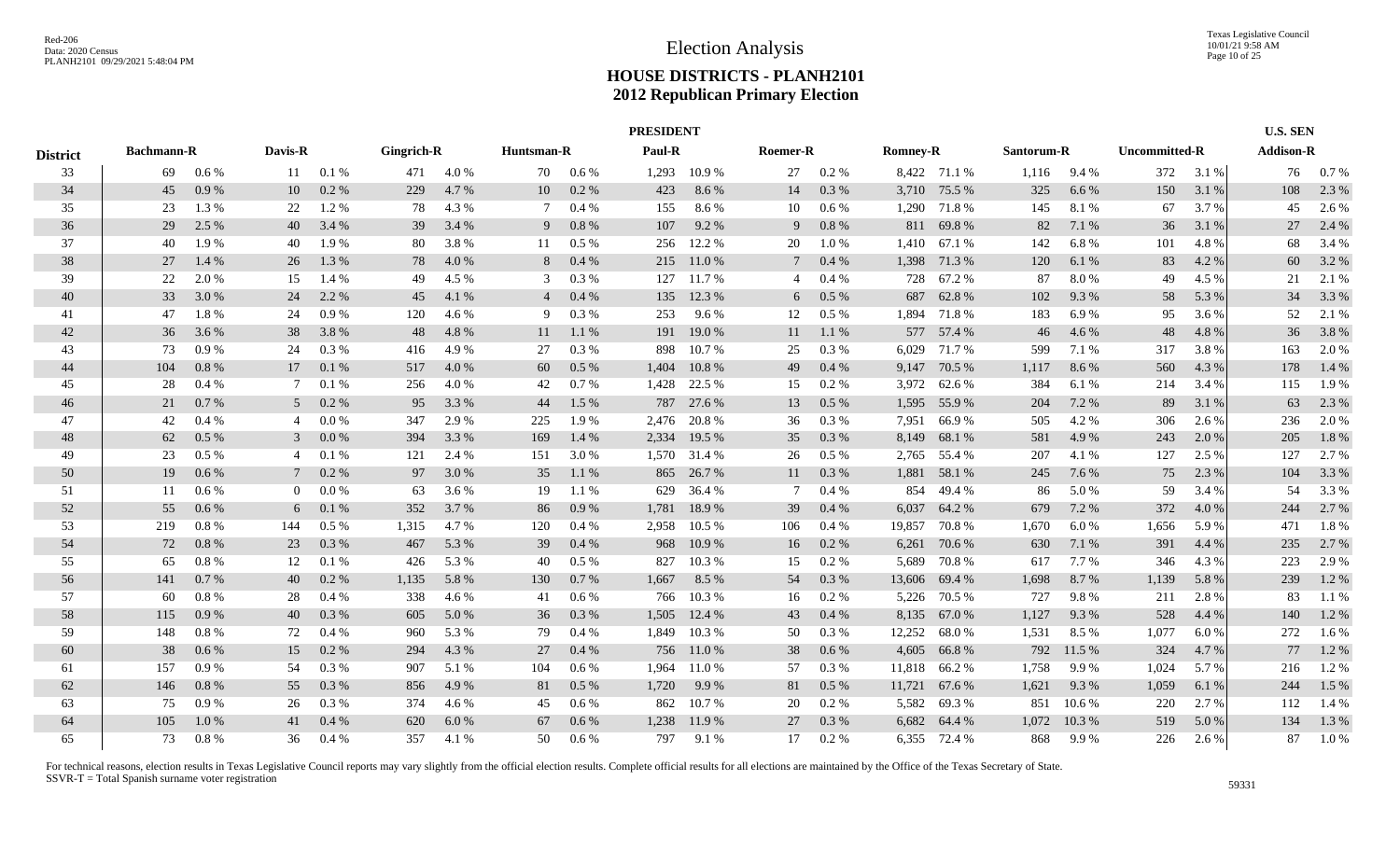|                 |                |           |                  |         |        |              |                   | <b>U.S. SEN</b> |                  |           |         |           |           |              |                    |          |                 | <b>RR COMM1</b> |                  |        |
|-----------------|----------------|-----------|------------------|---------|--------|--------------|-------------------|-----------------|------------------|-----------|---------|-----------|-----------|--------------|--------------------|----------|-----------------|-----------------|------------------|--------|
| <b>District</b> | <b>Agris-R</b> |           | <b>Cleaver-R</b> |         | Cruz-R |              | <b>Dewhurst-R</b> |                 | <b>Gambini-R</b> |           | James-R |           | Leppert-R |              | <b>Pittenger-R</b> |          | <b>Berger-R</b> |                 | <b>Burgess-R</b> |        |
| 33              | 28             | 0.2 %     | 41               | 0.4%    |        | 3,818 33.1 % |                   | 3,913 33.9 %    | 22               | 0.2 %     | 471     | 4.1 %     |           | 3,052 26.5 % | 117                | $1.0\%$  |                 | 1,237 13.6 %    | 398              | 4.4 %  |
| 34              | 16             | 0.3%      | 16               | 0.3%    | 1,826  | 38.3%        | 2,506             | 52.5 %          | 20               | $0.4~\%$  | 128     | 2.7 %     | 88        | 1.8%         | 64                 | 1.3 %    | 435             | 10.9%           | 181              | 4.5 %  |
| 35              | 22             | 1.3%      | 21               | 1.2%    | 562    | 32.9 %       | 777               | 45.5 %          | 23               | 1.3 %     | 132     | 7.7%      | 84        | 4.9%         | 43                 | 2.5 %    | 236             | 16.1 %          | 129              | 8.8%   |
| 36              | 16             | 1.4 %     | 14               | 1.3%    | 382    | 34.6 %       | 473               | 42.8%           | 27               | 2.4 %     | 95      | 8.6%      | 31        | 2.8 %        | 39                 | 3.5 %    | 236             | 23.9%           | 125              | 12.7 % |
| 37              | 29             | 1.5 %     | 37               | 1.9%    | 689    | 34.5 %       | 840               | 42.0 %          | 40               | 2.0%      | 133     | 6.7%      | 93        | 4.7%         | 71                 | 3.6 %    | 308             | 17.8%           | 120              | 6.9%   |
| 38              | 13             | 0.7%      | 27               | 1.5 %   | 655    | 35.3 %       |                   | 812 43.8%       | 29               | $1.6\%$   | 128     | 6.9%      | 69        | 3.7 %        | 60                 | 3.2 %    | 266             | 16.7%           | 115              | 7.2 %  |
| 39              | 19             | 1.9%      | 15               | 1.5 %   | 355    | 34.8%        | 450               | 44.2 %          | 21               | 2.1%      | 69      | 6.8%      | 32        | 3.1 %        | 37                 | 3.6 %    |                 | 212 23.6 %      | 128              | 14.2 % |
| 40              | 10             | 1.0%      | 13               | 1.3%    | 399    | 39.0 %       |                   | 395 38.6 %      | 18               | 1.8%      | 72      | $7.0\,\%$ | 43        | 4.2 %        | 40                 | 3.9%     | 265             | 28.2 %          | 136              | 14.5 % |
| 41              | 17             | 0.7%      | 25               | 1.0%    | 935    | 37.3 %       | 1,183             | 47.2 %          | 43               | 1.7%      | 124     | 4.9%      | 68        | 2.7 %        | 61                 | 2.4 %    | 488             | 22.6 %          | 265              | 12.3 % |
| 42              | 26             | 2.7 %     | 23               | 2.4 %   | 349    | 36.9%        |                   | 348 36.7 %      | 19               | 2.0%      | 78      | 8.2%      | 36        | 3.8%         | 32                 | 3.4 %    | 262             | 30.0%           | 77               | 8.8%   |
| 43              | 23             | 0.3%      | 52               | 0.6 %   | 2.554  | 30.9%        | 4,826             | 58.5 %          | 62               | 0.8 %     | 274     | 3.3 %     | 185       | 2.2 %        | 115                | 1.4 %    | 1,062           | 15.1 %          | 321              | 4.6 %  |
| 44              | 41             | 0.3 %     | 70               | $0.6\%$ | 4,350  | 34.7 %       | 5,232             | 41.8%           | 96               | 0.8%      | 470     | 3.8%      | 1,882     | 15.0 %       | 212                | $1.7\%$  | 1,886           | 17.3 %          | 553              | 5.1 %  |
| 45              | 24             | 0.4%      | 25               | 0.4%    | 1,939  | 32.0%        | 2,561             | 42.3 %          | 31               | 0.5%      | 224     | 3.7%      | 954       | 15.7 %       | 188                | 3.1 %    | 652             | 13.7 %          | 220              | 4.6 %  |
| 46              |                | 0.3%      | 23               | 0.8%    | 880    | 32.0%        |                   | 1,115 40.6 %    | 12               | 0.4%      | 108     | 3.9%      | 450       | 16.4 %       | 90                 | 3.3 %    | 299             | 12.7 %          | 103              | 4.4 %  |
| 47              | 14             | 0.1%      | 33               | 0.3%    | 3.790  | 32.6 %       | 4,950             | 42.5 %          | 34               | 0.3%      | 291     | 2.5 %     | 2,118     | 18.2 %       | 176                | 1.5 %    | 957             | 10.1 %          | 283              | 3.0%   |
| 48              | 13             | 0.1 %     | 50               | 0.4%    | 3,966  | 34.0 %       |                   | 4,786 41.0 %    | 41               | 0.4%      | 370     | 3.2 %     | 2,053     | 17.6 %       | 197                | 1.7%     | 1,021           | 10.8%           | 305              | 3.2%   |
| 49              | 20             | 0.4%      | 19               | 0.4%    | 1,474  | 30.8%        |                   | 1,983 41.5 %    | 16               | 0.3%      | 129     | 2.7 %     | 896       | 18.7 %       | 120                | 2.5 %    | 376             | 9.9%            | 134              | 3.5 %  |
| 50              |                | 0.2 %     | 14               | 0.4%    | 977    | 31.0 %       |                   | 1,292 41.0 %    | 8                | 0.3 %     | 118     | 3.7 %     | 562       | 17.9 %       | 66                 | 2.1 %    | 307             | 11.3 %          | 110              | 4.0%   |
| 51              | 7              | 0.4%      | 8                | 0.5%    | 514    | 31.3 %       |                   | 612 37.3 %      | 14               | 0.9%      | 63      | 3.8%      | 303       | 18.5 %       | 65                 | 4.0 %    | 181             | 12.9 %          | 79               | 5.6 %  |
| 52              | 55             | 0.6 %     | 36               | 0.4%    | 2,470  | 27.2 %       | 4,038             | 44.5 %          | 29               | 0.3 %     | 367     | 4.0 %     | 1,657     | 18.3%        | 171                | 1.9 %    | 948             | 13.4 %          | 384              | 5.4 %  |
| 53              | 83             | 0.3 %     | 136              | $0.5\%$ | 8,010  | 29.8 %       | 13,245            | 49.3 %          | 187              | 0.7%      | 818     | 3.0%      | 3,394     | 12.6 %       | 521                | 1.9%     | 3,753           | 17.3 %          | 1,135            | 5.2 %  |
| 54              | 66             | 0.8%      | 40               | 0.5%    | 2,474  | 28.9 %       | 4,141             | 48.3%           | 47               | 0.5 %     | 281     | 3.3 %     | 1,141     | 13.3 %       | 149                | 1.7 %    | 1,085           | 15.5 %          | 419              | $6.0%$ |
| 55              | 63             | $0.8\ \%$ | 29               | 0.4%    | 2,146  | 28.0%        | 3,890             | 50.7%           | 41               | 0.5%      | 239     | 3.1 %     | 893       | 11.6 %       | 151                | 2.0 %    | 937             | 15.3 %          | 342              | 5.6%   |
| 56              | 68             | 0.4%      | 61               | 0.3%    | 5,764  | 30.1 %       | 9,634             | 50.3%           | 55               | $0.3\ \%$ | 529     | 2.8 %     | 2,608     | 13.6 %       | 192                | 1.0%     |                 | 1,778 11.5 %    | 596              | 3.8%   |
| 57              | -9             | 0.1%      | 24               | $0.3\%$ | 2,609  | 35.8%        | 2,300             | 31.6 %          | 28               | 0.4%      | 269     | 3.7%      | 1,902     | 26.1 %       | 60                 | 0.8%     |                 | 724 11.9 %      | 583              | 9.6 %  |
| 58              | 26             | 0.2 %     | 60               | 0.5%    | 4,034  | 34.0 %       | 4,444             | 37.4 %          | 39               | $0.3\ \%$ | 392     | 3.3 %     | 2,643     | 22.2 %       | 104                | 0.9%     | 1,157           | 11.6 %          | 725              | 7.3 %  |
| 59              | 66             | 0.4%      | 79               | 0.5%    | 4,827  | 27.7 %       | 7,816             | 44.9%           | 72               | 0.4%      | 583     | 3.3%      | 3,424     | 19.7%        | 272                | 1.6 %    | 2,053           | 14.2 %          | 1,102            | 7.6 %  |
| 60              | 12             | $0.2\%$   | 23               | 0.4%    | 2,149  | 32.9 %       | 2,123             | 32.5 %          | 20               | 0.3 %     | 318     | 4.9%      | 1,733     | 26.5 %       | 73                 | 1.1 %    | 554             | 10.7 %          | 165              | 3.2 %  |
| 61              | 40             | 0.2 %     | 66               | 0.4%    | 5,339  | 30.8%        | 6,592             | 38.0%           | 110              | 0.6 %     | 912     | 5.3 %     | 3,834     | 22.1 %       | 218                | 1.3 %    | 1,825           | 12.6 %          | 682              | 4.7%   |
| 62              | 98             | 0.6%      | 92               | 0.6%    | 4,336  | 26.6 %       | 7,154             | 43.8%           | 165              | 1.0%      | 1,518   | 9.3%      | 2,423     | 14.8%        | 292                | 1.8%     | 2,197           | 16.4%           | 1,021            | 7.6 %  |
| 63              | 17             | 0.2 %     | 18               | 0.2 %   | 2.970  | 37.4 %       | 2,420             | 30.5 %          | 42               | 0.5%      | 248     | 3.1 %     | 2,025     | 25.5 %       | 79                 | 1.0%     | 781             | 11.7 %          | 611              | 9.2%   |
| 64              | 20             | 0.2 %     | 70               | 0.7%    | 3.049  | 30.1 %       |                   | 3,836 37.9 %    | 58               | 0.6 %     | 412     | 4.1 %     | 2,433     | 24.0 %       | 117                | 1.2%     | 1.000           | 11.7 %          | 671              | 7.9 %  |
| 65              | 13             | $0.2\%$   | 16               | $0.2\%$ |        | 3,094 35.8 % |                   | 2,534 29.3 %    | 42               | 0.5 %     | 333     | 3.9%      |           | 2,440 28.2 % | 85                 | $1.0 \%$ |                 | 912 12.8%       | 527              | 7.4 %  |
|                 |                |           |                  |         |        |              |                   |                 |                  |           |         |           |           |              |                    |          |                 |                 |                  |        |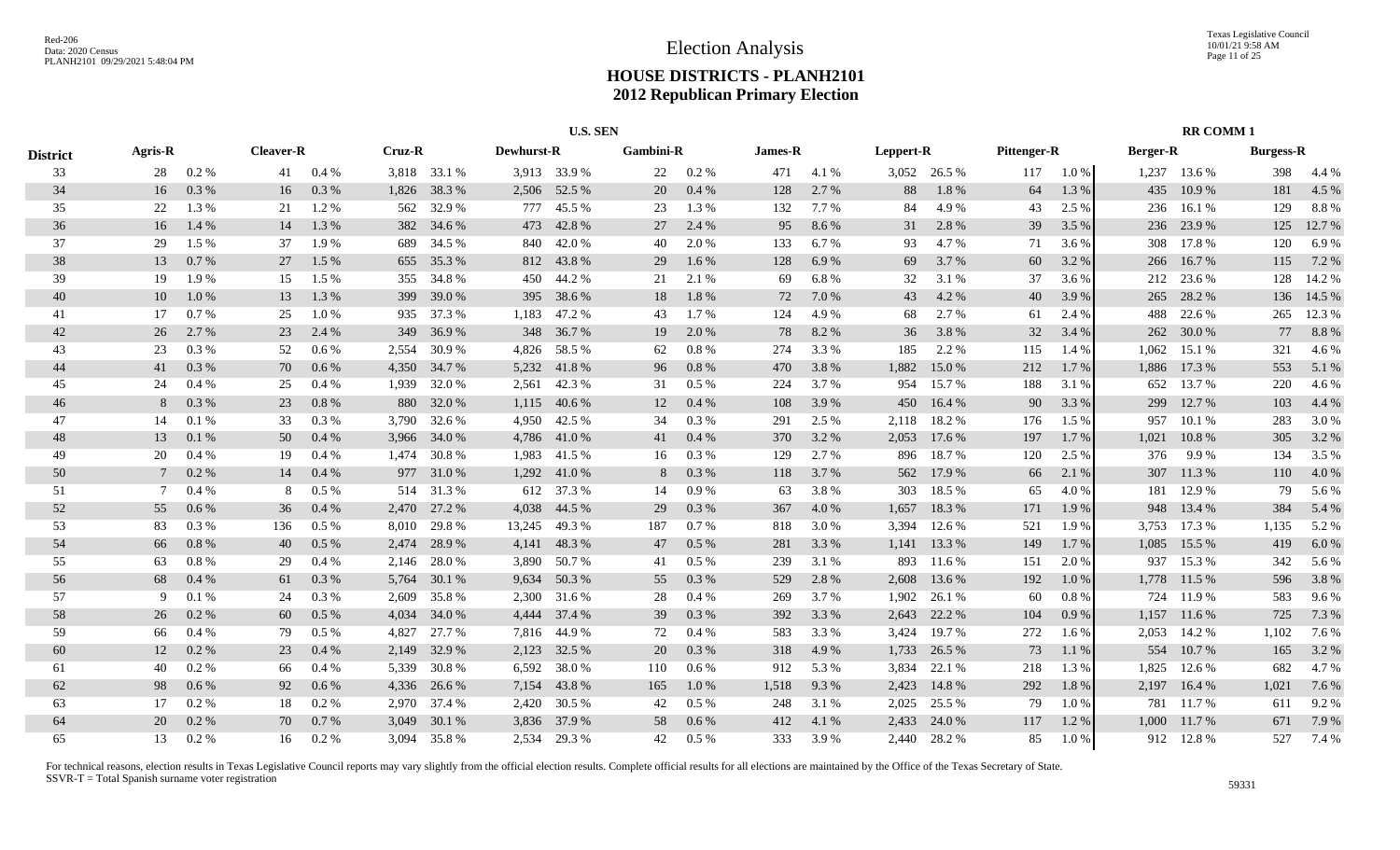Texas Legislative Council 10/01/21 9:58 AM Page 12 of 25

# **HOUSE DISTRICTS - PLANH2101 2012 Republican Primary Election**

|                 |                 | <b>RR COMM1</b> |                 |            |                   |              |          |              |       |        |               | <b>RR COMM 2</b> |          |              |                     |              |                | SUP CT 2     |           |              |
|-----------------|-----------------|-----------------|-----------------|------------|-------------------|--------------|----------|--------------|-------|--------|---------------|------------------|----------|--------------|---------------------|--------------|----------------|--------------|-----------|--------------|
| <b>District</b> | <b>Chisum-R</b> |                 | <b>Cotten-R</b> |            | <b>Craddick-R</b> |              | Sledge-R |              | Lee-R |        | Murray-Kolb-R |                  | Parker-R |              | <b>Smitherman-R</b> |              | <b>Smith-R</b> |              | Willett-R |              |
| 33              |                 | 2,135 23.4 %    |                 | 915 10.0 % |                   | 3,276 36.0 % |          | 1,147 12.6 % | 600   | 7.0%   | 1,709         | 20.0 %           |          | 2,276 26.7 % |                     | 3,947 46.3%  |                | 2,890 33.9 % |           | 5,638 66.1 % |
| 34              | 536             | 13.4 %          | 1,317           | 32.9%      | 1,170             | 29.2 %       | 365      | 9.1 %        | 277   | 7.4 %  | 1,008         | 26.8%            | 1,007    | 26.8%        | 1,465               | 39.0%        | 1,369          | 35.6 %       | 2,473     | 64.4 %       |
| 35              | 294             | 20.0%           | 376             | 25.6 %     | 293               | 19.9%        | 142      | 9.7 %        | 153   | 10.5 % | 369           | 25.3 %           | 478      | 32.7%        | 461                 | 31.6 %       | 787            | 53.9%        | 673       | 46.1%        |
| 36              | 163             | 16.5 %          | 190             | 19.2 %     | 194               | 19.6 %       | 80       | 8.1 %        | 128   | 13.0%  | 300           | 30.4 %           | 280      | 28.4 %       | 279                 | 28.3 %       | 504            | 52.8%        | 450       | 47.2 %       |
| 37              | 319             | 18.5 %          | 441             | 25.5 %     | 314               | 18.2 %       | 225      | 13.0 %       | 200   | 11.7 % | 474           | 27.6 %           | 570      | 33.2 %       | 472                 | 27.5 %       |                | 960 56.2 %   | 748       | 43.8%        |
| 38              | 324             | 20.3 %          | 396             | 24.9 %     | 307               | 19.3 %       | 185      | 11.6 %       | 173   | 10.9%  | 430           | 27.1 %           | 527      | 33.3 %       | 454                 | 28.7%        | 894            | 56.6%        | 686       | 43.4 %       |
| 39              | 144             | 16.0%           |                 | 218 24.2 % | 147               | 16.3%        | 51       | 5.7 %        | 120   | 13.4 % | 255           | 28.6%            | 262      | 29.3 %       | 256                 | 28.7%        |                | 462 52.2 %   | 423       | 47.8%        |
| 40              | 143             | 15.2 %          |                 | 198 21.1 % | 134               | 14.3 %       | 63       | 6.7 %        | 121   | 13.0%  | 293           | 31.4 %           | 272      | 29.1 %       | 248                 | 26.6 %       |                | 516 56.4 %   | 399       | 43.6%        |
| 41              | 391             | 18.1%           | 425             | 19.6 %     | 452               | 20.9%        | 142      | 6.6 %        | 272   | 12.4 % | 600           | 27.4 %           |          | 574 26.2 %   | 741                 | 33.9%        |                | 1,079 50.4 % | 1,063     | 49.6 %       |
| 42              | 139             | 15.9%           | 145             | 16.6%      | 153               | 17.5 %       |          | 97 11.1 %    | 104   | 12.3 % |               | 352 41.7 %       | 246      | 29.1 %       | 142                 | 16.8%        | 530            | 62.4 %       | 320       | 37.6 %       |
| 43              | 1,680           | 23.9%           | 1,902           | 27.1 %     | 1,560             | 22.2 %       | 498      | 7.1 %        | 449   | 6.5%   | 1,851         | 26.8%            | 2,229    | 32.3 %       | 2,382               | 34.5 %       | 3,206          | 46.9%        | 3,635     | 53.1 %       |
| 44              | 2.862           | 26.3%           | 1,008           | 9.3%       | 3,268             | 30.1 %       | 1,297    | 11.9 %       | 539   | 4.7%   | 4,779         | 41.8%            | 2,183    | 19.1 %       | 3,934               | 34.4 %       | 4.321          | 41.5 %       | 6,087     | 58.5 %       |
| 45              | 1.318           | 27.7 %          |                 | 546 11.5 % | 1,335             | 28.0%        | 691      | 14.5 %       | 288   | 6.2%   | 1,358         | 29.2 %           | 1,110    | 23.9 %       | 1,897               | 40.8%        | 1,751          | 36.8%        | 3,006     | 63.2 %       |
| 46              | 866             | 36.8%           | 233             | 9.9%       | 669               | 28.4 %       | 184      | 7.8 %        | 164   | 7.2 %  | 542           | 23.8%            | 538      | 23.6 %       | 1,034               | 45.4 %       | 1,018          | 44.6 %       | 1,266     | 55.4 %       |
| 47              | 3.789           | 39.8%           | 852             | 8.9%       | 2.938             | 30.9%        | 701      | 7.4 %        | 555   | 6.1 %  | 1.698         | 18.6%            | 1,872    | 20.5 %       | 5,012               | 54.9%        |                | 3,499 37.6 % | 5,798     | 62.4 %       |
| 48              | 3,698           | 39.1 %          | 969             | 10.2%      | 2,828             | 29.9 %       | 636      | 6.7%         | 576   | 6.3%   | 1,834         | 20.2 %           | 1,993    | 21.9%        | 4,696               | 51.6%        | 3,661          | 39.5 %       | 5,608     | 60.5 %       |
| 49              | 1,503           | 39.4 %          | 376             | 9.9%       | 1,125             | 29.5 %       | 297      | 7.8%         | 242   | 6.7%   |               | 794 21.9 %       | 703      | 19.4 %       | 1,880               | 51.9%        | 1,480          | 40.3%        |           | 2,196 59.7 % |
| 50              | 1,054           | 38.8%           |                 | 286 10.5 % | 781               | 28.7 %       | 180      | 6.6 %        | 196   | 7.4 %  |               | 579 21.9 %       | 643      | 24.4 %       | 1,222               | 46.3%        |                | 1,112 42.5 % |           | 1,503 57.5 % |
| 51              | 478             | 34.2 %          | 173             | 12.4 %     | 375               | 26.8%        | 113      | 8.1%         | 126   | 9.3%   | 327           | 24.0 %           | 307      | 22.5 %       | 602                 | 44.2 %       | 643            | 47.3 %       | 716       | 52.7%        |
| 52              | 2,605           | 36.7 %          | 677             | 9.5 %      | 1,891             | 26.6 %       | 595      | 8.4 %        | 413   | 6.2%   | 1,331         | 20.0%            | 1,623    | 24.4 %       | 3,277               | 49.3 %       | 2,945          | 43.5 %       | 3,828     | 56.5 %       |
| 53              | 4,674           | 21.5 %          | 2,341           | 10.8%      | 7,789             | 35.9%        | 2,020    | 9.3%         | 1,522 | 7.1 %  | 5,832         | 27.2 %           | 5,585    | 26.0%        | 8,531               | 39.7 %       | 9,765          | 46.1 %       | 11,408    | 53.9%        |
| 54              | 2,241           | 32.1 %          |                 | 811 11.6 % | 2,057             | 29.5 %       | 370      | 5.3 %        | 412   | 6.2%   | 1,659         | 24.8%            | 2,353    | 35.2 %       | 2,254               | 33.8%        |                | 3,474 51.6 % | 3,254     | 48.4%        |
| 55              | 1,957           | 31.9%           | 697             | 11.4 %     | 1,893             | 30.8%        | 312      | 5.1 %        | 342   | 5.8%   | 1,494         | 25.5 %           | 2,017    | 34.4 %       | 2,014               | 34.3 %       | 3,057          | 51.3%        | 2,901     | 48.7%        |
| 56              | 2,566           | 16.5 %          | 1,738           | 11.2 %     | 7,420             | 47.8%        | 1,417    | 9.1%         | 810   | 5.4 %  | 5,451         | 36.5 %           | 4,414    | 29.5 %       | 4,276               | 28.6%        | 7,263          | 43.8%        | 9,301     | 56.2%        |
| 57              | 1.667           | 27.3 %          | 634             | 10.4 %     | 1.893             | 31.0%        | 596      | 9.8%         | 418   | 7.1 %  | 1,368         | 23.3 %           | 1,601    | 27.2 %       | 2,495               | 42.4 %       | 2,185          | 37.4 %       | 3,658     | 62.6 %       |
| 58              | 1,974           | 19.8%           | 887             | 8.9%       | 4,133             | 41.4 %       | 1,104    | 11.1 %       | 844   | 8.8%   | 2,324         | 24.3 %           | 2,846    | 29.8%        | 3,551               | 37.1 %       | 4,062          | 42.9 %       | 5,414     | 57.1 %       |
| 59              | 2,729           | 18.9%           | 2,450           | 17.0 %     | 4,858             | 33.7%        | 1,217    | 8.4 %        | 1,458 | 10.6%  | 3,417         | 24.8%            | 4,073    | 29.6 %       | 4,824               | 35.0%        | 6,578          | 46.6%        | 7,523     | 53.4 %       |
| 60              | 1,578           | 30.5 %          | 438             | 8.5 %      | 1,931             | 37.3 %       | 515      | 9.9 %        | 431   | 9.1 %  | 802           | 17.0 %           | 1,128    | 23.9 %       | 2,357               | 50.0%        | 1,652          | 33.7 %       | 3,244     | 66.3%        |
| 61              | 3,016           | 20.8%           | 1,582           | 10.9%      | 5,775             | 39.7 %       | 1,654    | 11.4 %       | 815   | 5.8%   | 3,075         | 21.9%            | 4,720    | 33.6 %       | 5,427               | 38.7%        | 6,667          | 47.4 %       | 7,411     | 52.6 %       |
| 62              | 3,704           | 27.7 %          | 1,694           | 12.7 %     | 3,126             | 23.4 %       | 1,625    | 12.2 %       | 1,030 | 7.9 %  | 3,022         | 23.3 %           | 4,455    | 34.4 %       | 4,452               | 34.4 %       |                | 7,076 53.6 % | 6,131     | 46.4 %       |
| 63              | 1.925           | 28.9%           | 669             | 10.0%      | 2.041             | 30.6 %       | 639      | 9.6%         | 481   | 7.4 %  | 1,323         | 20.5 %           | 1,823    | 28.2 %       | 2,836               | 43.9%        | 2,472          | 38.5 %       | 3,949     | 61.5 %       |
| 64              | 2.170           | 25.5 %          |                 | 917 10.8%  | 2.930             | 34.4 %       | 838      | 9.8%         | 609   | 7.4 %  | 1,984         | 24.2 %           | 2,497    | 30.4 %       | 3,125               | 38.0%        | 2,981          | 35.7%        | 5,369     | 64.3 %       |
| 65              | 2.036           | 28.6 %          |                 | 803 11.3 % |                   | 2,149 30.2 % | 693      | 9.7%         | 620   | 8.9%   | 1.529         | 22.0 %           |          | 1,754 25.2 % |                     | 3,047 43.8 % |                | 2,637 38.1 % |           | 4,281 61.9%  |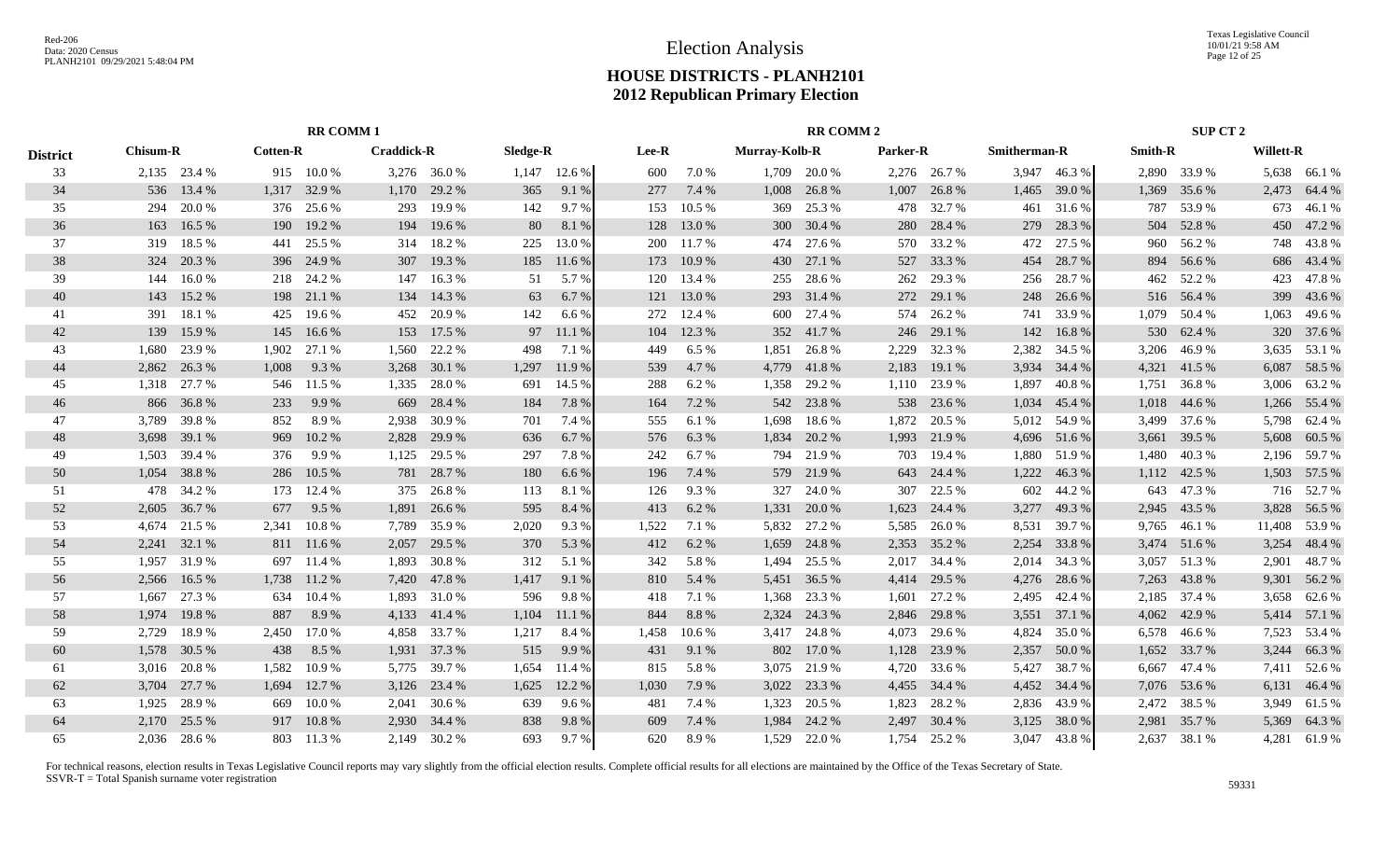|                 |                 |            | <b>SUP CT 4</b> |            |        |        |
|-----------------|-----------------|------------|-----------------|------------|--------|--------|
| <b>District</b> | <b>Devine-R</b> |            | <b>Medina-R</b> |            | Pool-R |        |
| 33              | 1,911           | 23.0 %     | 2,871           | 34.5 %     | 3,537  | 42.5 % |
| 34              | 1,549           | 40.6%      | 1,460           | 38.2 %     | 808    | 21.2%  |
| 35              | 492             | 33.0%      | 658             | 44.1 %     | 343    | 23.0%  |
| 36              | 305             | 31.0%      | 498             | 50.7%      | 180    | 18.3 % |
| 37              | 560             | 31.6%      | 843             | 47.6%      | 369    | 20.8%  |
| 38              | 532             | 32.3 %     | 774             | 47.0%      | 341    | 20.7 % |
| 39              | 281             | 31.0%      | 463             | 51.2%      | 161    | 17.8%  |
| 40              | 238             | 25.1 %     | 583             | 61.5 %     | 127    | 13.4 % |
| 41              | 690             | 31.8%      | 1,085           | $50.0\;\%$ | 396    | 18.2%  |
| 42              | 224             | 25.3 %     | 556             | 62.7%      | 107    | 12.1 % |
| 43              | 2,975           | 43.8%      | 2,169           | 31.9%      | 1,653  | 24.3 % |
| 44              | 4,217           | 41.2%      | 3,267           | 31.9%      | 2,746  | 26.8%  |
| 45              | 1,352           | 29.9%      | 1,733           | 38.3%      | 1,434  | 31.7%  |
| 46              | 576             | $26.0\;\%$ | 1,058           | 47.7 %     | 582    | 26.3%  |
| 47              | 1,927           | 22.0%      | 4,552           | 52.1 %     | 2,261  | 25.9%  |
| 48              | 2,148           | 24.6 %     | 4,246           | 48.7%      | 2,333  | 26.7%  |
| 49              | 800             | 22.8%      | 1,733           | 49.5%      | 970    | 27.7 % |
| 50              | 633             | 24.6 %     | 1,227           | 47.7%      | 714    | 27.7 % |
| 51              | 357             | 26.3%      | 617             | 45.4 %     | 386    | 28.4%  |
| 52              | 2,013           | 30.8 %     | 2,909           | 44.5 %     | 1,609  | 24.6 % |
| 53              | 7,058           | 34.1 %     | 7,468           | 36.1 %     | 6,186  | 29.9%  |
| 54              | 1,655           | 24.5 %     | 3,288           | 48.7%      | 1,807  | 26.8%  |
| 55              | 1,480           | 24.9%      | 2,931           | 49.2 %     | 1,544  | 25.9%  |
| 56              | 5,265           | 34.4 %     | 6,610           | 43.2 %     | 3,418  | 22.4 % |
| 57              | 1,628           | 28.5 %     | 2,002           | 35.0%      | 2,086  | 36.5%  |
| 58              | 1,937           | 20.5 %     | 3,360           | 35.5 %     | 4,169  | 44.0 % |
| 59              | 3,669           | 26.6%      | 5,334           | 38.7%      | 4,765  | 34.6 % |
| 60              | 1,363           | 29.2 %     | 1,709           | 36.7%      | 1,590  | 34.1 % |
| 61              | 3,310           | 23.9%      | 5,629           | 40.6%      | 4,924  | 35.5 % |
| 62              | 3,315           | 25.4 %     | 4,337           | 33.2 %     | 5,398  | 41.4 % |
| 63              | 1,848           | 29.6%      | 2,215           | 35.5 %     | 2,180  | 34.9%  |
| 64              | 2,292           | 28.2 %     | 2,899           | 35.7%      | 2,924  | 36.0%  |
| 65              | 1,856           | 27.9%      | 2,323           | 34.9%      | 2,471  | 37.2 % |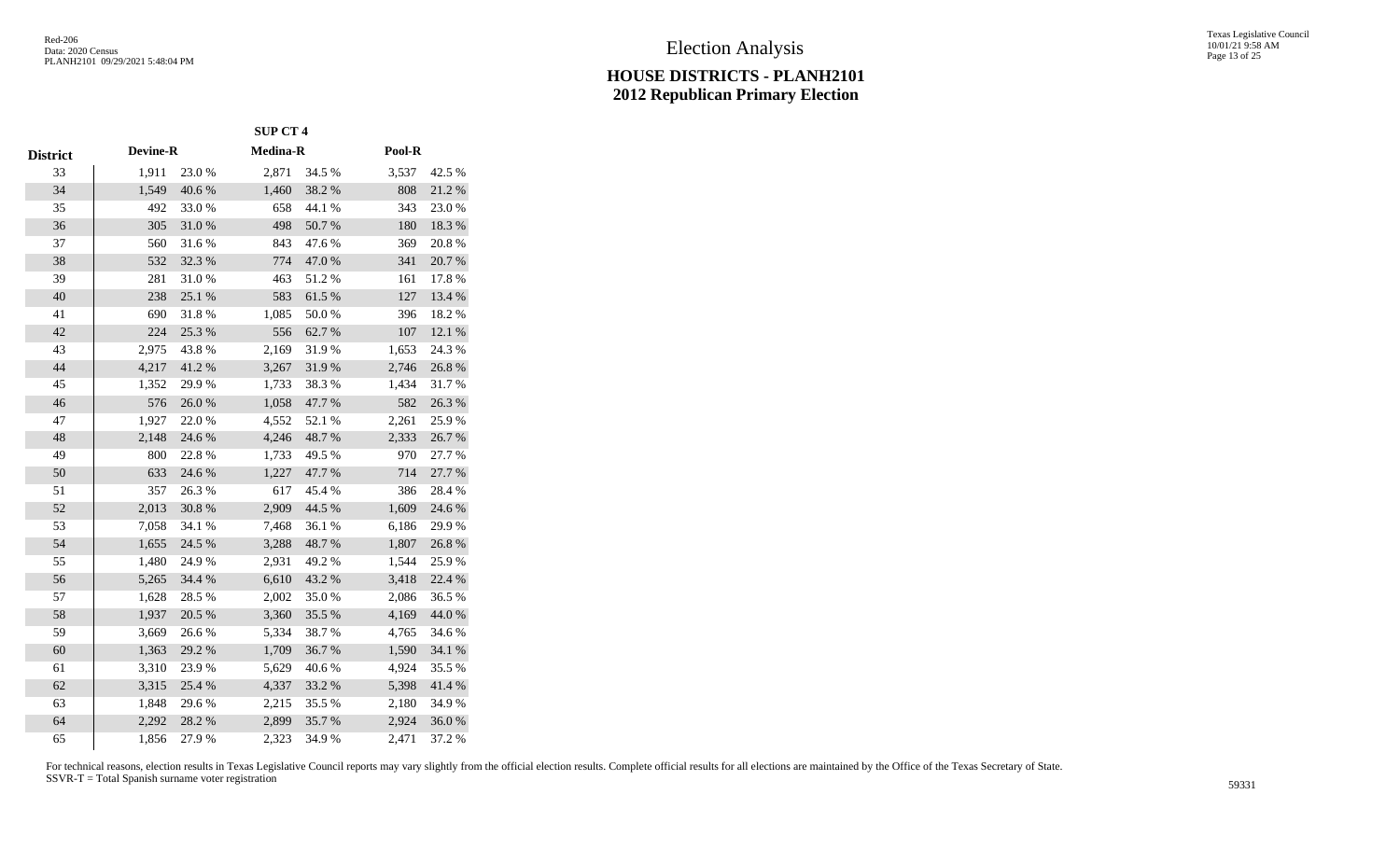|                 |                                    |       |         |         |                   | <b>PRESIDENT</b> |            |         |            |             |                 |          |                 |               |            | <b>U.S. SEN</b> |               |       |                  |         |
|-----------------|------------------------------------|-------|---------|---------|-------------------|------------------|------------|---------|------------|-------------|-----------------|----------|-----------------|---------------|------------|-----------------|---------------|-------|------------------|---------|
| <b>District</b> | <b>Bachmann-R</b><br>44<br>$0.6\%$ |       | Davis-R |         | <b>Gingrich-R</b> |                  | Huntsman-R |         | Paul-R     |             | <b>Roemer-R</b> |          | <b>Romney-R</b> |               | Santorum-R |                 | Uncommitted-R |       | <b>Addison-R</b> |         |
| 66              |                                    |       | 8       | 0.1%    | 255               | 3.2 %            | 53         | 0.7%    | 659        | 8.3%        | 33              | 0.4%     |                 | 6,029 76.0 %  | 667        | 8.4 %           | 188           | 2.4 % | 46               | $0.6\%$ |
| 67              | 101                                | 0.7%  | 26      | 0.2 %   | 517               | 3.7 %            | 100        | 0.7%    | 1,390      | 10.1 %      | 44              | 0.3%     | 9,900           | 71.8%         | 1,256      | 9.1 %           | 463           | 3.4 % | 110              | 0.8%    |
| 68              | 242                                | 0.9%  | 104     | 0.4%    | 1,482             | 5.5 %            | 119        | 0.4%    | 2,734      | 10.2%       | 91              | 0.3%     | 18,343          | 68.3%         | 2,162      | 8.1%            | 1,572         | 5.9 % | 347              | 1.4 %   |
| 69              | 144                                | 1.1%  | 37      | 0.3 %   | 557               | 4.2 %            | 43         | 0.3 %   | 1,042      | 7.9 %       | 30              | 0.2 %    | 9,660           | 73.5 %        | 1,130      | 8.6%            | 501           | 3.8 % | 265              | 2.1 %   |
| 70              | 46                                 | 0.6 % | 6       | 0.1%    | 309               | 3.8%             | 47         | $0.6\%$ | 727        | 9.0%        | 24              | 0.3 %    |                 | 5,782 71.8 %  | 840        | 10.4 %          | 268           | 3.3 % | 59               | 0.8%    |
| 71              | 138                                | 0.9%  | 28      | 0.2 %   | 638               | 4.3 %            | 93         | $0.6\%$ | 1,555      | 10.4 %      | 45              | 0.3%     | 10,375          | 69.5 %        | 1,101      | 7.4 %           | 949           | 6.4 % | 253              | 1.8%    |
| 72              | 137                                | 0.9%  | 57      | 0.4%    | 817               | 5.2 %            | 63         | 0.4%    | 1,234      | 7.9 %       | 61              | 0.4%     | 11,062          | 70.9 %        | 1,297      | 8.3%            | 878           | 5.6 % | 207              | 1.4 %   |
| 73              | 137                                | 0.8 % | 19      | 0.1%    | 719               | 4.1 %            | 123        | 0.7%    | 2.160      | 12.2 %      | 94              | 0.5 %    | 12,722          | 72.1 %        | 1,277      | 7.2 %           | 392           | 2.2 % | 259              | 1.5 %   |
| 74              | 39                                 | 1.5 % | 12      | $0.5\%$ | 159               | 6.0 $%$          | 8          | 0.3 %   | <b>390</b> | 14.8%       | 12              | $0.5\%$  |                 | 1,782 67.4 %  | 146        | 5.5 %           | 94            | 3.6 % | 57               | 2.3 %   |
| 75              | 14                                 | 1.8%  | 10      | 1.3 %   | 23                | 2.9 %            | 3          | 0.4%    | 146        | 18.6 %      | 6               | 0.8%     | 474             | 60.5 %        | 72         | 9.2%            | 36            | 4.6 % | 27               | 3.6 %   |
| 76              | 66                                 | 0.9%  | 19      | 0.3 %   | 402               | 5.3 %            | 52         | 0.7%    | 1,081      | 14.2 %      | 24              | $0.3~\%$ | 5,006           | 65.9%         | 562        | 7.4 %           | 384           | 5.1 % | 108              | 1.5 %   |
| 77              | 34                                 | 2.0 % | 19      | 1.1 %   | 65                | 3.8%             | 10         | $0.6\%$ | 192        | 11.2 %      | 9               | 0.5 %    | 1,161           | 67.7 %        | 138        | 8.0%            | 87            | 5.1 % | 53               | 3.3 %   |
| 78              | 76                                 | 1.4 % | 14      | 0.3%    | 238               | 4.5 %            | 11         | 0.2 %   | 469        | 8.9%        | 16              | 0.3%     | 3,890           | 73.5 %        | 361        | 6.8%            | 221           | 4.2 % | 124              | 2.5 %   |
| 79              | 60                                 | 1.8%  | 10      | $0.3\%$ | 150               | 4.5 %            | 6          | 0.2 %   | 319        | $9.6\%$     | 17              | $0.5\%$  | 2,350           | 70.5 %        | 254        | 7.6 %           | 165           | 5.0 % | 80               | 2.5 %   |
| 80              | 48                                 | 1.1%  | 28      | 0.7%    | 289               | 6.8%             | 6          | 0.1%    | 430        | 10.1%       | 9               | 0.2 %    | 2,892           | 67.6 %        | 310        | 7.3 %           | 263           | 6.2%  | 78               | 1.9%    |
| -81             | 130                                | 1.1 % | 42      | 0.3 %   | 900               | 7.4 %            | 86         | 0.7%    | 923        | 7.6 %       | 45              | 0.4%     |                 | 8,177 67.2 %  | 905        | 7.4 %           | 958           | 7.9 % | 225              | 1.9%    |
| 82              | 90                                 | 0.7%  | 20      | $0.2\%$ | 865               | 6.6%             | 70         | $0.5\%$ | 967        | 7.4 %       | 25              | 0.2 %    |                 | 9,716 74.1 %  | 966        | 7.4 %           | 400           | 3.0 % | 370              | 2.9 %   |
| 83              | 225                                | 1.2%  | 63      | $0.3\%$ | 1,062             | 5.5 %            | 104        | $0.5\%$ | 1,403      | 7.3 %       | 59              | 0.3%     |                 | 13,630 71.0 % | 1,706      | 8.9%            | 941           | 4.9%  | 228              | 1.2%    |
| 84              | 198                                | 1.7 % | 30      | 0.3%    | 580               | 4.9 %            | 82         | 0.7 %   | 1,136      | 9.5 %       | 31              | 0.3 %    | 8,212           | 68.9%         | 1,099      | 9.2 %           | 557           | 4.7 % | 185              | $1.6\%$ |
| 85              | 150                                | 0.7%  | 65      | 0.3 %   | 1,011             | 4.9 %            | 72         | 0.4%    | 3,516      | 17.2 %      | 44              | 0.2 %    | 13,380          | 65.4 %        | 1,407      | 6.9%            | 821           | 4.0 % | 440              | 2.2 %   |
| 86              | 148                                | 0.9%  | 30      | 0.2 %   | 704               | 4.4 %            | 47         | 0.3 %   | 1,306      | 8.2 %       | 38              | 0.2 %    | 11,428          | 71.7 %        | 1,558      | 9.8%            | 674           | 4.2 % | 257              | $1.6\%$ |
| 87              | 148                                | 1.1%  | 58      | 0.4%    | 669               | 4.8%             | 60         | 0.4%    | 1,051      | 7.6 %       | 33              | 0.2 %    |                 | 10,013 71.9 % | 1,270      | 9.1 %           | 618           | 4.4 % | 208              | 1.5 %   |
| 88              | 261                                | 1.3 % | 158     | 0.8 %   | 1,288             | 6.2 %            | 71         | 0.3%    | 1,517      | 7.3 %       | 88              | 0.4%     | 14,017          | 67.3%         | 1,942      | 9.3%            | 1,480         | 7.1 % | 343              | 1.7%    |
| 89              | 76                                 | 0.9%  | -11     | 0.1%    | 351               | 4.3 %            | 42         | 0.5%    | 933        | 11.4 %      | 37              | 0.5 %    | 5,474           | 66.9%         | 989        | 12.1 %          | 270           | 3.3 % | 85               | 1.1 %   |
| 90              | 37                                 | 1.1%  | 17      | 0.5%    | 140               | 4.2 %            | 17         | $0.5\%$ | 497        | 14.8%       | 11              | 0.3%     | 2,203           | 65.6 %        | 320        | 9.5 %           | 114           | 3.4 % | 51               | 1.5 %   |
| 91              | 94                                 | 0.9%  | 51      | $0.5\%$ | 465               | 4.5 %            | 49         | $0.5\%$ | 1,307      | 12.7 %      | 15              | 0.1 %    | 6,611           | 64.1 %        | 1,317      | 12.8%           | 405           | 3.9 % | 161              | 1.6 %   |
| 92              | 50                                 | 1.1%  | 34      | 0.8%    | 203               | 4.5 %            | 29         | 0.6 %   | 612        | 13.6 %      | 18              | 0.4 %    | 2,901           | 64.7 %        | 470        | 10.5 %          | 168           | 3.7 % | 72               | 1.6 %   |
| 93              | 36                                 | 0.8%  | 16      | 0.3%    | 248               | 5.2 %            | 30         | 0.6 %   | 603        | 12.7 %      | 6               | 0.1%     | 3,001           | 63.1 %        | 680        | 14.3 %          | 139           | 2.9 % | 122              | 2.6 %   |
| 94              | 142                                | 0.9%  | 66      | 0.4%    | 675               | 4.4 %            | 114        | 0.7 %   | 1,821      | 11.9%       | 31              | 0.2 %    | 10,300          | 67.4 %        | 1,601      | $10.5~\%$       | 531           | 3.5 % | 165              | 1.1 %   |
| 95              | -24                                | 0.8 % | 32      | 1.1 %   | 131               | 4.4 %            | 14         | $0.5\%$ | 421        | 14.1 %      | 15              | $0.5\%$  | 1,919           | 64.4 %        | 347        | 11.6 %          | 79            | 2.6 % | 34               | $1.2\%$ |
| 96              | 95                                 | 1.0%  | 39      | 0.4%    | 470               | 4.8%             | 51         | $0.5\%$ | 1,171      | 12.0 %      | 22              | 0.2 %    | 6,563           | 67.0%         | 1,121      | 11.4 %          | 266           | 2.7 % | 119              | $1.2\%$ |
| 97              | 86                                 | 0.7%  | 36      | 0.3%    | 464               | 4.0%             | 83         | 0.7%    | 1,392      | 12.0 %      | 24              | 0.2 %    | 8,107           | 70.1 %        | 1,004      | 8.7%            | 374           | 3.2 % | 119              | $1.0\%$ |
| 98              | 98                                 | 0.7%  | 45      | 0.3%    | 652               | 4.4 %            | 120        | 0.8%    |            | 1,549 10.3% | 23              | 0.2 %    |                 | 10,316 68.9%  | 1,753      | 11.7 %          | 421           | 2.8%  | 194              | 1.3 %   |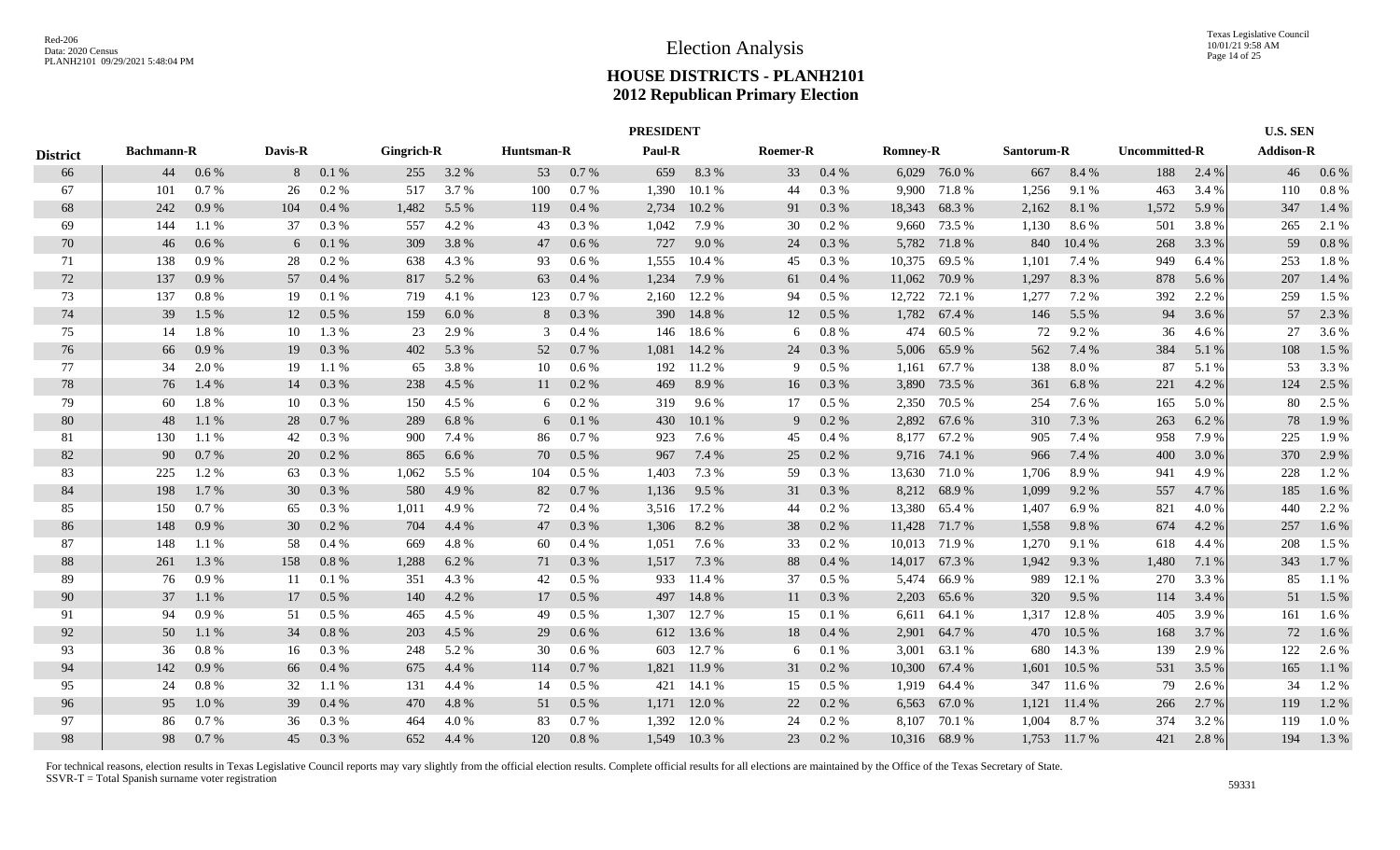|                 |                |          |                  |         |        |              |            | <b>U.S. SEN</b> |                  |           |         |       |           |              |             |         |                 | <b>RR COMM1</b> |                  |       |
|-----------------|----------------|----------|------------------|---------|--------|--------------|------------|-----------------|------------------|-----------|---------|-------|-----------|--------------|-------------|---------|-----------------|-----------------|------------------|-------|
| <b>District</b> | <b>Agris-R</b> |          | <b>Cleaver-R</b> |         | Cruz-R |              | Dewhurst-R |                 | <b>Gambini-R</b> |           | James-R |       | Leppert-R |              | Pittenger-R |         | <b>Berger-R</b> |                 | <b>Burgess-R</b> |       |
| 66              |                | 0.1 %    | 16               | 0.2 %   |        | 2,784 35.8 % |            | 2,266 29.2 %    | 19               | 0.2%      | 329     | 4.2 % | 2,250     | 29.0 %       | 55          | 0.7%    |                 | 735 12.4 %      | 155              | 2.6 % |
| 67              | 18             | 0.1%     | 31               | 0.2%    | 4,583  | 34.1 %       | 4,153      | 30.9%           | 35               | $0.3~\%$  | 475     | 3.5 % | 3,916     | 29.1 %       | 116         | 0.9%    | 1,304           | 12.1 %          | 290              | 2.7%  |
| 68              | 84             | 0.3%     | 183              | 0.7%    | 6,770  | 26.6 %       | 12,954     | 50.8%           | 181              | 0.7%      | 1,512   | 5.9 % | 3,059     | 12.0 %       | 391         | 1.5 %   | 3,144           | 15.0%           | 1,586            | 7.6 % |
| 69              | 87             | 0.7%     | 69               | $0.6\%$ | 4,131  | 33.5 %       | 5,933      | 48.1 %          | 99               | 0.8 %     | 806     | 6.5 % | 696       | 5.6 %        | 247         | 2.0 %   | 1,531           | 15.6 %          | 910              | 9.3%  |
| 70              | 8              | 0.1%     | 26               | 0.3 %   | 2,688  | 35.0%        | 2,359      | 30.7%           | 16               | 0.2 %     | 482     | 6.3%  | 1,955     | 25.5 %       | 79          | 1.0%    | 638             | 10.9%           | 154              | 2.6 % |
| 71              | 43             | 0.3 %    | 80               | 0.6 %   | 5,642  | 39.0%        | 7,070      | 48.9%           | 72               | 0.5 %     | 469     | 3.2%  | 584       | 4.0%         | 241         | 1.7%    | 2,042           | 17.1 %          | 635              | 5.3 % |
| 72              | 61             | $0.4~\%$ | 119              | 0.8 %   | 3,975  | 26.3%        | 9,338      | 61.9%           | 72               | 0.5 %     | 461     | 3.1 % | 681       | 4.5 %        | 181         | 1.2%    | 1,560           | 12.3 %          | 975              | 7.7 % |
| 73              | 18             | 0.1%     | 90               | $0.5\%$ | 6,646  | 38.5 %       | 7,019      | 40.6 %          | 79               | $0.5\ \%$ | 340     | 2.0 % | 2,444     | 14.1 %       | 386         | 2.2 %   | 1,946           | 14.1 %          | 534              | 3.9%  |
| 74              | 20             | 0.8%     | 38               | 1.5 %   | 817    | 33.2 %       |            | 1,163 47.3 %    | 22               | 0.9%      | 83      | 3.4 % | 165       | 6.7 %        | 96          | 3.9%    |                 | 354 17.0 %      | 137              | 6.6%  |
| 75              | 27             | 3.6 %    | 18               | 2.4 %   | 349    | 46.7%        | 215        | 28.7%           | 11               | 1.5 %     | 36      | 4.8%  | 25        | 3.3 %        | 40          | 5.3 %   | 121             | 18.2%           | 48               | 7.2 % |
| 76              | 29             | 0.4%     | 31               | 0.4%    | 3,196  | 43.8%        | 3,067      | 42.0%           | 51               | 0.7%      | 307     | 4.2 % | 439       | 6.0%         | 71          | 1.0%    | 683             | 11.0%           | 222              | 3.6%  |
| 77              | 54             | 3.4 %    | 39               | 2.5 %   | 692    | 43.6 %       | 533        | 33.6 %          | 36               | 2.3%      | 77      | 4.8%  | 48        | 3.0%         | 56          | 3.5 %   | 246             | 17.2 %          | 140              | 9.8%  |
| 78              | 73             | 1.5 %    | 99               | 2.0 %   | 2,245  | 44.8%        | 1,903      | 38.0%           | 82               | 1.6%      | 205     | 4.1 % | 147       | 2.9 %        | 135         | 2.7 %   | 636             | 15.1 %          | 313              | 7.4 % |
| 79              | 55             | 1.7%     | 52               | 1.7 %   | 1.411  | 44.9%        | 1,155      | 36.7%           | 73               | 2.3 %     | 132     | 4.2 % | 87        | 2.8%         | 99          | 3.1 %   |                 | 432 15.7 %      | 247              | 9.0%  |
| 80              | 25             | 0.6 %    | 26               | 0.6%    | 1.347  | 32.6 %       | 1,882      | 45.6 %          | 22               | 0.5 %     | 128     | 3.1 % | 544       | 13.2 %       | 77          | 1.9%    |                 | 612 17.5 %      | 169              | 4.8%  |
| 81              | 36             | $0.3~\%$ | 66               | 0.6 %   | 3,211  | 27.2 %       | 6,907      | 58.5 %          | 89               | $0.8~\%$  | 375     | 3.2%  | 779       | 6.6 %        | 119         | 1.0%    | 1,229           | 11.5 %          | 281              | 2.6 % |
| 82              | 28             | 0.2 %    | 35               | 0.3 %   | 5,074  | 39.5 %       | 5,894      | 45.8%           | 28               | 0.2 %     | 212     | 1.6 % | 1,096     | 8.5 %        | 120         | 0.9%    | 930             | 8.0%            | 196              | 1.7%  |
| 83              | 31             | 0.2 %    | 125              | 0.7%    | 6,613  | 35.0 %       | 9,864      | 52.2 %          | 85               | 0.4%      | 530     | 2.8 % | 1,217     | 6.4 %        | 208         | 1.1%    | 1,834           | 11.0 %          | 777              | 4.7%  |
| 84              | 30             | 0.3%     | 92               | 0.8 %   | 4,379  | 37.3 %       | 5,559      | 47.3 %          | 38               | 0.3%      | 312     | 2.7 % | 994       | 8.5 %        | 159         | 1.4 %   | 1,146           | 10.7 %          | 700              | 6.5%  |
| 85              | 50             | 0.3%     | 57               | 0.3%    | 6,688  | 33.6 %       | 10,383     | 52.1 %          | 75               | 0.4%      | 602     | 3.0 % | 1,444     | 7.2 %        | 193         | 1.0%    | 3,110           | 18.4 %          | 580              | 3.4 % |
| 86              | 29             | 0.2 %    | 106              | 0.7%    | 5,211  | 33.4 %       | 7,949      | 50.9%           | 52               | 0.3%      | 339     | 2.2 % | 1,446     | 9.3%         | 230         | 1.5 %   | 959             | 6.6 %           | 286              | 2.0 % |
| 87              | 52             | 0.4%     | 134              | 1.0%    | 3,853  | 28.4 %       |            | 7,562 55.8 %    | 55               | 0.4%      | 303     | 2.2 % | 1,173     | 8.7%         | 216         | $1.6\%$ | 844             | 6.5 %           | 347              | 2.7 % |
| 88              | 76             | 0.4%     | 175              | 0.9%    | 5,224  | 26.0 %       | 11,848     | 58.9%           | 132              | 0.7%      | 796     | 4.0%  | 1,237     | 6.2%         | 272         | 1.4 %   | 1,462           | 7.8 %           | 521              | 2.8%  |
| 89              | 16             | 0.2 %    | 21               | 0.3%    | 3,164  | 39.9%        | 2,372      | 29.9%           | 23               | 0.3%      | 258     | 3.3%  | 1,881     | 23.7 %       | 115         | 1.4 %   | 759             | 11.8%           | 181              | 2.8%  |
| 90              | 12             | 0.4%     | 13               | 0.4%    | 1,208  | 36.4 %       | 1,173      | 35.3 %          | 19               | 0.6 %     | 76      | 2.3 % | 735       | 22.1 %       | 34          | 1.0%    | 350             | 12.2 %          | 151              | 5.2 % |
| 91              | 40             | 0.4%     | 54               | 0.5%    | 3,400  | 33.6 %       | 3,494      | 34.6 %          | 42               | 0.4 %     | 244     | 2.4 % | 2,560     | 25.3 %       | 113         | 1.1%    | 1,051           | 12.0 %          | 544              | 6.2%  |
| 92              | 20             | 0.5%     | 14               | 0.3%    | 1,387  | 31.5 %       | 1,548      | 35.2 %          | 21               | 0.5%      | 151     | 3.4 % | 1,135     | 25.8 %       | 54          | 1.2%    | 487             | 12.7 %          | 196              | 5.1 % |
| 93              | 11             | 0.2 %    | 35               | 0.7%    | 1,984  | 42.4 %       | 1,346      | 28.8%           | 34               | 0.7 %     | 114     | 2.4 % | 986       | 21.1 %       | 47          | 1.0%    | 567             | 13.8%           | 201              | 4.9%  |
| 94              | 42             | 0.3%     | 39               | 0.3 %   | 4,916  | 32.5 %       | 5,114      | 33.8%           | 66               | 0.4%      | 376     | 2.5 % | 4,216     | 27.9 %       | 175         | 1.2%    | 1,396           | 10.8%           | 624              | 4.8%  |
| 95              | 12             | 0.4%     | 15               | $0.5\%$ | 977    | 33.2 %       |            | 1,115 37.8 %    | 18               | 0.6 %     | 73      | 2.5 % | 679       | 23.0 %       | 24          | 0.8%    | 340             | 12.9 %          | 168              | 6.4 % |
| 96              | 13             | 0.1%     | 38               | 0.4%    | 3,539  | 36.5 %       | 3,200      | 33.0 %          | 38               | 0.4%      | 212     | 2.2 % | 2,451     | 25.3 %       | 79          | 0.8%    | 904             | 10.8%           | 479              | 5.7 % |
| 97              | 30             | 0.3%     | 33               | 0.3%    | 3,727  | 32.8%        | 4,048      | 35.6 %          | 43               | 0.4%      | 285     | 2.5 % | 2,967     | 26.1 %       | 116         | 1.0%    | 982             | 10.3%           | 419              | 4.4 % |
| 98              | 34             | 0.2 %    | 43               | 0.3%    |        | 5,566 37.8 % |            | 4,445 30.2 %    | 73               | $0.5\%$   | 351     | 2.4 % |           | 3,876 26.4 % | 126         | 0.9%    |                 | 1,731 14.0 %    | 595              | 4.8%  |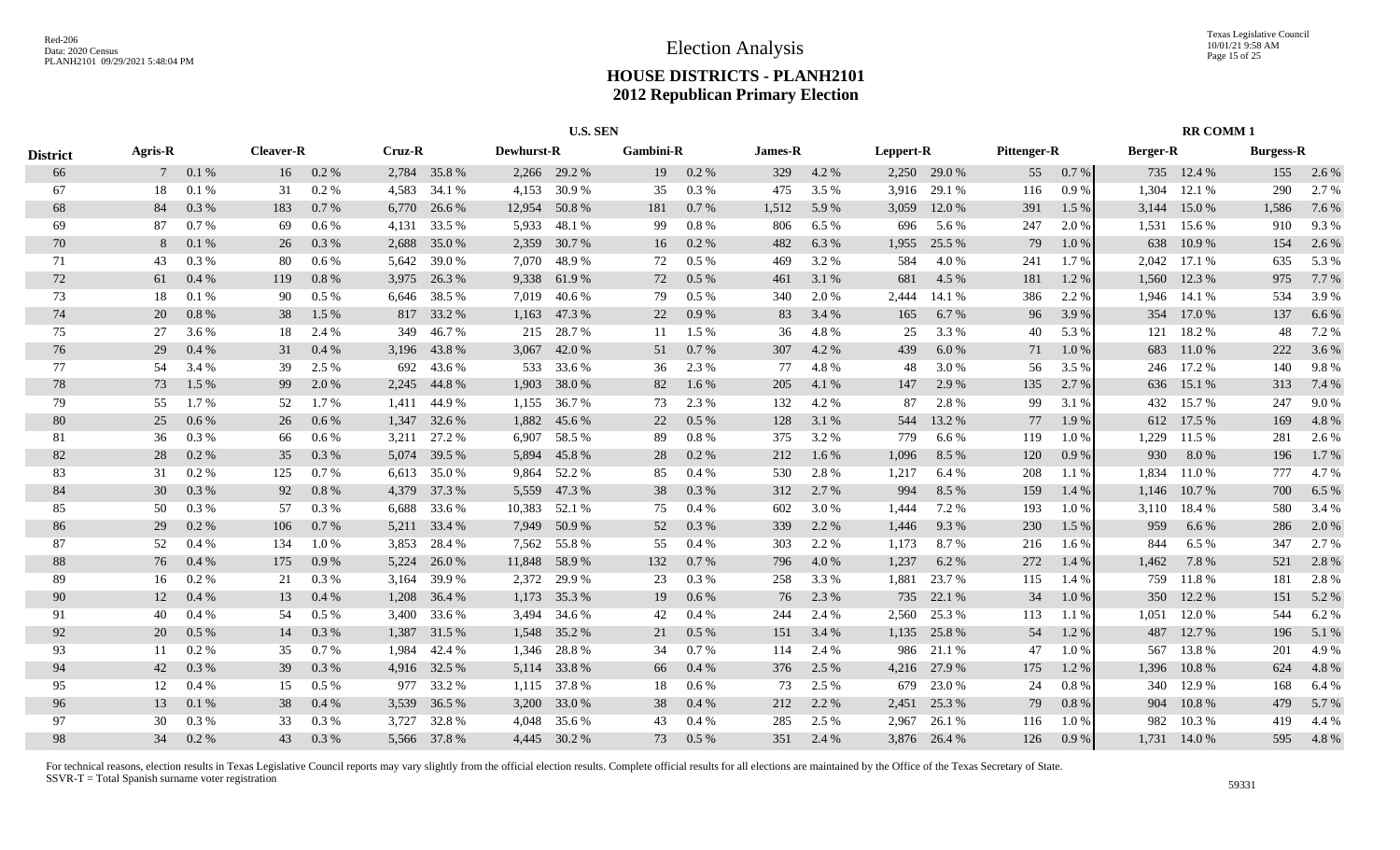Texas Legislative Council 10/01/21 9:58 AM Page 16 of 25

# **HOUSE DISTRICTS - PLANH2101 2012 Republican Primary Election**

|                 |       |                                                    |       | <b>RR COMM1</b> |                   |              |          |        |       |        |               | <b>RR COMM 2</b> |          |           |                     |              |                | SUP CT 2     |           |              |
|-----------------|-------|----------------------------------------------------|-------|-----------------|-------------------|--------------|----------|--------|-------|--------|---------------|------------------|----------|-----------|---------------------|--------------|----------------|--------------|-----------|--------------|
| <b>District</b> |       | <b>Cotten-R</b><br><b>Chisum-R</b><br>1,963 33.2 % |       |                 | <b>Craddick-R</b> |              | Sledge-R |        | Lee-R |        | Murray-Kolb-R |                  | Parker-R |           | <b>Smitherman-R</b> |              | <b>Smith-R</b> |              | Willett-R |              |
| 66              |       |                                                    | 381   | 6.4 %           |                   | 2,134 36.1 % | 544      | 9.2%   | 900   | 16.1%  |               | 820 14.7 %       |          | 905 16.2% |                     | 2,968 53.1 % |                | 1,649 29.6 % |           | 3,928 70.4 % |
| 67              | 3,529 | 32.8%                                              | 668   | 6.2%            | 4.041             | 37.6 %       | 920      | 8.6%   | 1,042 | 10.5 % | 1,782         | 17.9 %           | 1,871    | 18.8%     | 5,256               | 52.8%        | 2,921          | 29.2 %       | 7,092     | 70.8%        |
| 68              | 4,441 | 21.2 %                                             | 2,742 | 13.1 %          | 6,102             | 29.2 %       | 2,887    | 13.8 % | 1,726 | 8.5 %  | 4,252         | 21.0%            | 8,560    | 42.3 %    | 5,676               | 28.1 %       | 9,958          | 49.0 %       | 10,372    | 51.0%        |
| 69              | 2,499 | 25.4 %                                             | 1,731 | 17.6 %          | 2,279             | 23.2 %       | 880      | 9.0%   | 738   | 7.5 %  | 2,106         | 21.5 %           | 4,042    | 41.2 %    | 2,919               | 29.8%        | 4.902          | 52.1 %       | 4,511     | 47.9%        |
| 70              | 1,861 | 31.9%                                              | 454   | 7.8 %           | 2,163             | 37.1 %       | 562      | 9.6%   | 495   | 9.3%   | 876           | 16.5 %           | 1,195    | 22.4 %    | 2,758               | 51.8%        | 1,693          | 30.9%        | 3,791     | 69.1 %       |
| 71              | 2,915 | 24.5 %                                             | 1,382 | 11.6 %          | 4,240             | 35.6%        | 706      | 5.9%   | 750   | 6.4%   | 2.570         | 21.9%            | 4,845    | 41.3 %    | 3,576               | 30.5 %       | 6,432          | 52.6 %       | 5,797     | 47.4 %       |
| 72              | 3,047 | 24.0 %                                             | 1,423 | 11.2%           | 4,921             | 38.7%        | 790      | 6.2%   | 797   | 6.5 %  | 3,166         | 25.8%            | 4,885    | 39.8%     | 3,440               | 28.0%        |                | 7,141 55.1 % | 5,830     | 44.9%        |
| 73              | 4,286 | 31.0%                                              | 1,280 | 9.3 %           | 4,194             | 30.3 %       | 1,594    | 11.5 % | 684   | 5.1 %  | 2,958         | 21.9%            | 3,830    | 28.3 %    | 6,065               | 44.8%        | 6,389          | 47.2 %       | 7,139     | 52.8%        |
| 74              | 489   | 23.4 %                                             | 304   | 14.6 %          | 632               | 30.3 %       | 170      | 8.1 %  | 205   | 10.1%  |               | 618 30.5 %       | 629      | 31.1 %    | 571                 | 28.2 %       | 1,074          | 53.0 %       | 954       | 47.0%        |
| 75              | 99    | 14.9%                                              | 194   | 29.2 %          | 165               | 24.8%        | 38       | 5.7 %  | 79    | 11.9%  | 195           | 29.3 %           | 175      | 26.3%     | 216                 | 32.5 %       | 365            | 55.3 %       | 295       | 44.7%        |
| 76              | 1,577 | 25.3 %                                             | 670   | 10.8%           | 2,281             | 36.6 %       | 791      | 12.7 % | 368   | 6.4%   | 987           | 17.1 %           | 1,719    | 29.8%     | 2,700               | 46.8%        | 2,006          | 33.8%        | 3,933     | 66.2%        |
| 77              | 255   | 17.8%                                              |       | 313 21.9 %      | 359               | 25.1 %       | 117      | 8.2 %  | 168   | 12.0 % | 472           | 33.6 %           | 373      | 26.6 %    | 390                 | 27.8%        | 815            | 58.9%        | 568       | 41.1 %       |
| 78              | 835   | 19.8%                                              | 979   | 23.2 %          | 1,128             | 26.8%        | 320      | 7.6 %  | 387   | 9.1 %  | 1,184         | 27.9 %           | 1,222    | 28.8%     | 1,448               | 34.1 %       | 2,171          | 51.8%        | 2,021     | 48.2%        |
| 79              | 519   | 18.9%                                              | 650   | 23.6 %          | 703               | 25.6%        | 199      | 7.2 %  | 271   | 9.9%   | 826           | 30.3%            | 815      | 29.9%     | 812                 | 29.8%        | 1,483          | 54.5 %       | 1,238     | 45.5 %       |
| 80              | 659   | 18.9%                                              | 508   | 14.6 %          | 1,064             | 30.5 %       | 478      | 13.7 % | 189   | 5.5 %  | 1,178         | 34.2 %           | 910      | 26.5 %    | 1,163               | 33.8%        | 1,673          | 50.7%        | 1,625     | 49.3%        |
| 81              | 1,526 | 14.3 %                                             | 1,156 | 10.8%           |                   | 5,626 52.8%  | 840      | 7.9 %  | 640   | 6.3%   | 2,130         | 21.0%            | 3,659    | 36.1 %    | 3,708               | 36.6%        |                | 5,978 57.8 % | 4,369     | 42.2%        |
| 82              | 2,054 | 17.6 %                                             | 1,337 | 11.4 %          | 6,552             | 56.0 %       | 625      | 5.3 %  | 734   | 6.9%   | 1,886         | 17.8 %           | 2,250    | 21.2 %    | 5,746               | 54.1 %       |                | 4,123 39.3 % | 6,377     | 60.7%        |
| 83              | 5,354 | 32.1 %                                             | 1,650 | 9.9%            | 6,405             | 38.4 %       | 656      | 3.9 %  | 970   | 6.2%   | 3,107         | 19.9%            | 4,254    | 27.2 %    | 7,303               | 46.7 %       |                | 8,002 51.7 % | 7,468     | 48.3%        |
| 84              | 3,152 | 29.5 %                                             | 1,003 | 9.4 %           | 4,357             | 40.7%        | 338      | 3.2 %  | 617   | 6.0%   | 2,186         | 21.4 %           | 2,262    | 22.1 %    | 5,171               | 50.5 %       | 5,160          | 51.2 %       | 4,927     | 48.8%        |
| 85              | 3,021 | 17.9%                                              | 1,558 | 9.2%            | 6,369             | 37.8%        | 2,224    | 13.2 % | 836   | 5.3 %  | 3,431         | 21.7 %           | 5,162    | 32.6 %    | 6,395               | 40.4 %       | 7,386          | 46.8%        | 8,397     | 53.2 %       |
| 86              | 8,614 | 59.0%                                              | 645   | 4.4 %           | 3,625             | 24.8%        | 479      | 3.3 %  | 733   | 5.6 %  | 3,283         | 25.1 %           | 3,256    | 24.9 %    | 5,792               | 44.3 %       | 6,561          | 50.2 %       | 6,499     | 49.8%        |
| 87              | 8,592 | 65.7%                                              | 444   | 3.4 %           | 2,567             | 19.6 %       | 277      | 2.1 %  | 724   | 6.5%   | 2,512         | 22.6 %           | 3,119    | 28.0%     | 4,767               | 42.9%        | 5,005          | 44.9 %       | 6,145     | 55.1 %       |
| 88              | 9,528 | 50.8%                                              | 1,240 | 6.6 %           | 5,327             | 28.4 %       | 694      | 3.7%   | 973   | 6.0%   | 3,442         | 21.2%            | 5,546    | 34.2 %    | 6,245               | 38.5 %       | 8,902          | 55.1 %       | 7,253     | 44.9%        |
| 89              | 1,968 | 30.6 %                                             | 442   | 6.9%            | 2,429             | 37.8%        | 645      | 10.0%  | 628   | 10.6%  | 1,047         | 17.6 %           | 1,206    | 20.3 %    | 3,066               | 51.6%        | 1,897          | 31.5 %       | 4,123     | 68.5%        |
| 90              | 823   | 28.6%                                              | 233   | 8.1%            | 1,106             | 38.4 %       | 217      | 7.5 %  | 160   | 5.8%   | 583           | 21.0%            | 784      | 28.2 %    | 1,251               | 45.0%        | 906            | 32.9 %       | 1,844     | 67.1 %       |
| 91              | 2,268 | 26.0%                                              | 686   | 7.9 %           | 3,563             | 40.8%        | 620      | 7.1 %  | 520   | 6.1 %  | 1,642         | 19.4 %           | 2,600    | 30.7 %    | 3,706               | 43.8%        |                | 2,688 31.6 % | 5,809     | 68.4%        |
| 92              | 1,010 | 26.3 %                                             | 324   | 8.4%            | 1,557             | 40.5 %       | 270      | 7.0 %  | 262   | 7.1 %  | 699           | 18.8 %           | 1,066    | 28.7 %    | 1,683               | 45.4 %       | 1,358          | 36.7 %       | 2,344     | 63.3%        |
| 93              | 1,047 | 25.5 %                                             | 308   | 7.5 %           | 1,604             | 39.1 %       | 377      | 9.2%   | 280   | 7.0%   | 680           | 16.9%            | 1,256    | 31.2%     | 1,807               | 44.9%        | 1,264          | 31.8%        | 2,713     | 68.2%        |
| 94              | 3,333 | 25.8 %                                             | 1,008 | 7.8 %           | 5,606             | 43.4 %       | 953      | 7.4 %  | 776   | 6.2%   | 2,395         | 19.3 %           | 3,258    | 26.2 %    | 6,006               | 48.3%        |                | 3,998 32.2 % | 8,435     | 67.8%        |
| 95              | 689   | 26.1 %                                             | 182   | 6.9%            | 1.074             | 40.7%        | 187      | 7.1 %  | 168   | 6.7%   | 539           | 21.4 %           | 663      | 26.3 %    | 1,153               | 45.7 %       |                | 779 31.3 %   | 1,711     | 68.7%        |
| 96              | 2,219 | 26.6%                                              | 675   | 8.1%            | 3,343             | 40.1 %       | 724      | 8.7%   | 547   | 6.9%   | 1,523         | 19.2 %           | 1,917    | 24.2 %    | 3,926               | 49.6%        | 2,583          | 32.7 %       | 5,327     | 67.3 %       |
| 97              | 3.027 | 31.7%                                              | 683   | 7.1 %           | 3,640             | 38.1 %       | 805      | 8.4 %  | 516   | 5.6%   | 1,675         | 18.2%            | 2,446    | 26.5 %    | 4,587               | 49.7%        | 2.724          | 29.6 %       | 6,479     | 70.4 %       |
| 98              | 2.772 | 22.5 %                                             | 891   | 7.2 %           |                   | 5,469 44.4 % | 867      | 7.0%   | 626   | 5.2 %  | 1.964         | 16.3%            | 3,953    | 32.8%     | 5,507               | 45.7%        |                | 3,259 27.4 % |           | 8,648 72.6 % |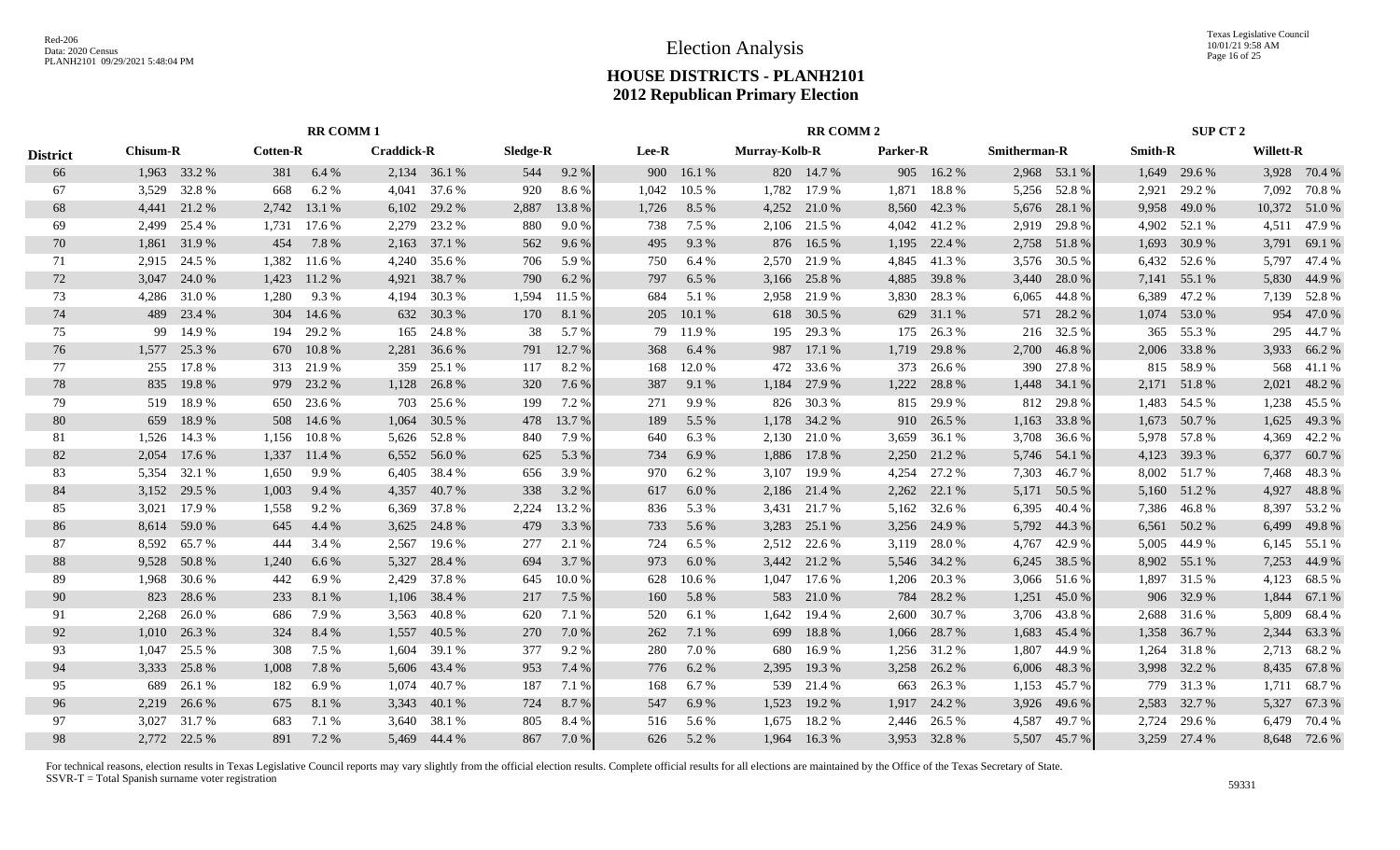Texas Legislative Council 10/01/21 9:58 AM Page 17 of 25

|                 |                 |           | <b>SUP CT 4</b> |        |        |            |
|-----------------|-----------------|-----------|-----------------|--------|--------|------------|
| <b>District</b> | <b>Devine-R</b> |           | Medina-R        |        | Pool-R |            |
| 66              | 1,624           | 31.5 %    | 1,955           | 37.9%  | 1,575  | 30.6%      |
| 67              | 2,756           | 29.4 %    | 3,531           | 37.6%  | 3,097  | 33.0%      |
| 68              | 5,407           | 27.1 %    | 6,936           | 34.7%  | 7,637  | 38.2 %     |
| 69              | 2,560           | 27.4 %    | 3,104           | 33.2 % | 3,673  | 39.3%      |
| 70              | 1,537           | 30.2%     | 1,896           | 37.2 % | 1,658  | 32.6%      |
| 71              | 3,951           | 34.2 %    | 4,179           | 36.2%  | 3,422  | 29.6%      |
| 72              | 3,561           | 29.3 %    | 4,091           | 33.6%  | 4,514  | 37.1 %     |
| 73              | 4,052           | 30.4 %    | 5,133           | 38.5 % | 4,140  | 31.1 %     |
| 74              | 670             | 32.7 %    | 735             | 35.9%  | 645    | 31.5 %     |
| 75              | 194             | 28.6%     | 356             | 52.4 % | 129    | 19.0%      |
| 76              | 2,000           | 34.6%     | 2,572           | 44.5 % | 1,212  | $21.0\ \%$ |
| 77              | 382             | 26.6%     | 746             | 51.9%  | 309    | 21.5 %     |
| 78              | 1,477           | 34.7%     | 1,689           | 39.6%  | 1,095  | 25.7%      |
| 79              | 829             | 29.3 %    | 1,339           | 47.3 % | 660    | 23.3 %     |
| 80              | 1,331           | 39.8%     | 1,164           | 34.8%  | 851    | 25.4 %     |
| 81              | 2,547           | 25.6%     | 3,508           | 35.2%  | 3,897  | 39.2%      |
| 82              | 3,116           | 31.4 %    | 4,075           | 41.1 % | 2,734  | 27.5 %     |
| 83              | 4,967           | 31.9%     | 6,927           | 44.5 % | 3,672  | 23.6%      |
| 84              | 2,922           | 28.8 %    | 5,137           | 50.6%  | 2,103  | 20.7 %     |
| 85              | 5,993           | 38.6%     | 6,257           | 40.3%  | 3,273  | 21.1%      |
| 86              | 3,317           | 25.9%     | 4,559           | 35.6%  | 4,942  | 38.6%      |
| 87              | 3,163           | 28.8%     | 4,182           | 38.1 % | 3,629  | 33.1 %     |
| 88              | 4,759           | 29.6%     | 6,067           | 37.8%  | 5,239  | 32.6%      |
| 89              | 1,697           | 29.5 %    | 2,051           | 35.7%  | 2,003  | 34.8%      |
| 90              | 689             | 25.1 %    | 1,278           | 46.6%  | 774    | 28.2 %     |
| 91              | 2,261           | 27.0%     | 3,705           | 44.2%  | 2,418  | 28.8%      |
| 92              | 957             | 26.5 %    | 1,521           | 42.1 % | 1,139  | 31.5 %     |
| 93              | 1,185           | $30.4~\%$ | 1,672           | 42.8%  | 1,047  | 26.8%      |
| 94              | 3,130           | 25.8 %    | 5,547           | 45.7%  | 3,454  | 28.5 %     |
| 95              | 615             | 24.9%     | 1,102           | 44.6 % | 753    | 30.5 %     |
| 96              | 1,993           | 25.6%     | 3,410           | 43.7%  | 2,393  | 30.7%      |
| 97              | 2,112           | 23.4 %    | 4,417           | 48.9%  | 2,503  | 27.7 %     |
| 98              | 3,390           | 29.1 %    | 5,212           | 44.8%  | 3,033  | 26.1%      |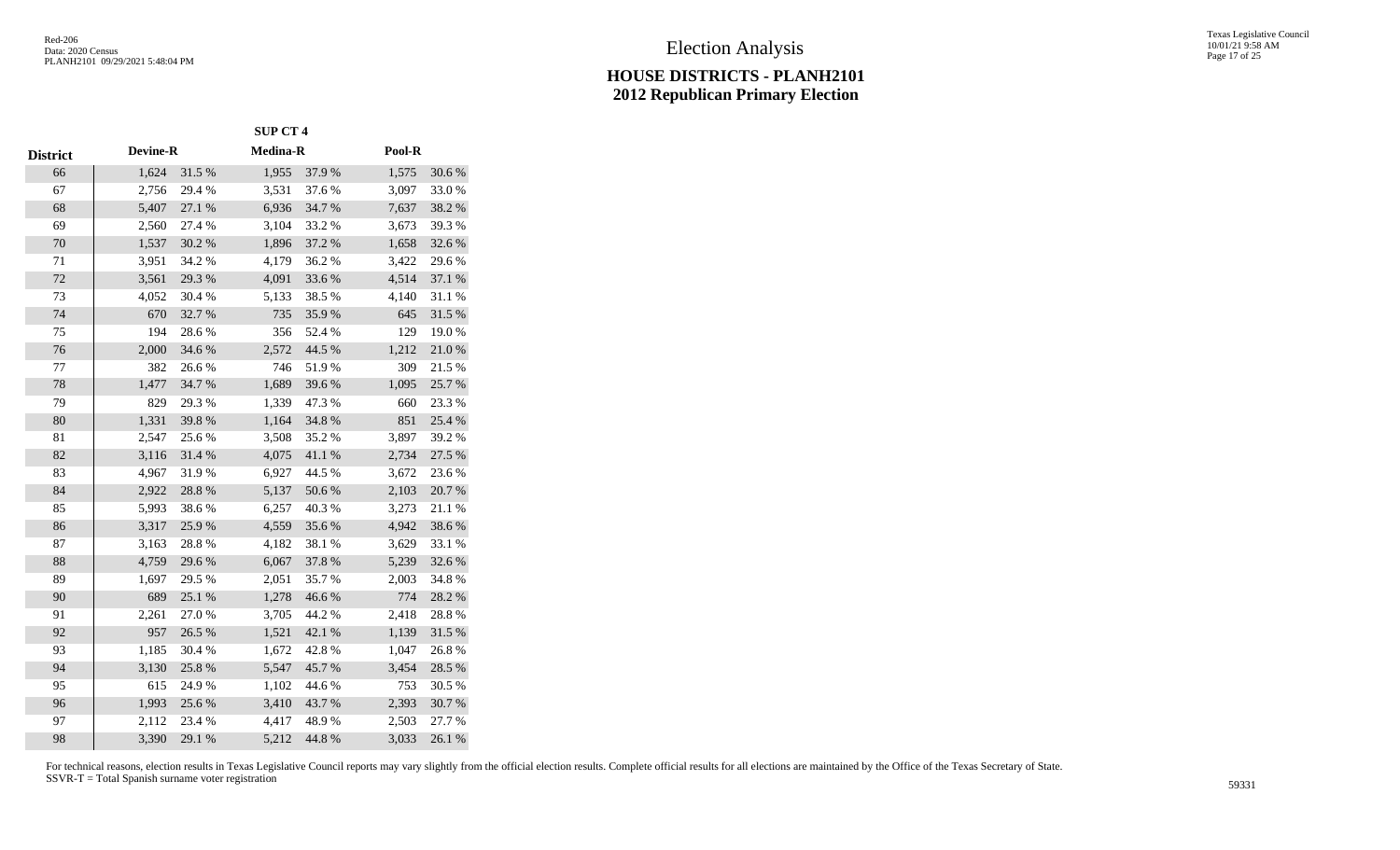|     |          |                   |         |                                                                              |       |                 |         |            |        |                                                                                                                                             |          |                          |        |                                                                                                                                                                                                                                                                                                                      |        | <b>U.S. SEN</b>     |       |                      |                  |
|-----|----------|-------------------|---------|------------------------------------------------------------------------------|-------|-----------------|---------|------------|--------|---------------------------------------------------------------------------------------------------------------------------------------------|----------|--------------------------|--------|----------------------------------------------------------------------------------------------------------------------------------------------------------------------------------------------------------------------------------------------------------------------------------------------------------------------|--------|---------------------|-------|----------------------|------------------|
|     |          |                   |         |                                                                              |       |                 |         |            |        |                                                                                                                                             |          |                          |        |                                                                                                                                                                                                                                                                                                                      |        |                     |       |                      |                  |
| 62  | $0.8 \%$ | 27                | 0.4%    | 316                                                                          | 4.3 % | 48              | 0.7 %   | 809        |        | 12                                                                                                                                          | 0.2 %    |                          |        | 692                                                                                                                                                                                                                                                                                                                  | 9.4 %  | 176                 | 2.4 % | 74                   | $1.0\%$          |
| 20  | 0.8%     |                   | 0.2 %   | 111                                                                          | 4.3 % | 35              | 1.3 %   | 408        |        | 1                                                                                                                                           | 0.0 %    |                          |        | 186                                                                                                                                                                                                                                                                                                                  | 7.2 %  | 84                  | 3.2 % | 37                   | 1.4 %            |
| 43  | 1.4 %    | 55                | 1.8%    | 155                                                                          | 5.0 % | 20              | $0.6\%$ | 442        | 14.2 % | 6                                                                                                                                           | 0.2 %    | 1,927                    | 61.9%  | 351                                                                                                                                                                                                                                                                                                                  | 11.3 % | 115                 | 3.7 % | 68                   | 2.2 %            |
| 30  | 0.5%     |                   | 0.2 %   | 291                                                                          | 5.3 % | 35              | 0.6 %   | 572        |        | 11                                                                                                                                          | 0.2 %    |                          | 72.3 % | 420                                                                                                                                                                                                                                                                                                                  | 7.6 %  | 162                 | 2.9 % | 47                   | 0.9%             |
| 31  | 1.0%     | 9                 | 0.3%    | 181                                                                          | 5.8%  | 27              | 0.9%    | 374        | 12.0 % | 8                                                                                                                                           | 0.3%     | 2,151                    | 68.8%  | 232                                                                                                                                                                                                                                                                                                                  | 7.4 %  | 115                 | 3.7 % | 26                   | 0.8%             |
| 9   | 0.7 %    | 8                 | $0.6\%$ | 76                                                                           | 5.6 % | $7\phantom{.0}$ | $0.5\%$ |            |        | 8                                                                                                                                           | 0.6 %    | 909                      | 66.9%  | 112                                                                                                                                                                                                                                                                                                                  | 8.2%   | 48                  | 3.5 % | 17                   | 1.3 %            |
| 29  | $0.7\%$  | 14                | 0.3 %   | 229                                                                          | 5.1 % | 19              | 0.4%    | 493        |        | 12                                                                                                                                          | 0.3 %    |                          |        | 408                                                                                                                                                                                                                                                                                                                  | 9.2%   | 135                 | 3.0 % | 32                   | 0.7%             |
| 62  | 0.9%     | 28                | 0.4%    | 284                                                                          | 4.1 % | 40              | 0.6 %   | 689        | 10.0%  | 9                                                                                                                                           | 0.1%     | 4,847                    | 70.2 % | 660                                                                                                                                                                                                                                                                                                                  | 9.6%   | 289                 | 4.2 % | 84                   | 1.2%             |
| 52  | $0.9\%$  | 12                | 0.2 %   | 326                                                                          | 5.5 % | 35              | 0.6 %   | 630        | 10.7%  | 8                                                                                                                                           | 0.1%     | 4,198                    | 71.0%  | 468                                                                                                                                                                                                                                                                                                                  | 7.9 %  | 186                 | 3.1 % | 39                   | 0.7%             |
| 69  | $0.4\%$  |                   | 0.0 %   | 554                                                                          | 3.2 % | 182             | 1.1%    | 1,305      | 7.6 %  | 29                                                                                                                                          | 0.2 %    |                          | 80.5 % | 809                                                                                                                                                                                                                                                                                                                  | 4.7 %  | 402                 | 2.3 % | 40                   | $0.2\%$          |
| 16  | $0.8 \%$ |                   | $0.3\%$ | 102                                                                          | 4.9%  | 3               | 0.1%    | 219        | 10.5 % | $\overline{0}$                                                                                                                              | 0.0 %    |                          | 71.0 % | 198                                                                                                                                                                                                                                                                                                                  | 9.5 %  | 61                  | 2.9 % | 11                   | $0.5\%$          |
| 11  | 1.2 %    |                   | 1.0%    | 49                                                                           | 5.5 % | 2               | $0.2\%$ | 87         | 9.8%   | 2                                                                                                                                           | 0.2 %    |                          |        | 88                                                                                                                                                                                                                                                                                                                   | 9.9%   | 31                  | 3.5 % | 5                    | 0.6 %            |
| 28  | 0.7 %    | 8                 | $0.2\%$ | 198                                                                          | 5.2 % | 10              | 0.3 %   | 369        | 9.7%   | 3                                                                                                                                           | 0.1%     |                          |        | 513                                                                                                                                                                                                                                                                                                                  | 13.4 % | 111                 | 2.9 % | 24                   | 0.6%             |
| 59  | $0.5\%$  |                   | 0.1%    | 495                                                                          | 4.5 % | 60              | 0.5%    | 1,095      | 9.9%   | 17                                                                                                                                          | $0.2 \%$ |                          | 74.0 % | 877                                                                                                                                                                                                                                                                                                                  | 7.9 %  | 277                 | 2.5 % | 85                   | 0.8%             |
| 34  | $0.7\%$  | 7                 | 0.1%    | 262                                                                          | 5.5 % | 20              | $0.4\%$ | 480        | 10.1%  | 8                                                                                                                                           | 0.2 %    |                          | 68.6%  | 541                                                                                                                                                                                                                                                                                                                  | 11.3 % | 143                 | 3.0 % | 30                   | 0.6%             |
| 32  | 0.8%     |                   | $0.2\%$ | 190                                                                          | 5.0%  | 9               | $0.2\%$ | 489        | 12.8%  | 10                                                                                                                                          | 0.3%     |                          |        | 345                                                                                                                                                                                                                                                                                                                  | 9.0%   | 113                 | 3.0 % | 30                   | 0.8%             |
| 64  | $0.7\%$  |                   | 0.1%    | 437                                                                          | 4.9%  | 76              | 0.9%    | 956        | 10.7%  | 28                                                                                                                                          | 0.3%     | 6,281                    | 70.4 % | 728                                                                                                                                                                                                                                                                                                                  | 8.2%   | 341                 | 3.8%  | 77                   | 0.9%             |
| 61  | 1.2 %    | $\overline{4}$    | 0.1%    | 227                                                                          | 4.4 % | 42              | 0.8 %   | 503        | 9.7%   | 9                                                                                                                                           | 0.2 %    |                          | 73.5 % | 383                                                                                                                                                                                                                                                                                                                  | 7.4 %  | 147                 | 2.8 % | 87                   | 1.7 %            |
| 35  | 1.4 %    | 4                 | 0.2 %   | 107                                                                          | 4.4 % | 13              | $0.5\%$ | 209        | 8.6%   | 3                                                                                                                                           | 0.1%     | 1,857                    | 76.5 % | 148                                                                                                                                                                                                                                                                                                                  | 6.1 %  | 53                  | 2.2 % | 43                   | 1.8%             |
| 53  | $1.0\%$  | 14                | 0.3 %   | 261                                                                          | 5.0 % | 26              | 0.5%    | 524        | 10.1 % | 10                                                                                                                                          | $0.2 \%$ |                          | 72.0 % | 421                                                                                                                                                                                                                                                                                                                  | 8.1 %  | 150                 | 2.9 % | 100                  | 2.0 %            |
| 43  | 1.1 %    | 10                | 0.3 %   | 187                                                                          | 4.8%  | 18              | $0.5\%$ | 444        |        | 14                                                                                                                                          | 0.4%     |                          |        | 300                                                                                                                                                                                                                                                                                                                  | 7.7 %  | 110                 | 2.8 % | 117                  | 3.0 %            |
| 39  | 0.9%     |                   | 0.1%    | 168                                                                          | 4.0 % | 36              | 0.9%    | 439        | 10.4 % | 14                                                                                                                                          | 0.3 %    |                          | 74.1 % | 267                                                                                                                                                                                                                                                                                                                  | 6.3%   | 123                 | 2.9 % | 80                   | 1.9%             |
| 93  | $0.6\%$  | 18                | 0.1%    | 597                                                                          | 3.5 % | 246             | 1.5 %   | 1,554      | 9.2%   | 47                                                                                                                                          | 0.3%     | 12,791                   | 75.7 % | 1,025                                                                                                                                                                                                                                                                                                                | 6.1 %  | 535                 | 3.2%  | 227                  | 1.4 %            |
| 68  | $0.6\%$  | 9                 | 0.1%    | 427                                                                          | 3.8%  | 88              | 0.8 %   | 935        |        | 31                                                                                                                                          |          |                          | 77.4 % | 756                                                                                                                                                                                                                                                                                                                  | 6.7 %  | 220                 | 2.0 % | 132                  | 1.2%             |
| 58  | $0.7\%$  |                   | $0.2\%$ | 280                                                                          | 3.5 % | 80              | 1.0%    | 793        | 9.9%   | 25                                                                                                                                          | 0.3%     |                          | 74.8 % | 515                                                                                                                                                                                                                                                                                                                  | 6.4 %  | 251                 | 3.1 % | 105                  | 1.3 %            |
| 24  | 1.0%     | $\overline{7}$    | 0.3%    | 91                                                                           | 3.9%  | 12              | 0.5%    | 250        | 10.8%  | 6                                                                                                                                           |          | 1,639                    | 70.6 % | 198                                                                                                                                                                                                                                                                                                                  |        | 93                  | 4.0%  | 54                   | 2.4 %            |
| 46  | $0.8 \%$ | 7                 | 0.1%    | 252                                                                          | 4.6 % | 34              | 0.6 %   | 584        | 10.7 % | 20                                                                                                                                          | 0.4%     |                          | 71.5 % | 424                                                                                                                                                                                                                                                                                                                  | 7.8%   | 182                 | 3.3 % | 94                   | 1.8%             |
| 119 | $0.8\%$  |                   | 0.1%    | 710                                                                          | 5.0 % | 83              | 0.6 %   | 1,644      | 11.5 % | 27                                                                                                                                          | $0.2 \%$ |                          | 71.3 % | 1,077                                                                                                                                                                                                                                                                                                                | 7.6 %  | 419                 | 2.9 % | 199                  | 1.4 %            |
| 100 | $0.8\%$  | 10                | 0.1%    | 689                                                                          | 5.3 % | 79              | 0.6 %   | 1,540      |        | 30                                                                                                                                          | 0.2 %    |                          |        | 1,017                                                                                                                                                                                                                                                                                                                | 7.8%   | 451                 | 3.5 % | 88                   | 0.7%             |
| 90  | 0.9%     | 23                | 0.2 %   | 561                                                                          | 5.7 % | 27              | 0.3 %   | 1,416      |        | 16                                                                                                                                          | $0.2 \%$ |                          | 66.4 % | 785                                                                                                                                                                                                                                                                                                                  | 8.0%   | 388                 | 3.9 % | 95                   | 1.0%             |
| 138 | 1.0%     | 47                | $0.3\%$ | 682                                                                          | 5.0%  | 90              | 0.7%    | 1,978      |        | 24                                                                                                                                          | 0.2 %    |                          |        | 1,003                                                                                                                                                                                                                                                                                                                | 7.4 %  | 502                 | 3.7 % | 155                  | 1.2%             |
| 101 | 1.0%     |                   | 0.0 %   | 620                                                                          | 5.9%  | 27              | 0.3%    | 1,395      | 13.2 % | 14                                                                                                                                          | 0.1%     |                          |        | 986                                                                                                                                                                                                                                                                                                                  | 9.3%   | 306                 | 2.9 % | 254                  | 2.4 %            |
| 21  | $1.0\%$  |                   | $0.6\%$ | 110                                                                          | 5.3 % | 17              | 0.8%    |            |        | 2                                                                                                                                           | 0.1%     |                          |        | 141                                                                                                                                                                                                                                                                                                                  | 6.8%   | 98                  | 4.7 % | 31                   | 1.5 %            |
|     |          | <b>Bachmann-R</b> |         | Davis-R<br>6<br>12<br>5<br>6<br>9<br>6<br>6<br>7<br>6<br>16<br>11<br>2<br>13 |       | Gingrich-R      |         | Huntsman-R |        | <b>PRESIDENT</b><br>Paul-R<br>11.0%<br>15.7 %<br>10.3%<br>181 13.3 %<br>11.1 %<br>11.3 %<br>8.3%<br>11.8%<br>14.4 %<br>14.5 %<br>275 13.3 % |          | Roemer-R<br>0.3%<br>0.3% |        | <b>Romney-R</b><br>5,238 71.0 %<br>1,742 67.2 %<br>4,003<br>3,113 69.9 %<br>13,862<br>1,478<br>610 68.6 %<br>2,578 67.5 %<br>8,219<br>3,273<br>2,624 68.7 %<br>3,816<br>3,745<br>2,791 71.3 %<br>3,119<br>8,686<br>5,982<br>3,886<br>10,162<br>9,117 70.0 %<br>6,526<br>9,138 67.2 %<br>7,113 67.3 %<br>1,388 67.2 % |        | Santorum-R<br>8.5 % |       | <b>Uncommitted-R</b> | <b>Addison-R</b> |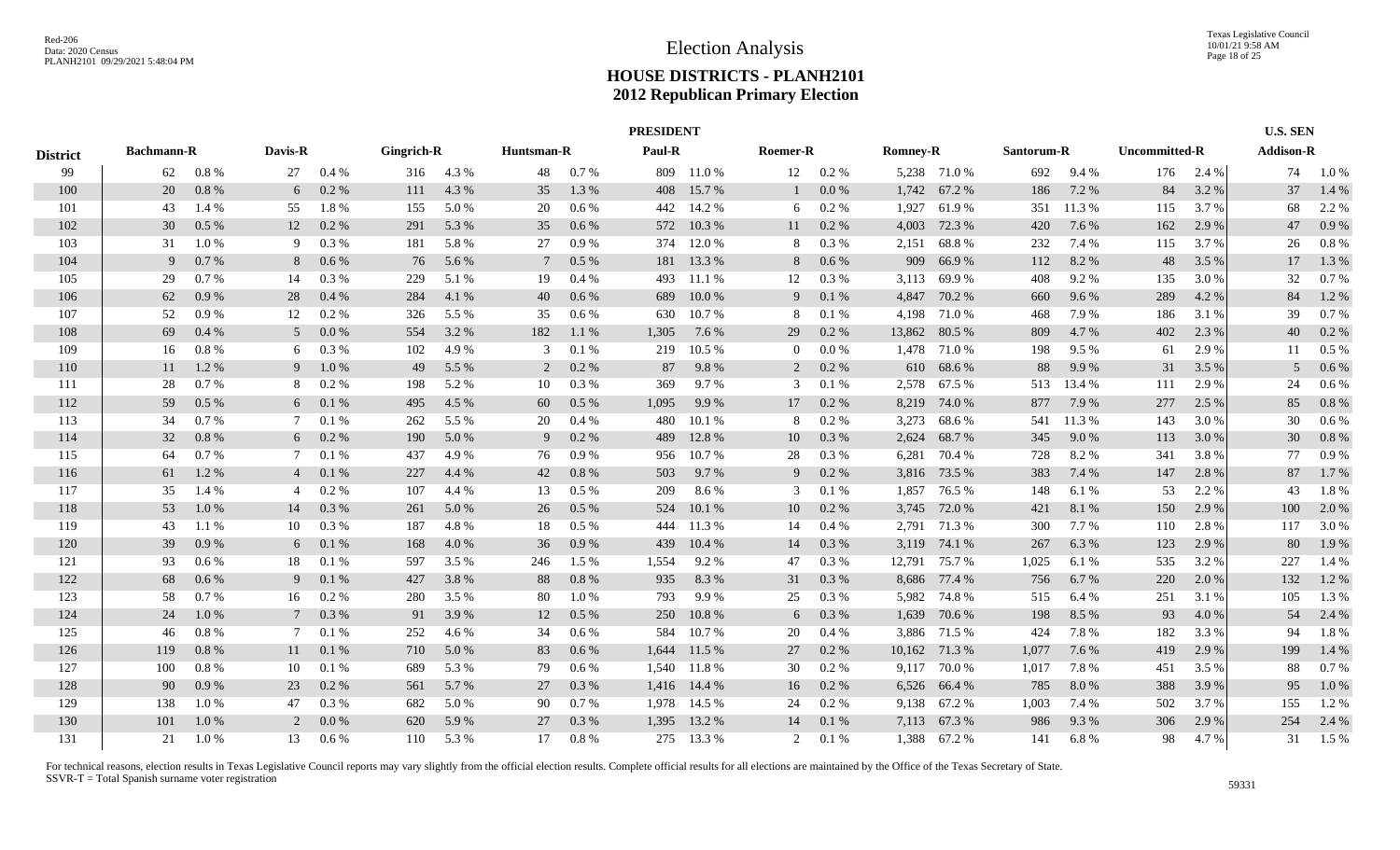|                 |                |           |                  |         |        |              |                   | <b>U.S. SEN</b> |                  |           |         |       |           |              |                    |         |                 | <b>RR COMM1</b> |                  |       |
|-----------------|----------------|-----------|------------------|---------|--------|--------------|-------------------|-----------------|------------------|-----------|---------|-------|-----------|--------------|--------------------|---------|-----------------|-----------------|------------------|-------|
| <b>District</b> | <b>Agris-R</b> |           | <b>Cleaver-R</b> |         | Cruz-R |              | <b>Dewhurst-R</b> |                 | <b>Gambini-R</b> |           | James-R |       | Leppert-R |              | <b>Pittenger-R</b> |         | <b>Berger-R</b> |                 | <b>Burgess-R</b> |       |
| 99              | 20             | 0.3%      | 21               | 0.3%    |        | 2,752 37.8 % |                   | 2,632 36.2 %    | 25               | 0.3 %     | 149     | 2.0%  |           | 1,537 21.1 % | 64                 | 0.9%    |                 | 679 10.9%       | 248              | 4.0%  |
| 100             | 3              | $0.1~\%$  | 6                | 0.2 %   | 784    | 30.7%        | 801               | 31.4 %          | $\overline{4}$   | 0.2 %     | 90      | 3.5 % | 807       | 31.6%        | 23                 | 0.9%    | 222             | 11.1 %          | 58               | 2.9%  |
| 101             | 36             | 1.2%      | 25               | 0.8%    | 1,050  | 34.7 %       | 1,041             | 34.4 %          | 17               | 0.6 %     | 88      | 2.9 % | 673       | 22.2 %       | 30                 | 1.0%    | 308             | 11.4 %          | 153              | 5.7%  |
| 102             | 5              | 0.1%      | 11               | 0.2 %   | 1,677  | 30.6 %       | 1,829             | 33.4 %          | 18               | 0.3 %     | 159     | 2.9 % | 1,682     | 30.7%        | 49                 | 0.9%    | 451             | 10.0%           | 112              | 2.5 % |
| 103             | 11             | 0.4%      | 10               | 0.3 %   | 928    | 29.8%        | 990               | 31.8%           | 16               | $0.5\%$   | 115     | 3.7%  | 995       | 32.0 %       | 22                 | 0.7%    | 320             | 12.5 %          | 67               | 2.6 % |
| 104             | $\overline{4}$ | 0.3 %     | 5 <sup>5</sup>   | 0.4%    | 421    | 31.1 %       | 468               | 34.5 %          | 6                | 0.4 %     | 45      | 3.3 % | 375       | 27.7 %       | 14                 | 1.0%    | 130             | 11.3 %          | 35               | 3.0%  |
| 105             | 5              | $0.1~\%$  | $\overline{4}$   | 0.1%    | 1,455  | 32.9%        | 1,641             | 37.2 %          | 17               | 0.4%      | 145     | 3.3%  | 1,096     | 24.8%        | 21                 | 0.5 %   | 412             | 10.9%           | 102              | 2.7%  |
| 106             | 13             | 0.2 %     | 16               | 0.2 %   | 2,301  | 34.0%        |                   | 2,116 31.2 %    | 42               | 0.6 %     | 285     | 4.2 % | 1,842     | 27.2 %       | 75                 | 1.1%    | 649             | 11.4 %          | 443              | 7.8 % |
| 107             | 6              | 0.1%      | 15               | 0.3 %   | 1,763  | 29.9 %       | 2,134             | 36.2 %          | 14               | 0.2 %     | 182     | 3.1 % | 1,698     | 28.8%        | 44                 | 0.7%    | 499             | 10.4 %          | 99               | 2.1 % |
| 108             |                | 0.0 %     | 18               | 0.1%    | 4,708  | 27.3 %       | 5,251             | 30.5 %          | 24               | $0.1~\%$  | 389     | 2.3 % | 6,687     | 38.8%        | 98                 | 0.6 %   | 1,007           | 8.1 %           | 290              | 2.3 % |
| 109             | $\overline{4}$ | 0.2%      | 5                | 0.2%    | 646    | 31.2%        | 789               | 38.1%           | 8                | 0.4%      | 56      | 2.7 % | 540       | 26.0%        | 14                 | 0.7%    | 190             | 10.6%           | 49               | 2.7 % |
| 110             |                | 0.1%      | $\overline{4}$   | 0.5%    | 230    | 26.2 %       | 365               | 41.5 %          | $\mathfrak{Z}$   | 0.3%      | 34      | 3.9%  | 226       | 25.7 %       | 11                 | 1.3 %   | 99              | 13.0%           | 20               | 2.6 % |
| 111             | .5             | 0.1%      | 13               | 0.3%    | 1,321  | 35.2 %       | 1,286             | 34.3 %          | 7                | $0.2 \%$  | 99      | 2.6 % | 978       | 26.1 %       | 20                 | 0.5 %   | 307             | 9.5 %           | 64               | 2.0 % |
| 112             |                | 0.1%      | 12               | 0.1 %   | 3,834  | 34.7 %       | 3,571             | 32.4 %          | 28               | 0.3 %     | 298     | 2.7%  | 3,143     | 28.5 %       | 60                 | 0.5%    | 892             | 10.2%           | 185              | 2.1 % |
| 113             | Q              | 0.2 %     | 15               | 0.3%    | 1.597  | 33.7 %       | 1,719             | 36.3%           | 11               | 0.2 %     | 170     | 3.6 % | 1,159     | 24.5 %       | 27                 | 0.6%    | 434             | 10.8%           | 107              | 2.7%  |
| 114             |                | 0.2 %     | 5                | 0.1%    | 1,181  | 31.4 %       | 1,379             | 36.7%           | 15               | $0.4~\%$  | 129     | 3.4 % | 976       | 26.0%        | 34                 | 0.9%    | 357             | 10.9%           | 101              | 3.1 % |
| 115             | 7              | 0.1%      | 25               | 0.3 %   | 2,829  | 32.3 %       | 2,584             | 29.5 %          | 40               | $0.5\%$   | 274     | 3.1 % |           | 2,847 32.5 % | 86                 | 1.0%    |                 | 973 14.1 %      | 209              | 3.0 % |
| 116             | 18             | 0.4%      | 20               | 0.4%    | 2,047  | 40.1 %       | 2,046             | 40.1 %          | 26               | $0.5\%$   | 117     | 2.3 % | 652       | 12.8%        | 93                 | 1.8%    | 532             | 13.1 %          | 132              | 3.2 % |
| 117             | 6              | 0.3%      | 22               | 0.9%    | 899    | 37.9 %       | 1,001             | 42.2 %          | 17               | 0.7 %     | 55      | 2.3 % | 278       | 11.7 %       | 50                 | 2.1 %   | 273             | 14.1 %          | 65               | 3.4 % |
| 118             | 12             | 0.2 %     | 34               | 0.7 %   | 2,038  | 39.9%        | 1,902             | 37.3 %          | 34               | $0.7~\%$  | 160     | 3.1 % |           | 726 14.2 %   | 98                 | 1.9 %   | 628             | 15.1 %          | 137              | 3.3 % |
| 119             | 11             | 0.3%      | 20               | $0.5\%$ | 1,477  | 38.4 %       | 1,490             | 38.7%           | 31               | 0.8%      | 98      | 2.5 % |           | 526 13.7 %   | 78                 | 2.0 %   | 472             | 14.9 %          | 97               | 3.1 % |
| 120             | 13             | 0.3 %     | 25               | 0.6 %   | 1,485  | 35.9%        | 1,736             | 41.9%           | 27               | 0.7 %     | 102     | 2.5 % | 591       | 14.3 %       | 82                 | 2.0 %   | 464             | 14.1 %          | 115              | 3.5 % |
| 121             | 34             | 0.2 %     | 60               | 0.4%    | 5,938  | 36.0%        | 7,361             | 44.6 %          | 68               | 0.4 %     | 408     | 2.5 % | 2,194     | 13.3 %       | 218                | 1.3%    | 1,492           | 11.8%           | 309              | 2.4 % |
| 122             | 10             | 0.1%      | 29               | 0.3 %   | 4,892  | 44.4 %       | 4,126             | 37.5 %          | 43               | $0.4~\%$  | 221     | 2.0%  | 1,431     | 13.0 %       | 123                | 1.1%    | 979             | 11.5 %          | 207              | 2.4 % |
| 123             | 17             | 0.2 %     | 35               | 0.4%    | 2,955  | 37.6 %       | 3,410             | 43.4 %          | 21               | $0.3\ \%$ | 167     | 2.1 % | 1,007     | 12.8%        | 133                | 1.7%    | 777             | 12.7 %          | 167              | 2.7 % |
| 124             | 14             | $0.6\,\%$ | 21               | 0.9%    | 868    | 38.4 %       |                   | 862 38.2 %      | 11               | $0.5\ \%$ | 55      | 2.4 % | 323       | 14.3 %       | 50                 | 2.2 %   | 298             | 16.0%           | 65               | 3.5 % |
| 125             | 15             | 0.3 %     | 26               | 0.5 %   | 2,308  | 43.3 %       | 1,954             | 36.7%           | 27               | $0.5~\%$  | 124     | 2.3 % | 690       | 12.9%        | 91                 | 1.7%    | 600             | 13.8%           | 134              | 3.1 % |
| 126             | 30             | 0.2 %     | 32               | 0.2 %   | 6,502  | 46.0%        | 6,151             | 43.5 %          | 30               | 0.2 %     | 280     | 2.0%  | 830       | 5.9 %        | 74                 | $0.5\%$ | 562             | 4.5 %           | 231              | 1.8%  |
| 127             | 20             | $0.2 \%$  | 34               | 0.3%    | 5,803  | 45.2%        | 5,872             | 45.7%           | 24               | 0.2 %     | 246     | 1.9%  | 675       | 5.3 %        | 81                 | 0.6 %   | 537             | 4.7%            | 202              | 1.8%  |
| 128             | 22             | 0.2 %     | 31               | 0.3%    | 3,737  | 38.6%        | 4,901             | 50.7%           | 18               | 0.2 %     | 263     | 2.7%  | 546       | 5.6 %        | 63                 | 0.7%    | 495             | 5.6%            | 285              | 3.3 % |
| 129             | 55             | 0.4%      | 45               | 0.3%    |        | 5,626 42.3 % | 6,185             | 46.5 %          | 42               | 0.3%      | 287     | 2.2 % | 790       | 5.9%         | 123                | 0.9%    | 663             | 5.7 %           | 321              | 2.8%  |
| 130             | 25             | 0.2 %     | 26               | 0.2 %   | 5.015  | 48.1 %       | 4,236             | 40.6%           | 23               | 0.2 %     | 236     | 2.3 % | 552       | 5.3 %        | 59                 | 0.6 %   | 482             | 5.2%            | 184              | 2.0%  |
| 131             |                | $0.3\%$   | 11               | 0.5%    |        | 778 38.3 %   |                   | 981 48.3 %      | 15               | 0.7%      | 55      | 2.7 % | 140       | 6.9%         | 15                 | 0.7 %   | 105             | 5.7 %           | 56               | 3.0 % |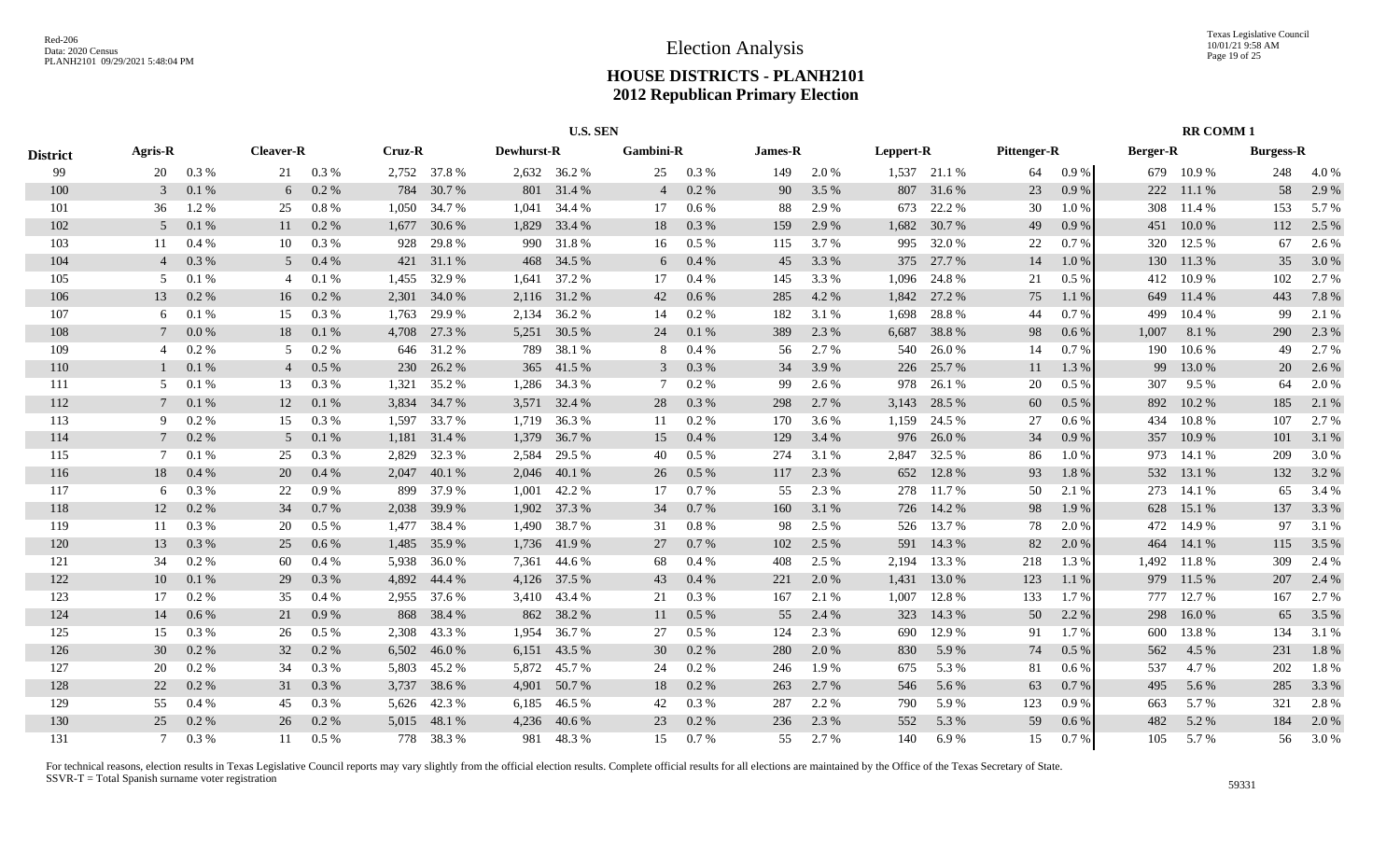Texas Legislative Council 10/01/21 9:58 AM Page 20 of 25

# **HOUSE DISTRICTS - PLANH2101 2012 Republican Primary Election**

|                 |       |                                                    |       | <b>RR COMM1</b> |                   |             |          |        |       |       |                      | <b>RR COMM 2</b> |          |              |                     |              |                | SUP CT 2     |                  |              |
|-----------------|-------|----------------------------------------------------|-------|-----------------|-------------------|-------------|----------|--------|-------|-------|----------------------|------------------|----------|--------------|---------------------|--------------|----------------|--------------|------------------|--------------|
| <b>District</b> |       | <b>Cotten-R</b><br><b>Chisum-R</b><br>1,879 30.1 % |       |                 | <b>Craddick-R</b> |             | Sledge-R |        | Lee-R |       | <b>Murray-Kolb-R</b> |                  | Parker-R |              | <b>Smitherman-R</b> |              | <b>Smith-R</b> |              | <b>Willett-R</b> |              |
| 99              |       |                                                    | 472   | 7.6 %           |                   | 2,421 38.8% | 546      | 8.7%   | 344   | 5.8%  | 1,129                | 18.9 %           |          | 1,648 27.6 % |                     | 2,850 47.7 % |                | 1,685 28.2 % |                  | 4,282 71.8 % |
| 100             | 739   | 36.9%                                              | 157   | 7.8%            | 645               | 32.2 %      | 184      | 9.2%   | 137   | 7.4 % | 416                  | 22.5 %           | 434      | 23.5 %       | 859                 | 46.5 %       | 645            | 35.8%        | 1,159            | 64.2 %       |
| 101             | 635   | 23.6 %                                             | 275   | 10.2%           | 1,083             | 40.2%       | 238      | 8.8%   | 256   | 9.9%  | 534                  | 20.7%            | 741      | 28.8%        | 1,044               | 40.5 %       | 982            | 38.3%        | 1,583            | 61.7%        |
| 102             | 1,805 | 40.2%                                              | 306   | 6.8%            | 1,454             | 32.4 %      | 363      | 8.1 %  | 291   | 6.9%  | 788                  | 18.6%            | 894      | 21.1 %       | 2,268               | 53.5 %       | 1,300          | 31.5 %       | 2,821            | 68.5 %       |
| 103             | 1.036 | 40.5 %                                             | 229   | 9.0%            | 683               | 26.7%       | 222      | 8.7%   | 207   | 8.5 % | 517                  | 21.2%            | 493      | 20.3%        | 1,216               | 50.0%        | 904            | 37.9 %       | 1,480            | 62.1 %       |
| 104             | 430   | 37.4 %                                             | 100   | 8.7%            | 365               | 31.8%       | 89       | 7.7 %  | 98    | 9.1%  | 236                  | 21.9%            | 309      | 28.7%        | 434                 | 40.3%        |                | 412 37.7 %   | 680              | 62.3%        |
| 105             | 1,427 | 37.7 %                                             | 297   | 7.8%            | 1,211             | 32.0 %      | 340      | 9.0%   | 227   | 6.3%  | 711                  | 19.9%            | 808      | 22.6 %       | 1,832               | 51.2%        | 1,242          | 35.4 %       | 2,271            | 64.6 %       |
| 106             | 1,635 | 28.7 %                                             | 758   | 13.3 %          | 1,786             | 31.3%       | 430      | 7.5 %  | 410   | 7.4 % | 1,207                | 21.9%            | 1,657    | 30.0%        | 2,249               | 40.7%        | 1,976          | 35.9%        | 3,522            | 64.1 %       |
| 107             | 1.943 | 40.6%                                              | 335   | 7.0%            | 1,511             | 31.6%       | 398      | 8.3%   | 252   | 5.6 % | 878                  | 19.6 %           | 1,067    | 23.8%        | 2,287               | 51.0%        | 1.400          | 31.9%        | 2,986            | 68.1 %       |
| 108             | 5,601 | 45.0%                                              | 821   | 6.6%            | 3,537             | 28.4 %      | 1,180    | 9.5%   | 744   | 6.3%  | 1,866                | 15.8%            | 2,065    | 17.5 %       | 7,148               | 60.5 %       | 3,167          | 27.5 %       | 8,348            | 72.5 %       |
| 109             | 720   | 40.1 %                                             | 140   | 7.8%            | 552               | 30.7%       | 146      | 8.1%   | 116   | 7.0%  | 308                  | 18.7%            | 430      | 26.1 %       | 793                 | 48.1%        | 540            | 32.9%        | 1,102            | 67.1 %       |
| 110             | 265   | 34.8%                                              | 66    | 8.7%            | 244               | 32.1 %      | 67       | 8.8%   | 56    | 7.9 % | 156                  | 22.0%            | 212      | 29.9%        | 284                 | 40.1%        | 287            | 40.5 %       | 421              | 59.5 %       |
| 111             | 1,386 | 42.7 %                                             | 233   | 7.2 %           | 919               | 28.3%       | 334      | 10.3%  | 248   | 8.1%  | 537                  | 17.6 %           | 717      | 23.5 %       | 1,548               | 50.8%        |                | 955 31.8 %   |                  | 2,046 68.2 % |
| 112             | 3,508 | 40.1%                                              | 653   | 7.5 %           | 2,663             | 30.4 %      | 856      | 9.8%   | 572   | 6.9%  | 1,517                | 18.3%            | 1,742    | 21.1 %       | 4,438               | 53.7%        | 2,620          | 33.0 %       | 5,330            | 67.0 %       |
| 113             | 1.568 | 38.9%                                              | 346   | 8.6 %           | 1,259             | 31.2 %      | 318      | 7.9 %  | 337   | 8.9%  | 769                  | 20.3 %           |          | 936 24.7 %   | 1,749               | 46.1%        | 1,326          | 35.4 %       |                  | 2,419 64.6 % |
| 114             | 1,146 | 34.9%                                              | 225   | 6.9%            | 1,181             | 36.0%       | 273      | 8.3%   | 255   | 8.2%  | 575                  | 18.5 %           | 823      | 26.5 %       | 1,449               | 46.7%        | 1,144          | 37.4 %       |                  | 1,916 62.6%  |
| 115             | 2,803 | 40.5 %                                             | 520   | 7.5 %           | 1,783             | 25.8%       | 632      | 9.1 %  | 520   | 7.9%  | 1,344                | 20.4 %           |          | 1,400 21.3 % | 3,317               | 50.4 %       | 2,328          | 36.2 %       |                  | 4,096 63.8%  |
| 116             | 1,046 | 25.7 %                                             | 366   | 9.0%            | 1,294             | 31.8%       | 694      | 17.1 % | 176   | 4.7%  | 1,059                | 28.4 %           | 585      | 15.7%        | 1,913               | 51.2%        | 1,799          | 46.9%        |                  | 2,034 53.1 % |
| 117             | 453   | 23.5 %                                             | 159   | 8.2%            | 631               | 32.7 %      | 349      | 18.1 % | 101   | 5.7%  | 529                  | 29.8%            | 300      | 16.9%        | 847                 | 47.7%        | 868            | 48.1 %       | 936              | 51.9%        |
| 118             | 1,079 | 25.9%                                              | 355   | 8.5 %           | 1,307             | 31.4 %      | 657      | 15.8%  | 205   | 5.4 % | 1,174                | 30.8%            | 580      | 15.2 %       | 1,851               | 48.6 %       | 2,058          | 51.3%        | 1,957            | 48.7%        |
| 119             | 816   | 25.7 %                                             | 267   | 8.4 %           | 949               | 29.9%       | 573      | 18.1 % | 156   | 5.3 % | 867                  | 29.6%            | 467      | 16.0%        | 1,437               | 49.1 %       | 1,616          | 52.9 %       | 1,438            | 47.1 %       |
| 120             | 817   | 24.8%                                              | 262   | 7.9 %           | 1,067             | 32.4 %      | 573      | 17.4 % | 162   | 5.2 % | 873                  | 28.2 %           | 486      | 15.7%        | 1,580               | 51.0%        | 1,571          | 49.8%        | 1,583            | 50.2 %       |
| 121             | 3,144 | 24.9%                                              | 1,098 | 8.7%            | 3,978             | 31.5 %      | 2,601    | 20.6 % | 507   | 4.3 % | 3,022                | 25.7%            | 1,813    | 15.4 %       | 6,430               | 54.6 %       | 5,736          | 47.1 %       | 6,450            | 52.9%        |
| 122             | 2,305 | 27.1 %                                             | 648   | 7.6 %           | 2,731             | 32.1 %      | 1,633    | 19.2 % | 339   | 4.3 % | 1,877                | 23.7 %           | 1,143    | 14.4 %       | 4,564               | 57.6%        | 3,588          | 44.3 %       | 4,520            | 55.7 %       |
| 123             | 1,610 | 26.3 %                                             | 511   | 8.4%            | 1,899             | 31.1 %      | 1,151    | 18.8%  | 281   | 4.9%  | 1,465                | 25.4 %           | 820      | 14.2 %       | 3,198               | 55.5 %       | 2,681          | 45.1 %       |                  | 3,259 54.9 % |
| 124             | 415   | 22.3 %                                             | 158   | 8.5 %           | 640               | 34.4 %      | 285      | 15.3 % | 112   | 6.6%  |                      | 551 32.3 %       | 300      | 17.6 %       | 744                 | 43.6 %       | 997            | 55.2%        | 809              | 44.8%        |
| 125             | 1,118 | 25.8%                                              | 350   | 8.1%            | 1,458             | 33.6%       | 678      | 15.6 % | 246   | 6.1%  | 1,210                | 29.9%            | 654      | 16.2%        | 1,933               | 47.8%        | 2,172          | 52.2 %       | 1,989            | 47.8%        |
| 126             | 3,810 | 30.5 %                                             | 416   | 3.3 %           | 6,223             | 49.8%       | 1,249    | 10.0%  | 314   | 2.6 % | 1,649                | 13.5 %           | 1,705    | 14.0 %       | 8,554               | 70.0%        | 4,639          | 38.4 %       | 7,440            | 61.6%        |
| 127             | 3,263 | 28.7%                                              | 475   | 4.2 %           | 5,246             | 46.2%       | 1,641    | 14.4 % | 292   | 2.6 % | 1,527                | 13.7 %           | 2,119    | 19.0%        | 7,224               | 64.7%        | 4,275          | 38.7%        |                  | 6,763 61.3%  |
| 128             | 2,198 | 25.1 %                                             | 571   | 6.5 %           | 4,294             | 49.0 %      | 920      | 10.5 % | 240   | 2.8%  | 1,534                | 18.1 %           | 1,436    | 17.0 %       | 5,247               | 62.0%        | 3,935          | 46.8%        |                  | 4,465 53.2 % |
| 129             | 3.459 | 29.7 %                                             | 580   | 5.0%            | 5,420             | 46.5 %      | 1,202    | 10.3 % | 387   | 3.4 % | 1,821                | 16.2%            | 1,678    | 14.9 %       | 7,372               | 65.5 %       | 4,720          | 42.6 %       |                  | 6,365 57.4 % |
| 130             | 2.563 | 27.6 %                                             | 401   | 4.3 %           | 4,643             | 50.1 %      | 997      | 10.8 % | 265   | 2.9 % | 1,325                | 14.7%            | 1,480    | 16.4 %       | 5,970               | 66.0%        | 3,525          | 39.6%        |                  | 5,370 60.4 % |
| 131             |       | 517 28.1 %                                         | 77    | 4.2 %           |                   | 916 49.8%   | 168      | 9.1 %  | 105   | 5.9%  | 257                  | 14.4 %           |          | 274 15.3 %   |                     | 1,151 64.4 % |                | 785 43.9 %   |                  | 1,005 56.1 % |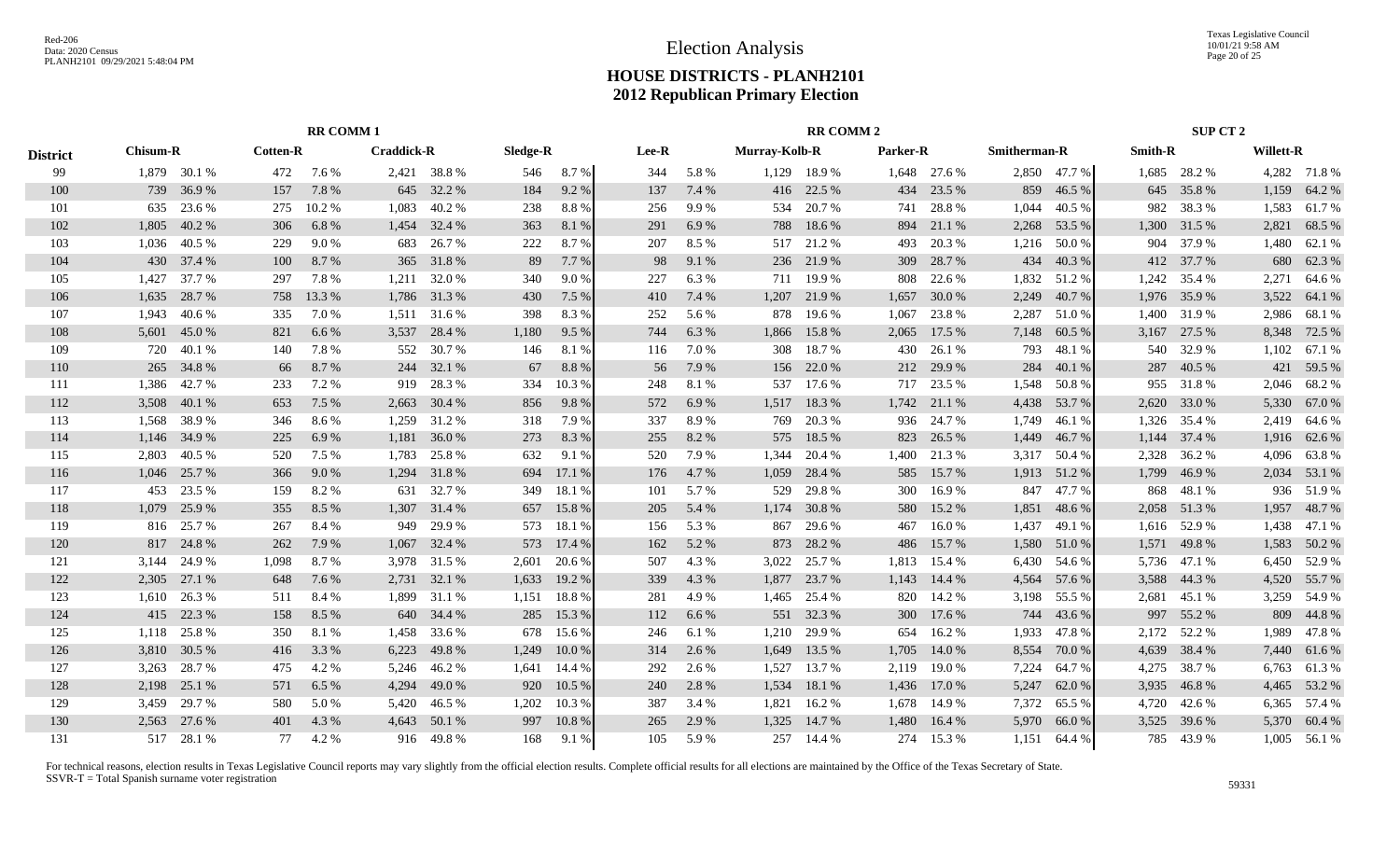|                 |                 |        | <b>SUP CT 4</b> |        |        |        |
|-----------------|-----------------|--------|-----------------|--------|--------|--------|
| <b>District</b> | <b>Devine-R</b> |        | Medina-R        |        | Pool-R |        |
| 99              | 1,607           | 27.3 % | 2,621           | 44.6 % | 1,654  | 28.1 % |
| 100             | 352             | 19.8%  | 668             | 37.7 % | 754    | 42.5 % |
| 101             | 681             | 26.4 % | 978             | 38.0%  | 916    | 35.6%  |
| 102             | 875             | 21.9%  | 1,374           | 34.4 % | 1,742  | 43.6%  |
| 103             | 498             | 21.1%  | 901             | 38.3%  | 956    | 40.6%  |
| 104             | 222             | 20.3 % | 383             | 35.1 % | 486    | 44.5 % |
| 105             | 805             | 23.4 % | 1,141           | 33.2 % | 1,490  | 43.4 % |
| 106             | 1,515           | 28.3 % | 1,877           | 35.0%  | 1,969  | 36.7%  |
| 107             | 940             | 21.7%  | 1,437           | 33.2 % | 1,956  | 45.1 % |
| 108             | 2,135           | 19.9%  | 4,340           | 40.5 % | 4,237  | 39.6%  |
| 109             | 356             | 21.8%  | 560             | 34.3 % | 717    | 43.9%  |
| 110             | 144             | 20.3 % | 254             | 35.8%  | 311    | 43.9%  |
| 111             | 638             | 21.3%  | 1,087           | 36.4%  | 1,264  | 42.3 % |
| 112             | 1,737           | 22.4 % | 2,592           | 33.4 % | 3,435  | 44.2 % |
| 113             | 819             | 22.0%  | 1,203           | 32.3 % | 1,700  | 45.7%  |
| 114             | 681             | 22.2 % | 1,053           | 34.3 % | 1,336  | 43.5 % |
| 115             | 1,357           | 21.9%  | 2,295           | 37.1 % | 2,538  | 41.0%  |
| 116             | 1,152           | 27.8 % | 1,831           | 44.2 % | 1,156  | 27.9%  |
| 117             | 571             | 29.1 % | 912             | 46.5 % | 477    | 24.3 % |
| 118             | 1,228           | 28.5 % | 1,759           | 40.9%  | 1,318  | 30.6%  |
| 119             | 875             | 26.8%  | 1,446           | 44.2 % | 949    | 29.0%  |
| 120             | 995             | 29.5 % | 1,370           | 40.7%  | 1,005  | 29.8%  |
| 121             | 3,527           | 29.4 % | 4,839           | 40.3%  | 3,649  | 30.4 % |
| 122             | 2,430           | 29.2 % | 3,439           | 41.3%  | 2,448  | 29.4 % |
| 123             | 1,674           | 27.3 % | 2,724           | 44.4 % | 1,731  | 28.2%  |
| 124             | 512             | 25.7%  | 1,015           | 51.0 % | 464    | 23.3 % |
| 125             | 1,094           | 24.4 % | 2,243           | 49.9%  | 1,154  | 25.7%  |
| 126             | 6,781           | 56.1 % | 4,171           | 34.5 % | 1,134  | 9.4 %  |
| 127             | 5,464           | 50.0%  | 4,297           | 39.3%  | 1,170  | 10.7%  |
| 128             | 4,509           | 54.5 % | 2,539           | 30.7%  | 1,227  | 14.8%  |
| 129             | 5,467           | 50.4 % | 3,945           | 36.4%  | 1,437  | 13.2 % |
| 130             | 4,933           | 55.6%  | 3,040           | 34.2 % | 906    | 10.2%  |
| 131             | 979             | 54.9%  | 627             | 35.1 % | 178    | 10.0%  |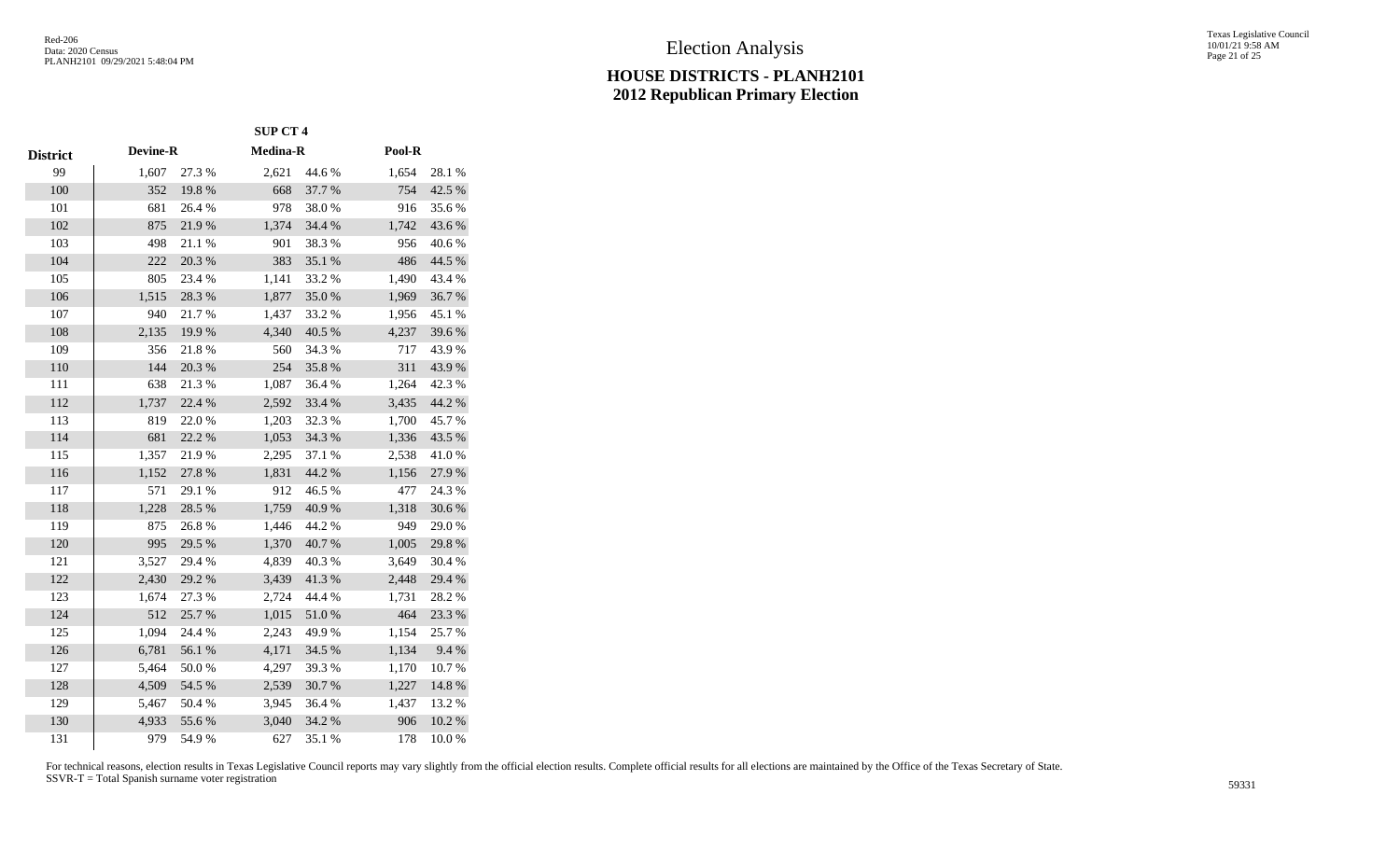|                 | <b>PRESIDENT</b><br><b>U.S. SEN</b><br><b>Addison-R</b><br>Davis-R<br>Gingrich-R<br><b>Paul-R</b><br><b>Bachmann-R</b><br>Roemer-R<br><b>Uncommitted-R</b><br>Huntsman-R<br><b>Romney-R</b><br>Santorum-R |         |                |                |     |       |             |                |       |                |                |          |        |              |     |         |     |       |     |         |
|-----------------|-----------------------------------------------------------------------------------------------------------------------------------------------------------------------------------------------------------|---------|----------------|----------------|-----|-------|-------------|----------------|-------|----------------|----------------|----------|--------|--------------|-----|---------|-----|-------|-----|---------|
| <b>District</b> |                                                                                                                                                                                                           |         |                |                |     |       |             |                |       |                |                |          |        |              |     |         |     |       |     |         |
| 132             | 48                                                                                                                                                                                                        | 0.7%    | $\mathcal{E}$  | 0.0 %          | 395 | 5.5 % | 30          | $0.4\%$        |       | $1,047$ 14.6 % | 14             | $0.2 \%$ |        | 4,702 65.6 % | 686 | 9.6 %   | 246 | 3.4 % | 104 | 1.5 %   |
| 133             | 86                                                                                                                                                                                                        | $0.5\%$ | 18             | 0.1%           | 716 | 3.9 % | 172         | 0.9%           | 1,831 | 10.1 %         | 49             | 0.3 %    | 13,870 | 76.4 %       | 877 | 4.8%    | 542 | 3.0 % | 98  | $0.5\%$ |
| 134             | 73                                                                                                                                                                                                        | 0.6 %   | $\overline{2}$ | 0.0 %          | 417 | 3.3 % | 237         | 1.9 %          | 1,720 | 13.4 %         | 31             | $0.2\%$  | 9,387  | 73.3 %       | 512 | 4.0 %   | 424 | 3.3 % | 59  | $0.5\%$ |
| 135             | 48                                                                                                                                                                                                        | 1.1%    | 11             | $0.2\%$        | 251 | 5.7 % | 24          | $0.5\%$        | 671   | 15.2 %         | 8              | $0.2 \%$ | 2,821  | 64.0 %       | 442 | 10.0 %  | 135 | 3.1 % | 65  | 1.5 %   |
| 136             | 68                                                                                                                                                                                                        | 0.8%    | 9              | 0.1%           | 298 | 3.6 % | 99          | 1.2%           | 1,831 | 22.2 %         | 43             | $0.5\%$  | 5,031  | 61.0 %       | 511 | 6.2%    | 354 | 4.3 % | 185 | 2.3 %   |
| 137             | 27                                                                                                                                                                                                        | 0.8 %   |                | 6 $0.2\%$      | 153 | 4.8%  | 18          | 0.6 %          | 443   | 13.9 %         | 4              | 0.1%     | 2,234  | 70.1 %       | 191 | 6.0 %   | 110 | 3.5 % | 38  | 1.2%    |
| 138             | 105                                                                                                                                                                                                       | 0.8%    |                | $11 \t 0.1 \%$ | 613 | 4.8%  | 102         | 0.8%           | 1,578 | 12.3 %         | 24             | $0.2 \%$ | 9,127  | 70.9 %       | 884 | 6.9%    | 431 | 3.3 % | 99  | 0.8%    |
| 139             | 37                                                                                                                                                                                                        | 1.1 %   |                | 0.1%           | 172 | 4.9 % | 38          | 1.1%           | 528   | 15.1 %         | 2              | 0.1 %    | 2,305  | 66.1 %       | 274 | 7.9 %   | 127 | 3.6 % | 26  | $0.8\%$ |
| 140             | 10                                                                                                                                                                                                        | 0.8 %   |                | $5\quad 0.4\%$ | 58  | 4.6 % |             | $3\quad 0.2\%$ |       | 187 14.7 %     | $\mathcal{E}$  | $0.2 \%$ | 844    | 66.5 %       | 110 | 8.7%    | 50  | 3.9 % | 17  | 1.4 %   |
| 141             | 11                                                                                                                                                                                                        | 0.8 %   |                | 6 $0.4\%$      | 65  | 4.9 % | 6           | $0.4\%$        | 184   | 13.8 %         |                | 0.1%     | 922    | 69.1 %       | 90  | 6.7%    | 50  | 3.7 % |     | 1.3 %   |
| 142             | 22                                                                                                                                                                                                        | 1.3 %   |                | $40.2\%$       | 78  | 4.7 % | 9           | $0.5\%$        | 225   | 13.7 %         | $\overline{4}$ | $0.2 \%$ | 1,093  | 66.4 %       | 154 | 9.4 %   | 58  | 3.5 % | 11  | $0.7\%$ |
| 143             | 25                                                                                                                                                                                                        | 1.1%    | $5^{\circ}$    | $0.2 \%$       | 101 | 4.6 % | $7^{\circ}$ | $0.3\%$        |       | 338 15.3 %     | 9              | $0.4\%$  | 1,432  | 64.6 %       | 189 | 8.5 %   | 110 | 5.0 % | 42  | 1.9%    |
| 144             | 47                                                                                                                                                                                                        | $1.1\%$ |                | 15 0.4 %       | 228 | 5.4 % | 18          | $0.4\%$        |       | 666 15.9 %     | 8              | $0.2\%$  | 2,730  | 65.0 %       | 315 | 7.5 %   | 174 | 4.1 % | 39  | 0.9%    |
| 145             | 21                                                                                                                                                                                                        | 0.8 %   | 11             | $0.4\%$        | 123 | 4.8%  | 22          | 0.9%           |       | 536 20.9 %     | 12             | $0.5\%$  | 1,591  | 62.0 %       | 158 | 6.2 %   | 94  | 3.7 % | 33  | 1.3%    |
| 146             | 20                                                                                                                                                                                                        | 0.6 %   | 10             | 0.3 %          | 168 | 4.7 % | 46          | 1.3 %          |       | 524 14.5 %     | 6              | $0.2\%$  | 2,437  | 67.6 %       | 237 | 6.6%    | 159 | 4.4 % | 39  | 1.1%    |
| 147             | 20                                                                                                                                                                                                        | 0.9%    |                | $0.2 \%$       | 97  | 4.6 % | 36          | 1.7 %          |       | 440 20.9 %     | 12             | 0.6 %    | 1,270  | 60.2%        | 138 | $6.5\%$ | 93  | 4.4 % | 22  | 1.1 %   |
| 148             | 51                                                                                                                                                                                                        | 1.1%    | 12             | $0.2\%$        | 249 | 5.2 % | 22          | $0.5\%$        |       | 783 16.2 %     | 7              | 0.1%     |        | 3,066 63.6 % | 433 | 9.0 %   | 197 | 4.1 % | 62  | 1.3 %   |
| 149             | 24                                                                                                                                                                                                        | 0.7%    | 13             | $0.4\%$        | 185 | 5.5 % | 14          | $0.4\%$        |       | 476 14.1 %     | 10             | 0.3 %    | 2,272  | 67.2%        | 258 | 7.6 %   | 128 | 3.8%  | 46  | 1.4 %   |
| 150             | 78                                                                                                                                                                                                        | 0.9%    | 9              | 0.1%           | 455 | 5.3 % | 41          | $0.5\%$        | 1,107 | 12.8 %         | 6              | 0.1%     | 5,833  | 67.4 %       | 836 | 9.7 %   | 289 | 3.3 % | 126 | 1.5 %   |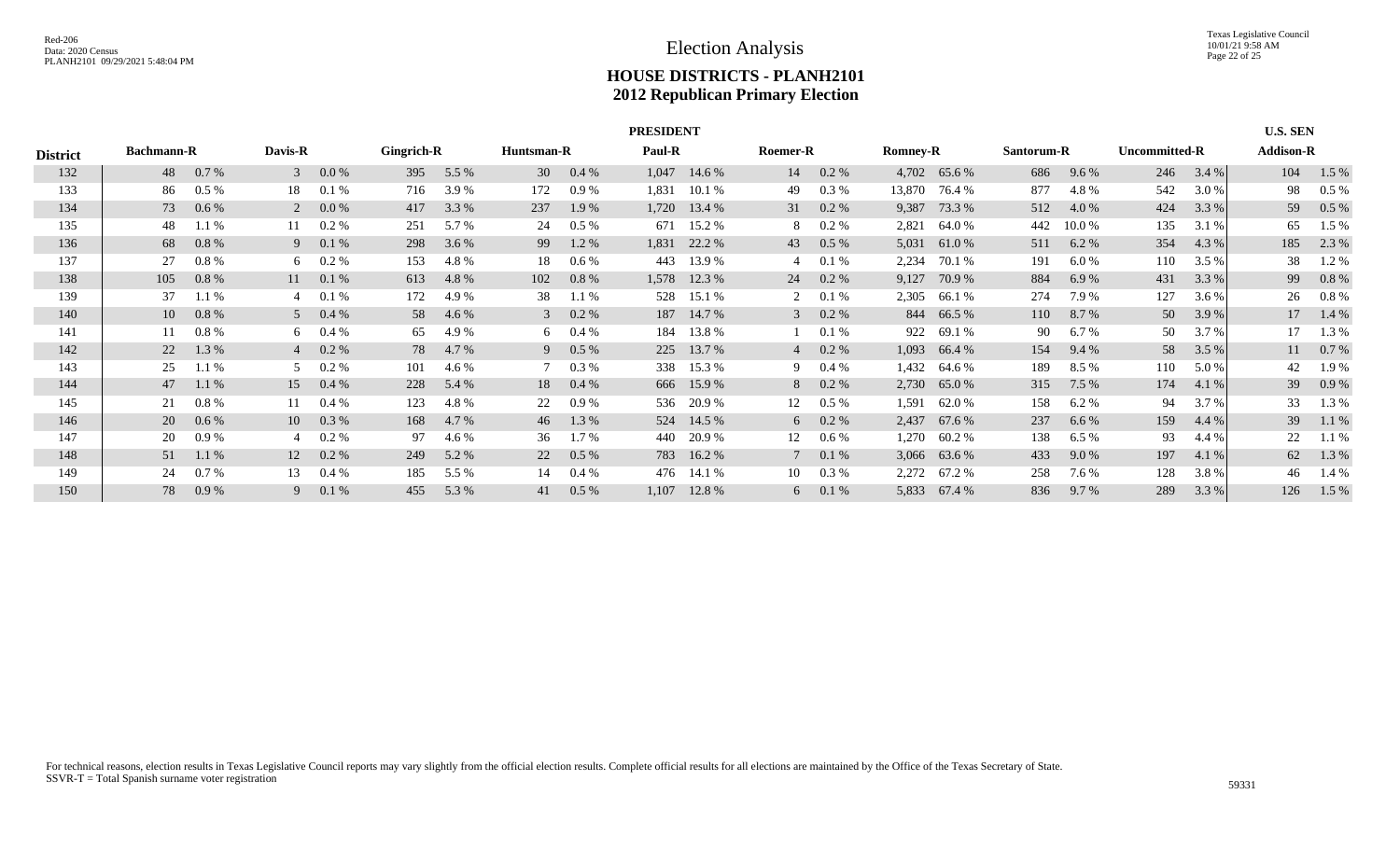|                 |                |         |                  |                                 |       |              |       | <b>U.S. SEN</b>   |                |                |                |         |           |         |             |         |                 | <b>RR COMM1</b> |                  |       |
|-----------------|----------------|---------|------------------|---------------------------------|-------|--------------|-------|-------------------|----------------|----------------|----------------|---------|-----------|---------|-------------|---------|-----------------|-----------------|------------------|-------|
| <b>District</b> | Agris-R        |         | <b>Cleaver-R</b> | Cruz-R<br>0.3 %<br>3,386 47.7 % |       |              |       | <b>Dewhurst-R</b> | Gambini-R      |                | <b>James-R</b> |         | Leppert-R |         | Pittenger-R |         | <b>Berger-R</b> |                 | <b>Burgess-R</b> |       |
| 132             | 13             | 0.2 %   | 18               |                                 |       |              | 2,934 | 41.3%             | 17             | $0.2 \%$       | 157            | 2.2 %   | 438       | 6.2%    | 33          | 0.5 %   | 332             | 5.2 %           | 118              | 1.9 % |
| 133             | 31             | 0.2 %   | 24               | 0.1%                            | 7,463 | 41.5 %       | 8,888 | 49.4 %            | 40             | 0.2 %          | 369            | 2.1 %   | 993       | 5.5 %   | 86          | $0.5\%$ | 632             | 4.1 %           | 250              | 1.6 % |
| 134             | 66             | $0.5\%$ | 29               | $0.2\%$                         |       | 5,220 41.4 % | 6,099 | 48.4 %            | 28             | $0.2 \%$       | 185            | $1.5\%$ | 830       | 6.6%    | 87          | 0.7 %   | 546             | 5.3 %           | 183              | 1.8%  |
| 135             |                | 0.3 %   | 13               | 0.3 %                           |       | 2,178 50.1 % | 1,698 | 39.1 %            | 12             | 0.3 %          | 97             | 2.2 %   | 239       | 5.5 %   | 30          | $0.7\%$ | 251             | 6.4%            | 98               | 2.5 % |
| 136             | 47             | 0.6 %   | 28               | $0.4\%$                         |       | 2,570 32.3 % | 3,181 | 39.9 %            | 37             | $0.5\%$        | 190            | 2.4 %   | 1,513     | 19.0 %  | 213         | 2.7%    | 798             | 12.6 %          | 296              | 4.7 % |
| 137             | 32             | 1.0%    | 13               | $0.4\%$                         | 1,222 | 39.1 %       | 1,564 | 50.0 %            | 9              | $0.3\%$        | 52             | $1.7\%$ | 181       | 5.8%    | 18          | $0.6\%$ | 147             | 5.2 %           | 55               | 2.0 % |
| 138             | 29             | 0.2 %   | 26               | $0.2\%$                         |       | 5,551 43.5 % |       | 5,972 46.8 %      | 24             | $0.2 \%$       | 248            | 1.9 %   | 745       | 5.8 %   | 64          | 0.5 %   | 490             | 4.4 %           | 216              | 2.0 % |
| 139             | 17             | $0.5\%$ | 15               | $0.4\%$                         | 1,521 | 44.3 %       | 1,579 | 45.9 %            | 6              | $0.2 \%$       | 63             | 1.8%    | 184       | 5.4 %   | 26          | $0.8\%$ | 159             | 5.2 %           | 79               | 2.6 % |
| 140             | 5 <sup>5</sup> | 0.4%    |                  | $0.6\%$                         |       | 449 35.9 %   |       | 653 52.2 %        |                | $2\quad 0.2\%$ | 34             | 2.7 %   | 78        | 6.2 %   |             | 0.6 %   | 58              | 5.0%            | 41               | 3.6 % |
| 141             |                | 0.3%    | 5                | $0.4\%$                         | 542   | 41.0 %       | 619   | 46.8 %            |                | $0.4\%$        | 35             | 2.6 %   | 89        | 6.7%    |             | $0.5\%$ | 75              | $6.3\%$         | 24               | 2.0 % |
| 142             | 9              | $0.6\%$ |                  | 6 $0.4\%$                       |       | 786 48.4 %   |       | 667 41.1 %        | 5 <sup>5</sup> | $0.3\%$        | 40             | 2.5 %   | 85        | 5.2 %   | 15          | 0.9%    | 86              | 5.9 %           | 42               | 2.9 % |
| 143             | 12             | $0.5\%$ | 12               | $0.5\%$                         |       | 832 37.9 %   | 1,119 | 51.0 %            |                | $0.2 \%$       | 57             | 2.6 %   | 103       | 4.7 %   | 15          | 0.7 %   | 104             | 5.2 %           | 66               | 3.3 % |
| 144             | 16             | $0.4\%$ | 15               | $0.4\%$                         | 1,513 | 36.4 %       | 2,128 | 51.2 %            | 24             | $0.6\%$        | 107            | 2.6 %   | 275       | 6.6%    | 37          | 0.9%    | 217             | 5.7 %           | 98               | 2.6 % |
| 145             |                | 0.4%    | 9                | $0.4\%$                         | 1,180 | 47.0 %       | 1,035 | 41.2 %            | 9              | $0.4\%$        | 50             | 2.0 %   | 166       | $6.6\%$ | 18          | 0.7%    | 157             | 7.3 %           | 67               | 3.1 % |
| 146             | 28             | 0.8%    | 13               | $0.4\%$                         | 1,421 | 40.1 %       | 1,727 | 48.7 %            | 9              | $0.3\%$        | 59             | 1.7 %   | 223       | 6.3%    | 24          | $0.7\%$ | 239             | 7.8 %           | 78               | 2.5 % |
| 147             | 10             | $0.5\%$ | 14               | 0.7 %                           | 942   | 46.1 %       |       | 852 41.7 %        | 6              | $0.3\%$        | 48             | 2.3 %   | 129       | 6.3%    | 21          | $1.0\%$ | 129             | 7.4 %           | 51               | 2.9 % |
| 148             | 20             | 0.4%    | 20               | $0.4\%$                         | 2,169 | 45.3 %       | 2,049 | 42.8%             | 15             | $0.3\%$        | 121            | 2.5 %   | 302       | 6.3%    | 33          | 0.7 %   | 239             | 5.5 %           | 92               | 2.1 % |
| 149             | 16             | $0.5\%$ | 9                | 0.3 %                           | 1,399 | 42.1 %       | 1,503 | 45.3 %            | 16             | $0.5\%$        | 90             | 2.7 %   | 220       | 6.6 %   | 22          | $0.7\%$ | 187             | 6.3 %           | 73               | 2.5 % |
| 150             | 13             | 0.2%    | 19               | $0.2\%$                         | 4,086 | 47.9 %       | 3,587 | 42.1 %            | 19             | $0.2\%$        | 165            | 1.9 %   | 466       | 5.5 %   | 48          | 0.6 %   | 344             | 4.5 %           | 161              | 2.1 % |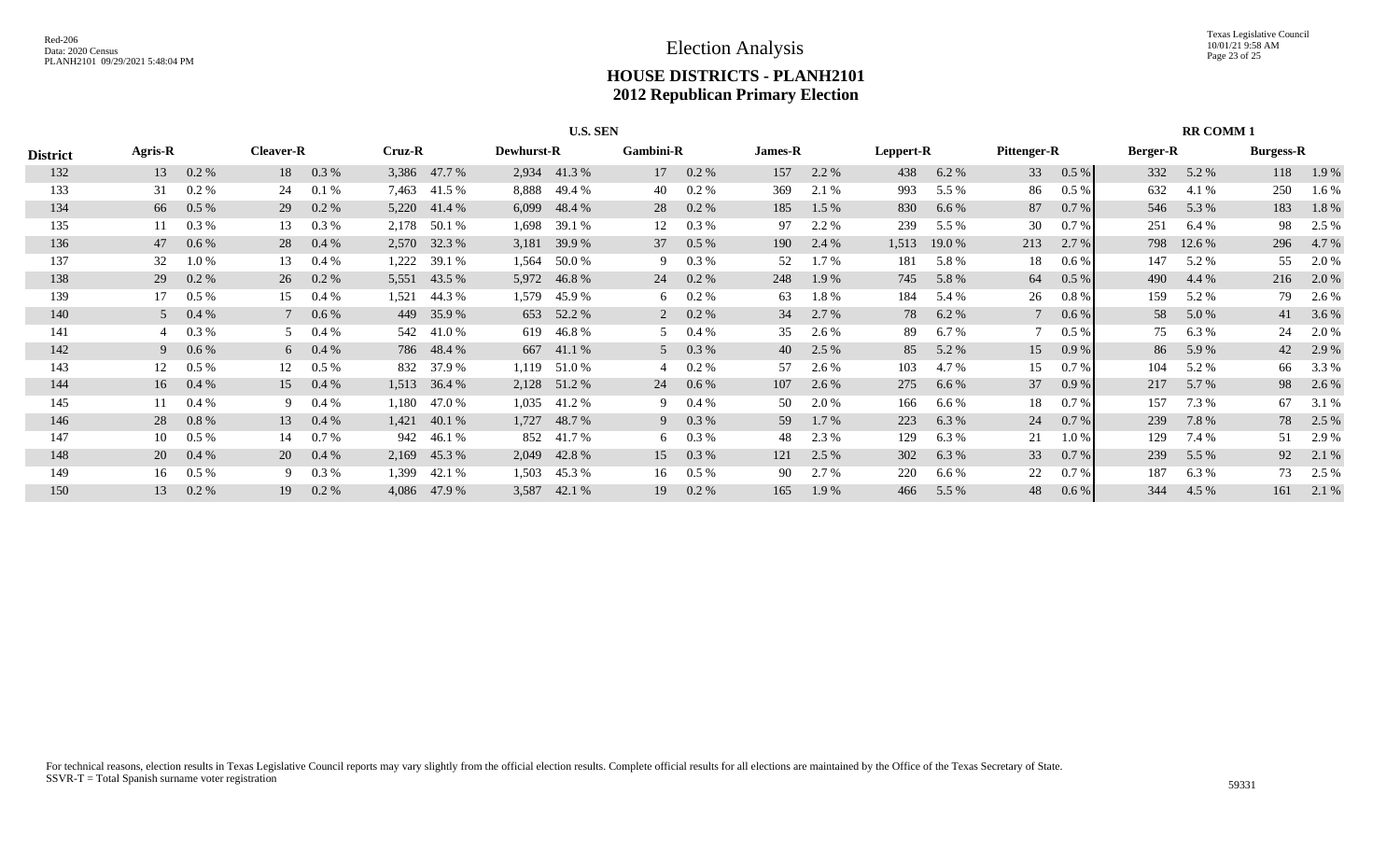Texas Legislative Council 10/01/21 9:58 AM Page 24 of 25

# **HOUSE DISTRICTS - PLANH2101 2012 Republican Primary Election**

|                 |                                                      |                                                                                                      |                 |       | <b>RR COMM1</b>   |              |            |            |       |         |                      | <b>RR COMM 2</b> |                 |            |              |              |                | SUP CT 2     |                  |              |
|-----------------|------------------------------------------------------|------------------------------------------------------------------------------------------------------|-----------------|-------|-------------------|--------------|------------|------------|-------|---------|----------------------|------------------|-----------------|------------|--------------|--------------|----------------|--------------|------------------|--------------|
| <b>District</b> | <b>Chisum-R</b>                                      |                                                                                                      | <b>Cotten-R</b> |       | <b>Craddick-R</b> |              | Sledge-R   |            | Lee-R |         | <b>Murray-Kolb-R</b> |                  | <b>Parker-R</b> |            | Smitherman-R |              | <b>Smith-R</b> |              | <b>Willett-R</b> |              |
| 132             | 1,763                                                | 27.8 %                                                                                               | 262             | 4.1 % |                   | 3,108 49.1 % |            | 748 11.8 % | 216   | $3.5\%$ |                      | 948 15.4 %       | 1,020           | 16.6%      |              | 3,978 64.6 % |                | 2,450 40.2 % |                  | 3,644 59.8 % |
| 133             | 5,084                                                | 33.4 %                                                                                               | 445             | 2.9 % | 7,044             | 46.2 %       | 1,789      | 11.7 %     | 330   | 2.2 %   | 1,805                | 12.0 %           | 1,577           | 10.5 %     | 11,324       | 75.3 %       | 5,079          | 33.9 %       | 9,890            | 66.1%        |
| 134             | 3,220                                                | 31.4 %                                                                                               | 356             | 3.5%  |                   | 4,214 41.0 % | 1,752      | 17.1 %     | 265   | 2.6 %   | 1,433                | 14.2 %           | 1,230           | 12.2 %     | 7,160        | 71.0 %       |                | 3,622 35.9 % |                  | 6,460 64.1 % |
| 135             | 934                                                  | 23.9 %                                                                                               | 192             | 4.9 % | 1,902             | 48.7 %       | 526        | 13.5 %     | 131   | 3.4 %   |                      | 660 17.4 %       | 643             | 16.9%      | 2,369        | 62.3 %       |                | 1,546 40.8 % |                  | 2,240 59.2 % |
| 136             |                                                      | 2,560 40.5 %                                                                                         | 578             | 9.1 % |                   | 1,618 25.6 % |            | 476 7.5 %  | 372   | 6.3 %   |                      | 1,236 21.1 %     | 1,357           | 23.1 %     | 2,906        | 49.5 %       |                | 2,453 40.8 % |                  | 3,558 59.2 % |
| 137             |                                                      | 880 31.4 %                                                                                           | 114             | 4.1 % | 1,319             | 47.0 %       | 292        | 10.4 %     | 120   | 4.4 %   | 393                  | 14.3 %           | 325             | 11.8%      | 1,906        | 69.5 %       | 1,098          | 40.4 %       | 1,620            | 59.6 %       |
| 138             |                                                      | 31.2 %<br>2.9 %<br>324<br>5,387<br>48.8%<br>3,449<br>900<br>29.6 %<br>119<br>3.9%<br>1,508<br>49.6 % |                 |       |                   |              | 1,180      | 10.7 %     | 274   | 2.5 %   | 1,469                | 13.5 %           | 1,342           | 12.3 %     | 7,789        | 71.6 %       | 4,061          | 37.3 %       |                  | 6,828 62.7 % |
| 139             |                                                      |                                                                                                      |                 |       |                   | 277          | 9.1%       | 106        | 3.6 % | 464     | 15.8%                | 414              | 14.1 %          | 1,962      | 66.6 %       | 1,187        | 40.3%          | 1,755        | 59.7 %           |              |
| 140             |                                                      | 293 25.5 %<br>604 52.6 %<br>5.1 %<br>59                                                              |                 |       |                   |              | 94         | 8.2 %      | 52    | 4.6 %   |                      | 215 18.9 %       |                 | 190 16.7 % | 679          | 59.8 %       |                | 460 41.1 %   |                  | 660 58.9%    |
| 141             | 323                                                  | 27.0 %                                                                                               | 62              | 5.2 % |                   | 596 49.7 %   | 118        | 9.8%       | 58    | 4.9 %   | 189                  | 16.0%            | 186             | 15.7 %     | 748          | 63.3 %       |                | 539 45.7 %   |                  | 640 54.3 %   |
| 142             |                                                      | 356 24.6 %                                                                                           | 75              | 5.2 % |                   | 670 46.3 %   |            | 219 15.1 % | 72    | 5.1 %   | 265                  | 18.6 %           |                 | 266 18.7 % | 822          | 57.7 %       |                | 642 45.6 %   |                  | 766 54.4 %   |
| 143             | 484                                                  | 24.1 %                                                                                               | 126             | 6.3 % | 1,051             | 52.3 %       | 179        | 8.9%       | 77    | 3.9%    | 360                  | 18.4 %           | 364             | 18.6 %     | 1,151        | 59.0 %       |                | 884 45.6 %   | 1,053            | 54.4 %       |
| 144             |                                                      | 931 24.5 %                                                                                           | 214             | 5.6 % |                   | 1,986 52.3 % | 352        | 9.3 %      | 127   | 3.4 %   |                      | 708 19.2 %       |                 | 608 16.5 % | 2,249        | 60.9%        |                | 1,631 44.0 % |                  | 2,073 56.0 % |
| 145             | 594                                                  | 27.6 %                                                                                               | 104             | 4.8%  |                   | 976 45.4 %   | 252        | 11.7 %     | 114   | 5.5 %   | 402                  | 19.3 %           | 356             | 17.1 %     | 1,215        | 58.2 %       |                | 896 43.5 %   | 1,163            | 56.5 %       |
| 146             | 897                                                  | 29.2 %                                                                                               | 106             | 3.4 % | 1,371             | 44.6 %       |            | 386 12.5 % | 142   | 4.7 %   | 407                  | 13.5 %           |                 | 458 15.2 % | 2,005        | 66.6 %       |                | 1,130 37.5 % |                  | 1,886 62.5 % |
| 147             | 228<br>26.4 %<br>5.5 %<br>782<br>44.8 %<br>461<br>96 |                                                                                                      |                 |       |                   |              | 13.1 %     | 89         | 5.2 % | 300     | 17.6 %               | 309              | 18.1 %          | 1,011      | 59.2 %       |              | 696 41.5 %     |              | 982 58.5 %       |              |
| 148             | 26.8%<br>3.9 %<br>2,207 51.2 %<br>1,155<br>170       |                                                                                                      |                 |       |                   |              | 449 10.4 % | 137        | 3.3 % |         | 647 15.5 %           |                  | 625 14.9 %      | 2,778      | 66.3 %       |              | 1,684 40.6 %   |              | 2,466 59.4 %     |              |
| 149             | 864                                                  | 29.1 %<br>341 11.5 %<br>121<br>4.1 %<br>1,380<br>46.5 %                                              |                 |       |                   |              | 204        | 7.0 %      | 468   | 16.1%   | 461                  | 15.8%            | 1,781           | 61.1 %     | 1,320        | 45.5 %       |                | 1,580 54.5 % |                  |              |
| 150             | 2,276                                                | 29.9 %                                                                                               | 332             | 4.4 % |                   | 3,692 48.5 % |            | 808 10.6 % | 220   | 2.9 %   | 1,051                | 14.1 %           | 1,251           | 16.8%      | 4,942        | 66.2 %       | 2,841          | 38.4 %       |                  | 4,556 61.6 % |